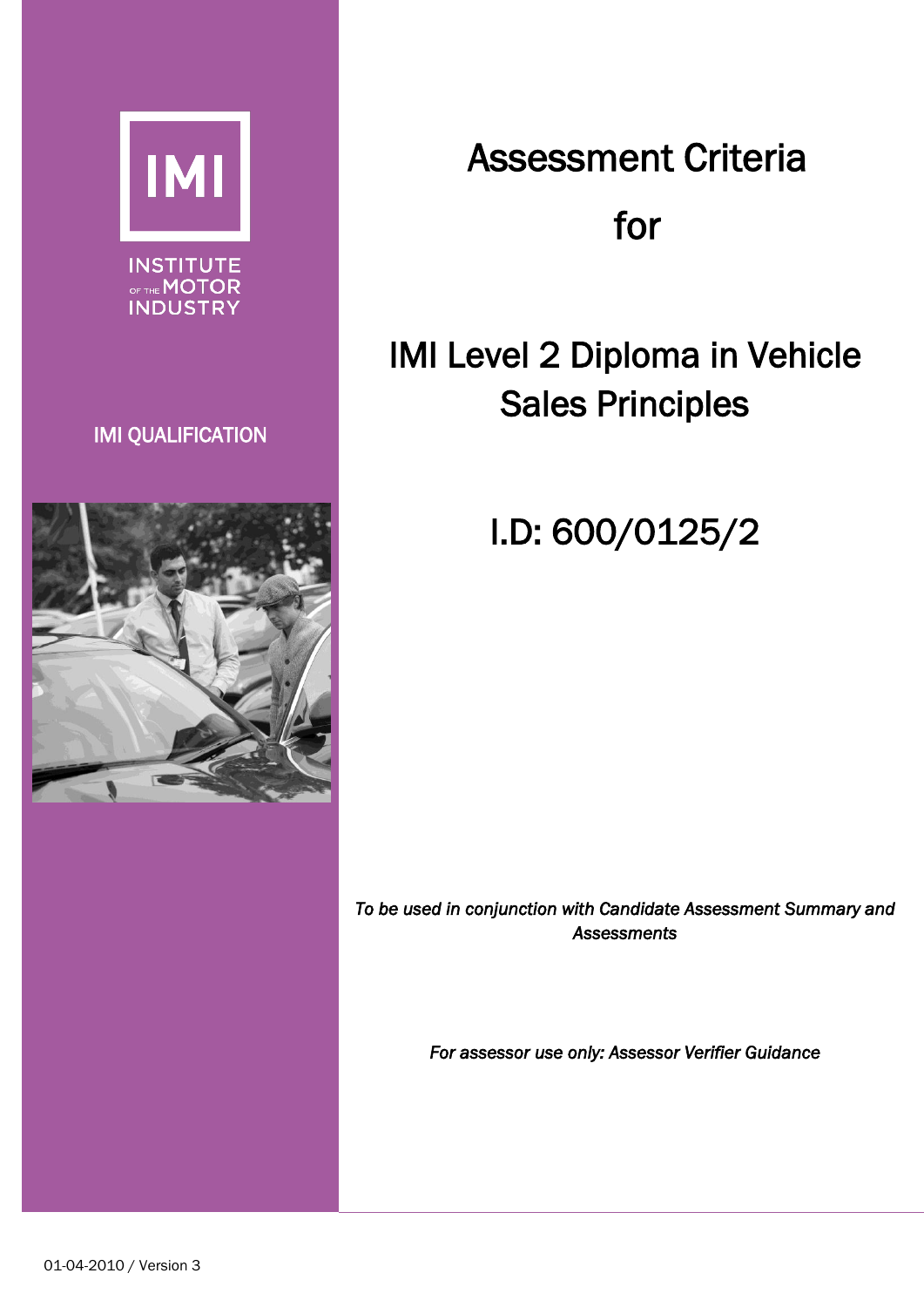### CENTRE INFORMATION

Please be aware that any legislation referred to in this qualification may be subject to amendment/s during the life of this qualification. Therefore IMI Approved Centres must ensure they are aware of and comply with any amendments, e.g. to health and safety legislation and employment practices.

Please be aware that vehicle technologies referred to in this qualification reflect current practice, but may be subject to amendment/s, updates and replacements during the life of this qualification. Therefore IMI Approved Centres must ensure they are aware of the latest developments and emerging technologies to ensure the currency of this qualification.

Please note: the relevance of the information contained in the unit content will vary depending upon the vehicle types being worked upon. The unit content is for guidance only and is not meant to be prescriptive.

© 2015 IMI

All rights reserved. No part of this publication may be reproduced, stored in retrieval system, or transmitted, in any form or by any means, electronic, mechanical, photocopying, recording or otherwise, without the prior written permission of IMI

Requests should be made in writing and addressed to: Institute of the Motor Industry (IMI) Fanshaws, Brickendon, Hertford SG13 8PQ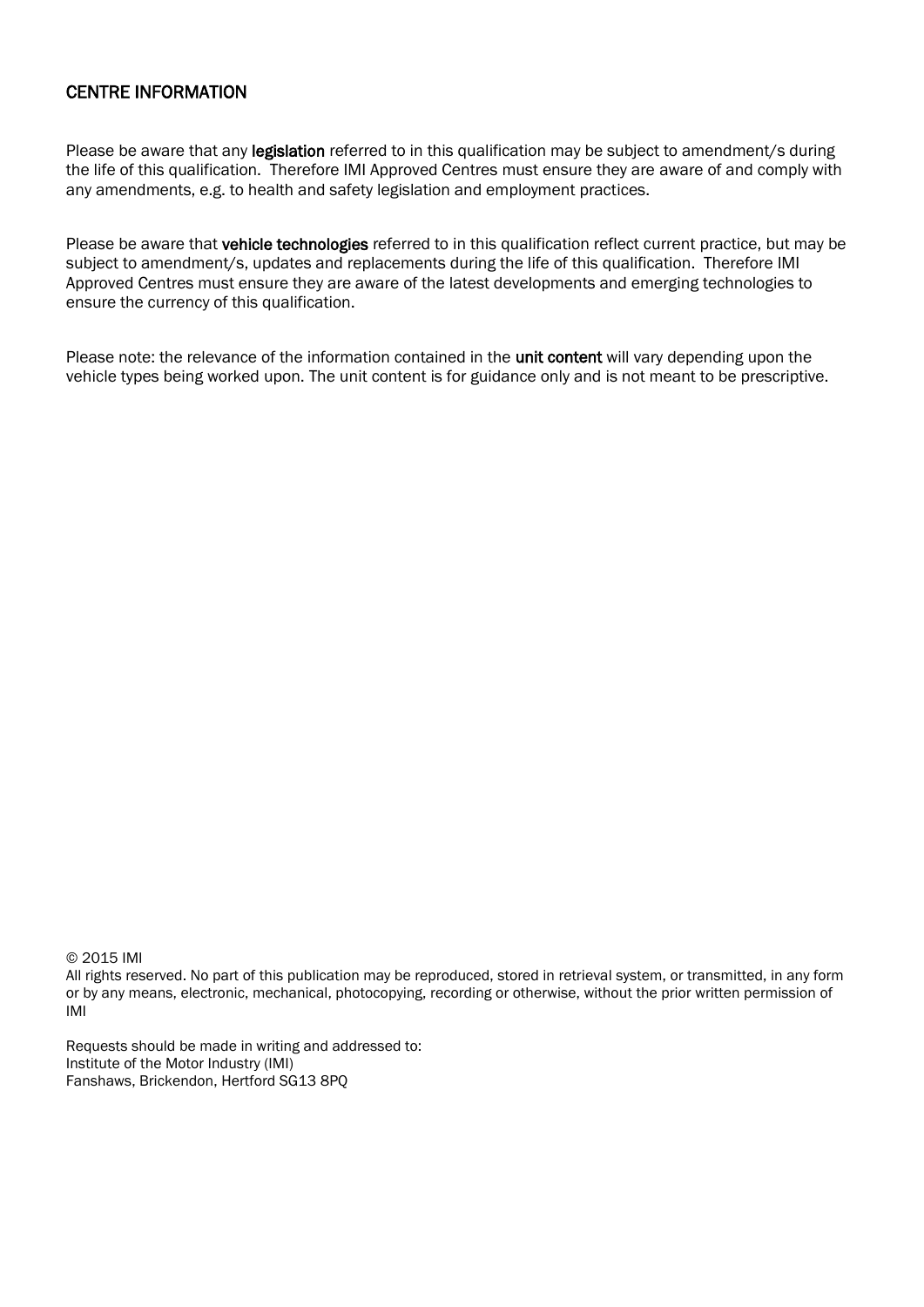### CONTACT SHEET

| Learner Name:            |  |
|--------------------------|--|
| Learner Registration No: |  |
| Learner Address:         |  |
|                          |  |
| Learner Tel No:          |  |
| Learner Email:           |  |
| <b>Employer Contact:</b> |  |
| Employer Name & Address: |  |
|                          |  |
| Employer Tel No:         |  |

| Please complete as appropriate: |                              |  |  |
|---------------------------------|------------------------------|--|--|
| <b>Witness Name:</b>            | Witness Name:                |  |  |
| Witness Job Title:              | Witness Job Title:           |  |  |
| Witness Signature:              | Witness Signature:           |  |  |
|                                 |                              |  |  |
| Witness Name:                   | <b>Witness Name:</b>         |  |  |
| Witness Job Title:              | Witness Job Title:           |  |  |
| Witness Signature:              | Witness Signature:           |  |  |
|                                 |                              |  |  |
| Assessor Name:                  | Assessor Name:               |  |  |
| Assessor Signature:             | Assessor Signature:          |  |  |
|                                 |                              |  |  |
| Assessor Name:                  |                              |  |  |
| Assessor Signature:             |                              |  |  |
|                                 |                              |  |  |
| Internal Verifier Name:         | Internal Verifier Name:      |  |  |
| Internal Verifier Signature:    | Internal Verifier Signature: |  |  |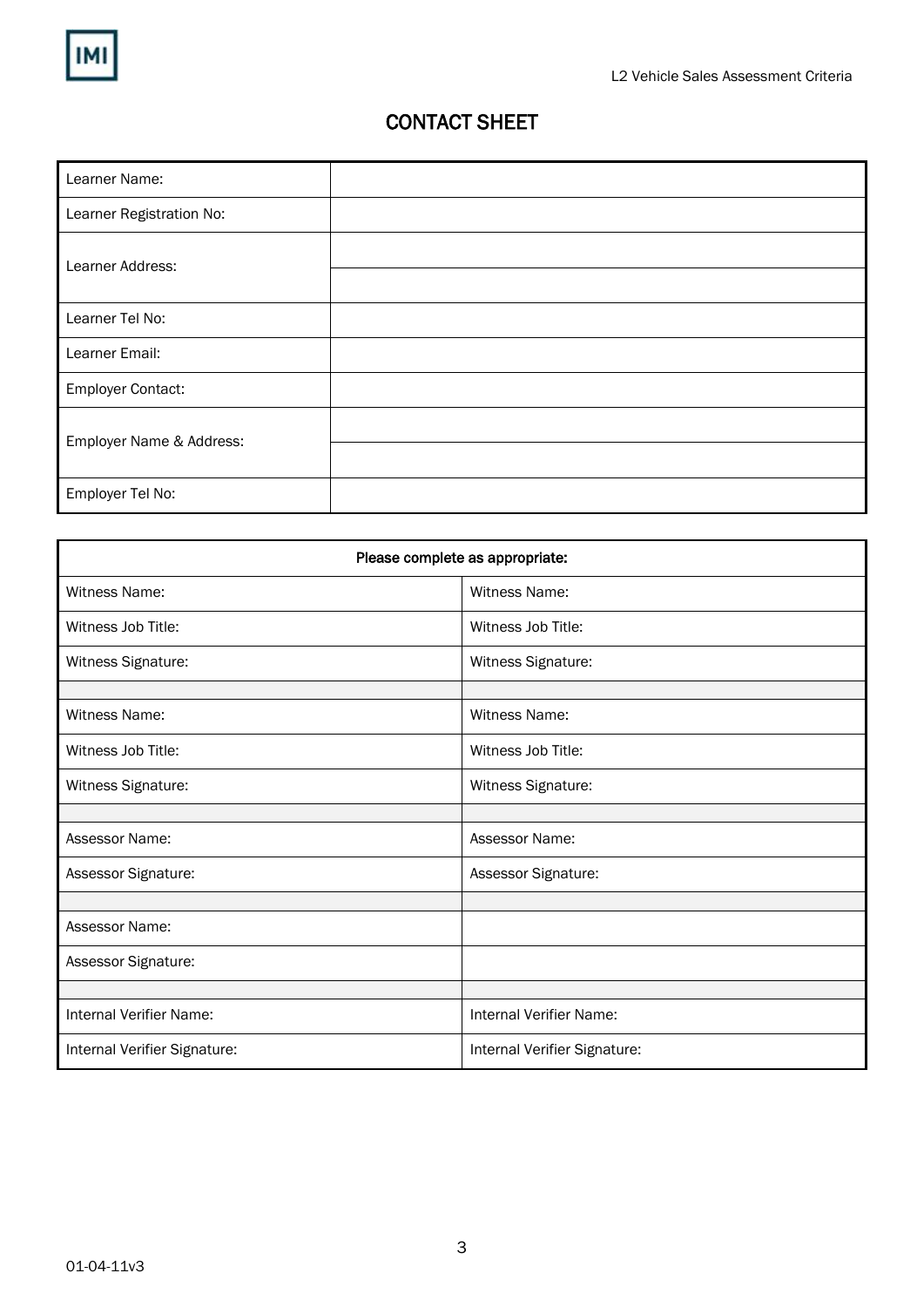### IMI Level 2 Diploma in Vehicle Sales Principles

This qualification consists of 2 Mandatory Units, 16 Mandatory Specialist Units and 2 Optional Units.

All units are either Knowledge (K) or Skills (S) Units. In most cases the K and S units are combined to form a topic 'set'

In order to pass the qualification, learners must achieve a total of 59 credits from the following groups:

Group A: 6 Credits from the Mandatory Units.

Group B: 50 Credits from the Mandatory Specialist Units

Group C: A minimum of 3 credits from the Optional Units

### Please note that every knowledge unit has an online test and the test number is the same as the 'set ref'.

### Group A: Mandatory Units

| Set Ref:       | Unit Ref, Unit Title & I.D. Number                                                                          | <b>GLH</b> | <b>Unit</b><br>Level | <b>Credit</b><br>Value |
|----------------|-------------------------------------------------------------------------------------------------------------|------------|----------------------|------------------------|
| G0102          | G0102K - Knowledge of Health, Safety and Good<br>Housekeeping in the Automotive Environment<br>(D/601/6171) | 30         | 2                    | 3                      |
| G <sub>3</sub> | G3K - Knowledge of Support for Job Roles in the<br>Automotive Environment (T/601/6175)                      | 20         | 3                    | 3                      |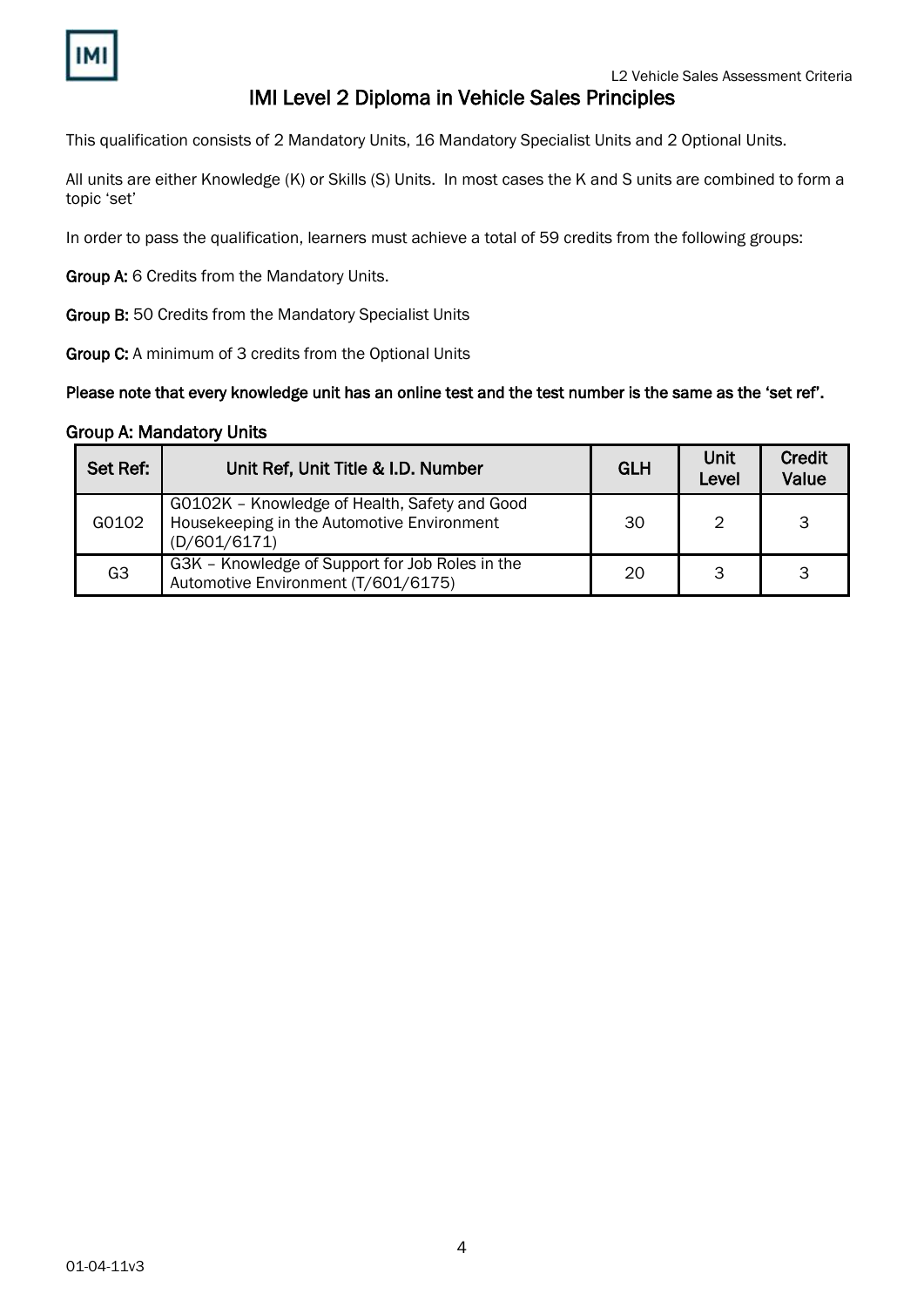

### GROUP B: Mandatory Specialist Units

| Set Ref:    | Unit Ref, Unit Title & I.D. Number                                                                                   | <b>GLH</b> | Unit<br>Level  | <b>Credit</b><br>Value |
|-------------|----------------------------------------------------------------------------------------------------------------------|------------|----------------|------------------------|
| <b>VS01</b> | VS01K - Knowledge of Brand, Product and Market<br>Awareness in the Vehicle Sales and Supply Business<br>(Y/502/6462) | 35         | 3              | 6                      |
| <b>VS03</b> | VS03K - Knowledge of Complying With The Legal<br>Requirements And Regulations Of Vehicle Sales<br>(M/502/6466)       | 15         | $\overline{2}$ | $\mathsf{3}$           |
| <b>VS05</b> | VS05K - Knowledge of Handling Vehicle Sales Telephone<br>Enquiries (R/502/6475)                                      | 20         | $\overline{2}$ | 3                      |
|             | VS05S - Skills in Handling Vehicle Sales Telephone<br>Enquiries (J/502/6523)                                         | 12         | $\overline{2}$ | $\overline{2}$         |
| <b>VS06</b> | VS06K - Knowledge of Constructing And Understanding<br>Sales Packages (L/502/6474)                                   | 25         | 3              | 4                      |
|             | VS06S - Skills in Constructing Motor Vehicle Sales<br>Packages (R/502/6525)                                          | 25         | 3              | 3                      |
| <b>VS07</b> | VS07K - Knowledge of Automotive Retail Negotiation And<br>Sales Techniques (Y/502/6476)                              | 25         | $\overline{2}$ | 5                      |
|             | VS07S - Skills in Automotive Retail Negotiation And Sales<br>Techniques (L/502/6524)                                 | 15         | $\overline{2}$ | $\overline{2}$         |
|             | VS08K - Knowledge of Delivering A Vehicle Sales Static<br>Presentation (D/502/6477)                                  | 15         | $\overline{c}$ | 3                      |
| <b>VS08</b> | VS08S - Skills in Delivering A Vehicle Sales Static<br>Presentation (Y/502/6526)                                     | 15         | $\overline{2}$ | $\overline{2}$         |
| <b>VS09</b> | VS09K - Knowledge of Conducting Vehicle<br>Demonstration Drives (H/502/6481)                                         | 20         | $\overline{2}$ | 3                      |
| <b>VS13</b> | VS13K - Knowledge of Managing Customer Relationships<br>In A Vehicle Sales Environment (R/502/6492)                  | 20         | $\overline{c}$ | $\mathsf 3$            |
| <b>VS14</b> | VS14K - Knowledge of Handover Of The Vehicle To The<br>Customer (D/502/6494)                                         | 25         | $\overline{2}$ | $\overline{4}$         |
|             | VS14S - Skills in Handover Of The Vehicle To The<br>Customer (K/502/6532)                                            | 15         | 2              | $\overline{2}$         |
| <b>VS15</b> | VS15K - Knowledge of Meeting And Greeting Vehicle<br>Sales Customers (J/502/6490)                                    | 20         | $\overline{c}$ | $\mathsf{3}$           |
|             | VS15S - Skills in Meeting And Greeting Vehicle Sales<br>Customers (H/502/6531)                                       | 15         | $\overline{c}$ | $\overline{2}$         |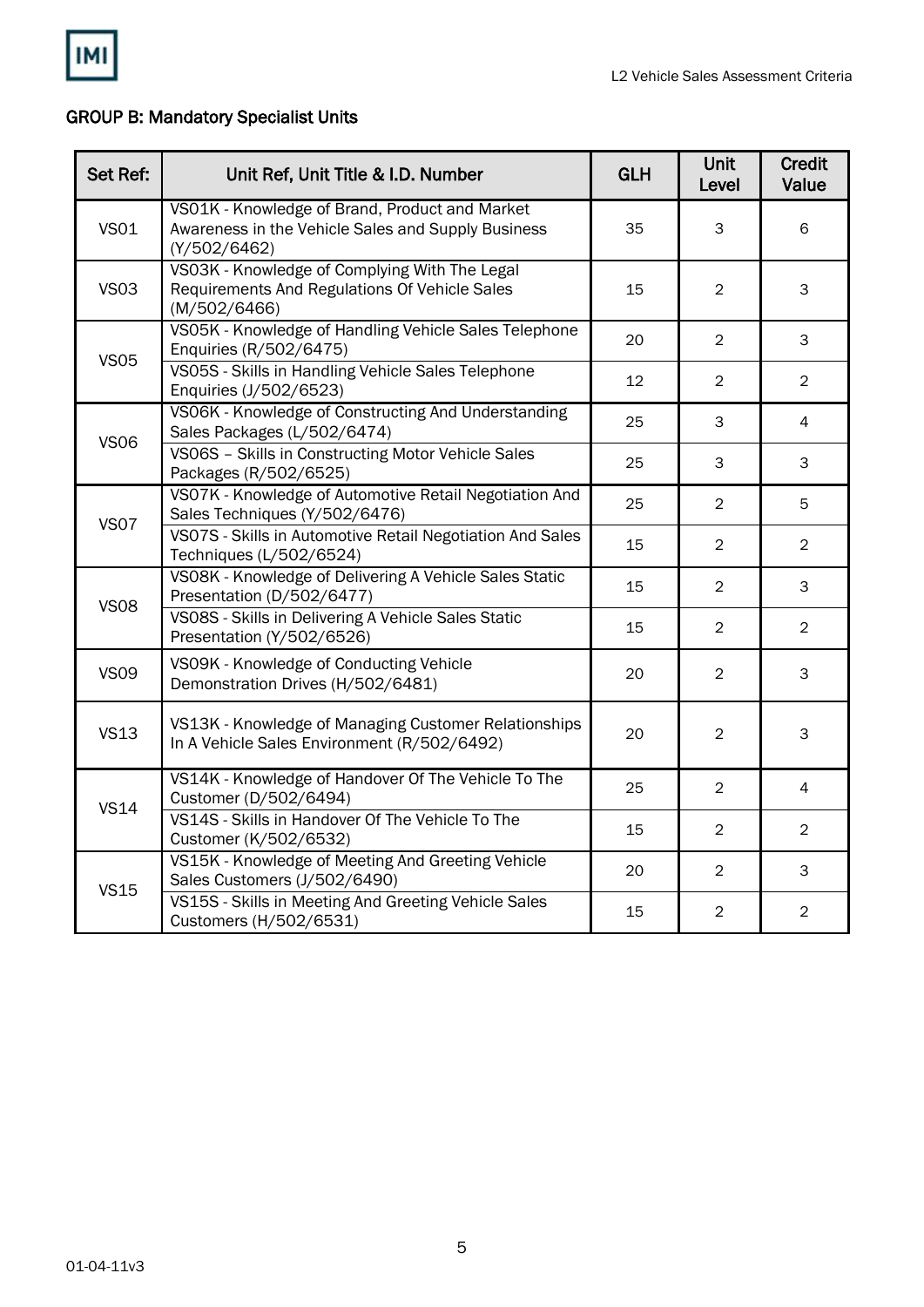

### GROUP C: Optional Units

| Set Ref:    | Unit Ref, Unit Title & I.D. Number                                                     | <b>GLH</b> | Unit<br>Level | <b>Credit</b><br>Value |
|-------------|----------------------------------------------------------------------------------------|------------|---------------|------------------------|
| <b>VS02</b> | VS02K - Knowledge of Negotiating Fleet And Business<br>Buyer Needs (D/502/6463)        | 17         | 3             | 3                      |
| <b>VS10</b> | VS10K - Knowledge of Promoting Finance And Insurance<br>For Vehicle Sales (H/502/6478) | 30         | 3             | 5                      |

| Unit No.       | <b>Unit Title</b>                                                                             | Test No.         | <b>Score</b><br>Required |
|----------------|-----------------------------------------------------------------------------------------------|------------------|--------------------------|
| G0102          | Knowledge of Health, Safety and Good Housekeeping in the<br>Automotive Environment            | G0102            | 18/30                    |
| G <sub>3</sub> | Knowledge of Support for Job Roles in the Automotive<br>Environment                           | G <sub>3</sub>   | 18/30                    |
| <b>VS01</b>    | Knowledge of Brand, Product and Market Awareness in the<br>Vehicle Sales and Supply Business  | <b>VS01</b>      | 14/20                    |
| <b>VS02</b>    | Knowledge of Negotiating Fleet And Business Buyer Needs                                       | <b>VS02</b>      | 14/20                    |
| <b>VS03</b>    | Knowledge of Complying With The Legal Requirements And<br><b>Regulations Of Vehicle Sales</b> | <b>VS01</b>      | 14/20                    |
| <b>VS05</b>    | Knowledge of Handling Vehicle Sales Telephone Enquiries                                       | <b>VS05</b>      | 14/20                    |
| <b>VS06</b>    | Knowledge of Constructing And Understanding Sales<br>Packages                                 | <b>VS06</b>      | 14/20                    |
| <b>VS07</b>    | Knowledge of Automotive Retail Negotiation And Sales<br><b>Techniques</b>                     | <b>VS05</b>      | 14/20                    |
| <b>VS08</b>    | Knowledge of Delivering A Vehicle Sales Static Presentation                                   | <b>VS08</b>      | 14/20                    |
| <b>VS09</b>    | Knowledge of Conducting Vehicle Demonstration Drives                                          | VS <sub>08</sub> | 14/20                    |
| <b>VS10</b>    | Knowledge of Promoting Finance And Insurance For Vehicle<br><b>Sales</b>                      | <b>VS10</b>      | 14/20                    |
| <b>VS13</b>    | Knowledge of Managing Customer Relationships In A Vehicle<br><b>Sales Environment</b>         | <b>VS13</b>      | 14/20                    |
| <b>VS14</b>    | Knowledge of Handover Of The Vehicle To The Customer                                          | <b>VS14</b>      | 14/20                    |
| <b>VS15</b>    | Knowledge of Meeting And Greeting Vehicle Sales Customers                                     | <b>VS14</b>      | 14/20                    |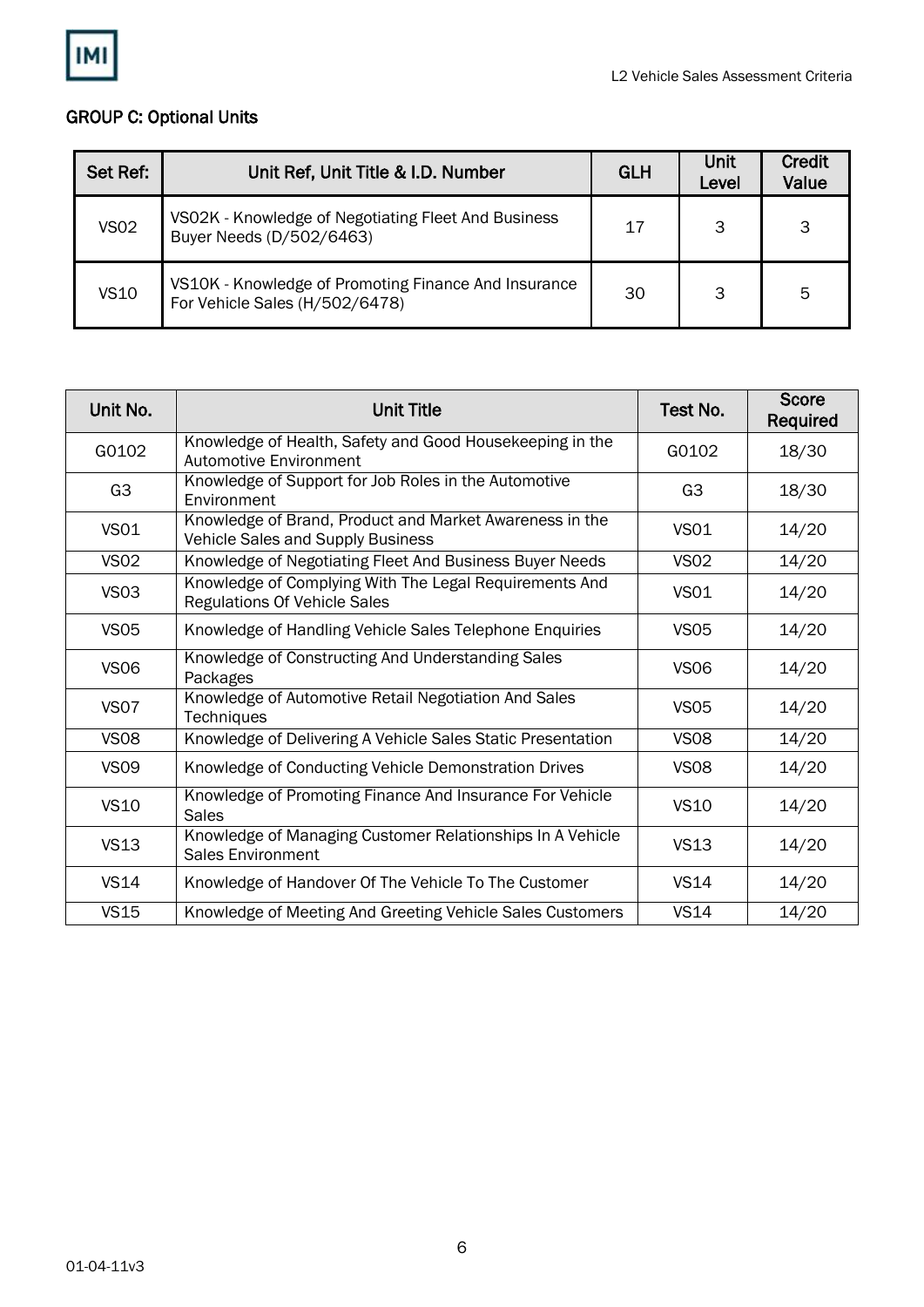

#### UNIT REF: G0102K UNIT TITLE: KNOWLEDGE OF HEALTH, SAFETY AND GOOD HOUSEKEEPING IN THE AUTOMOTIVE ENVIRONMENT

| Level: 2                                                                                                                                                                                                                                                                                                                                                                                                                                                                                            | Route: Knowledge | <b>Credit Value: 3</b> | <b>GLH: 30</b> |  |  |
|-----------------------------------------------------------------------------------------------------------------------------------------------------------------------------------------------------------------------------------------------------------------------------------------------------------------------------------------------------------------------------------------------------------------------------------------------------------------------------------------------------|------------------|------------------------|----------------|--|--|
| Mapping: This unit is mapped to the IMI NOS G1 and G2                                                                                                                                                                                                                                                                                                                                                                                                                                               |                  |                        |                |  |  |
| Rationale: This unit enables the learner to develop an understanding of routine maintenance and cleaning of the<br>automotive environment and using resources economically and health and safety legislation and duties of everyone in<br>the motor vehicle environment. It will provide an appreciation of significant risks in the automotive environment and<br>how to identify and deal with them. Once completed the learner will be able to identify hazards and evaluate and<br>reduce risk. |                  |                        |                |  |  |
| <b>I FADNINIO OLITOOMED</b>                                                                                                                                                                                                                                                                                                                                                                                                                                                                         |                  | ACCECCALENT CONTEDIA   |                |  |  |

| LEARNING OUTCOMES                                                                                                                     | ASSESSMENT CRITERIA                                                                                                                                       |  |  |
|---------------------------------------------------------------------------------------------------------------------------------------|-----------------------------------------------------------------------------------------------------------------------------------------------------------|--|--|
| The Learner will:                                                                                                                     | The Learner can:                                                                                                                                          |  |  |
| Understand the correct personal and vehicle<br>$\mathbf{1}$ .<br>protective equipment to be used within the<br>automotive environment | 1.1.<br>Explain the importance of wearing the types of PPE<br>required for a range automotive repair activities                                           |  |  |
|                                                                                                                                       | Identify vehicle protective equipment for a range of<br>1.2.<br>activities                                                                                |  |  |
|                                                                                                                                       | Describe vehicle and personal safety<br>1.3.<br>considerations when working at the roadside                                                               |  |  |
| Understand effective housekeeping practices in the<br>2.<br>automotive environment                                                    | 2.1.<br>Describe why the automotive environment should<br>be properly cleaned and maintained.                                                             |  |  |
|                                                                                                                                       | 2.2.<br>Describe requirements and systems which may be<br>put in place to ensure a clean automotive<br>environment.                                       |  |  |
|                                                                                                                                       | 2.3.<br>Describe how to minimise waste when using<br>utilities and consumables                                                                            |  |  |
|                                                                                                                                       | State the procedures and precautions necessary<br>2.4.<br>when cleaning and maintaining an automotive<br>environment.                                     |  |  |
|                                                                                                                                       | Describe the selection and use of cleaning<br>2.5.<br>equipment when dealing with general cleaning,<br>spillages and leaks in the automotive environment. |  |  |
|                                                                                                                                       | Describe procedures for correct disposal of waste<br>2.6.<br>materials from an automotive environment                                                     |  |  |
|                                                                                                                                       | Describe procedures for starting and ending the<br>2.7.<br>working day which ensure effective housekeeping<br>practices are followed                      |  |  |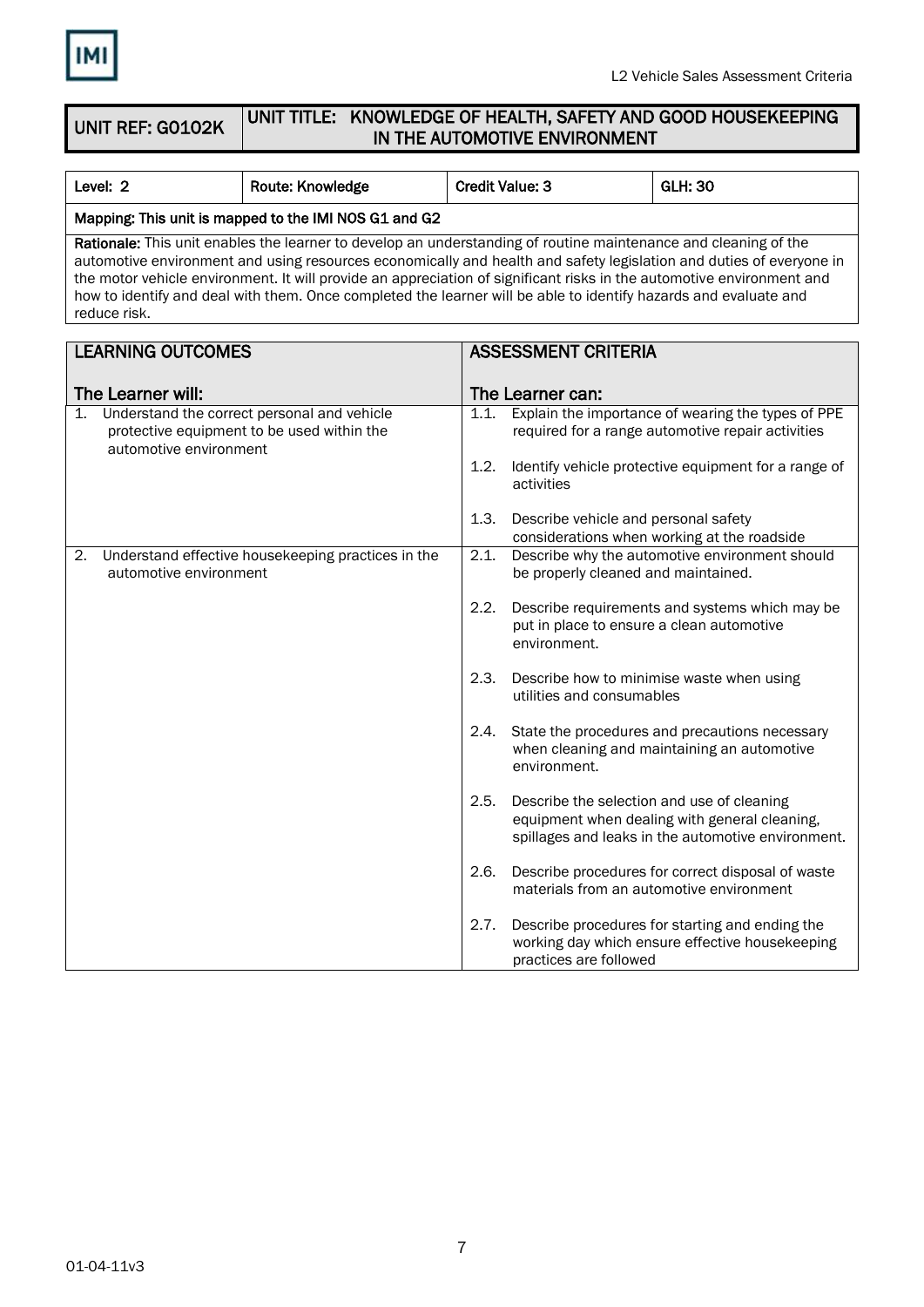

| 3. | Understand key health and safety requirements<br>relevant to the automotive environment | 3.1. | List the main legislation relating to automotive<br>environment health and safety.                                                    |
|----|-----------------------------------------------------------------------------------------|------|---------------------------------------------------------------------------------------------------------------------------------------|
|    |                                                                                         | 3.2. | Describe the general legal duties of employers and<br>employees required by current health and safety<br>legislation                  |
|    |                                                                                         | 3.3. | Describe key, current health and safety<br>requirements relating to the automotive<br>environment.                                    |
|    |                                                                                         | 3.4. | Describe why workplace policies and procedures<br>relating to health and safety are important                                         |
| 4. | Understand about hazards and potential risks<br>relevant to the automotive environment  | 4.1. | Identify key hazards and risks in an automotive<br>environment                                                                        |
|    |                                                                                         | 4.2. | Describe policies and procedures for reporting<br>hazards, risks, health and safety matters in the<br>automotive environment.         |
|    |                                                                                         | 4.3. | State precautions and procedures which need to<br>be taken when working with associated automotive<br>materials, tools and equipment. |
|    |                                                                                         | 4.4. | Identify fire extinguishers in common use and<br>which types of fire they should be used on                                           |
|    |                                                                                         | 4.5. | Identify key warning signs and their characteristics<br>that are found in the automotive environment.                                 |
|    |                                                                                         | 4.6. | State the meaning of common product warning<br>labels used in an automotive environment.                                              |
| 5. | Understand personal responsibilities                                                    | 5.1. | Explain the importance of personal conduct in<br>maintaining the health and safety of the individual<br>and others                    |
|    |                                                                                         | 5.2. | Explain the importance of personal presentation in<br>maintaining health safety and welfare                                           |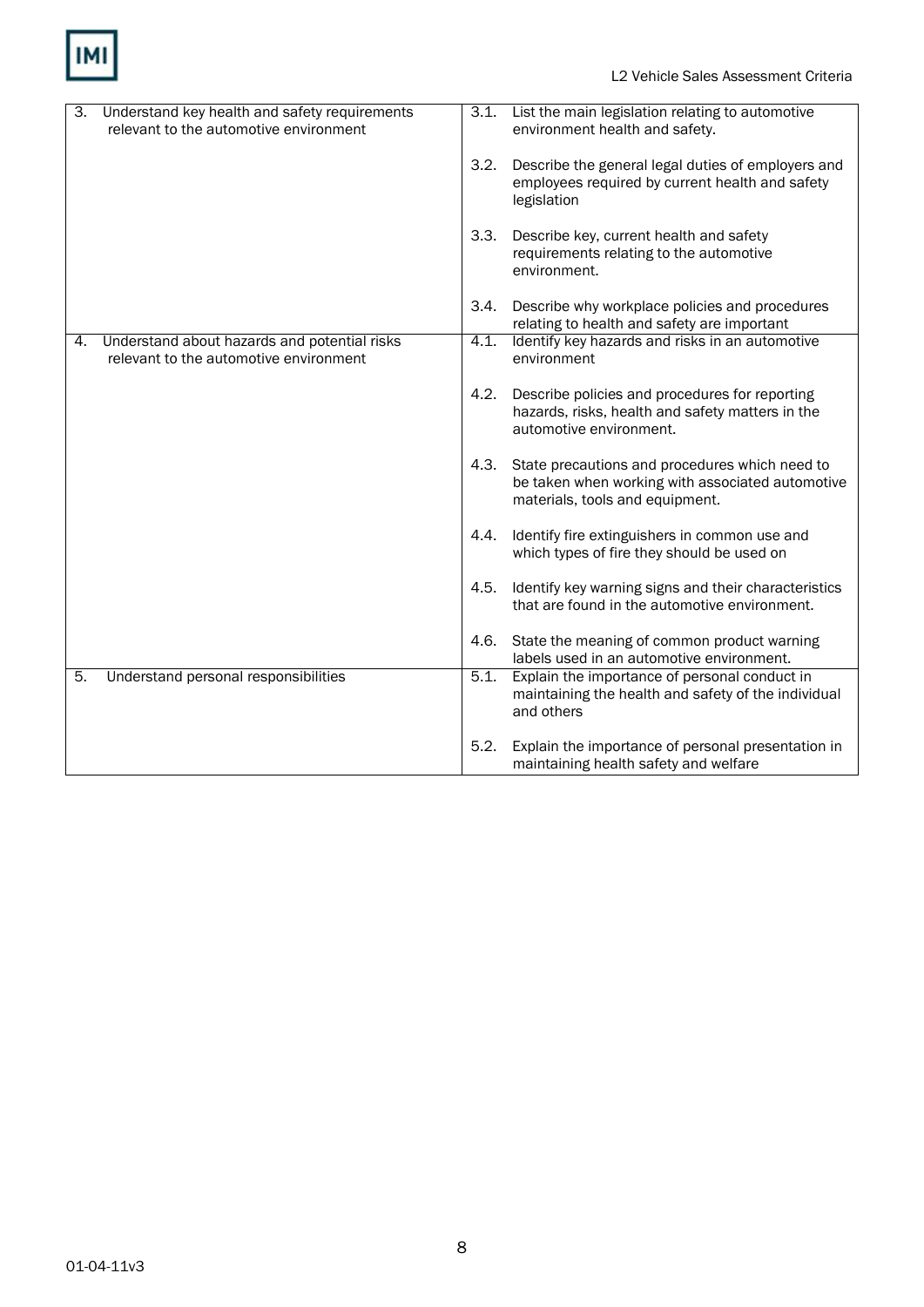### Content:

### Economic use of resources

- a Consumable materials e.g. grease, oils, split pins, locking and fastening devices etc.
- b Requirement to maintain work area effectively
- c Cleaning tools and equipment to maximise workplace efficiency.<br>
d Requirement to carry out the housekeeping activities safely and
- Requirement to carry out the housekeeping activities safely and in a way that minimises inconvenience to customers and staff.
- e Risks involved when using solvents and detergents.
- f Advantages of good housekeeping.

### Spillages, leaks and waste materials

- a Relevance of safe systems of work to the storage and disposal of waste materials.
- b Requirement to store and dispose of waste, used materials and debris correctly.
- c Safe disposal of special / hazardous waste materials.<br>d Advantages of recycling waste materials.
- Advantages of recycling waste materials.
- e Dealing with spillages and leaks

### Basic legislative requirements

- a Provision and Use of Work Equipment Regulations 1992.
- b Power Presses Regulations 1992.
- c Pressure Systems and Transportable Gas Containers Regulations 1989.
- d Electricity at Work Regulations 1989.
- e Noise at Work Regulations 1989.
- f Manual Handling Operations Regulations 1992.
- g Health and Safety (Display Screen Equipment) Regulations 1992.
- h Abrasive Wheel Regulations.
- i Safe Working Loads.
- j Working at Height Regulations (2005)

### Routine maintenance of the workplace

- a Trainee's personal responsibilities and limits of their authority with regard to work equipment.
- b Risk assessment of the workplace activities and work equipment.
- c Workplace person responsible for training and maintenance of workplace equipment.
- When and why safety equipment must be used.
- e Location of safety equipment.<br>f Particular hazards associated
- Particular hazards associated with their work area and equipment.
- g Prohibited areas.
- h Plant and machinery that trainees must not use or operate.
- i Why and how faults on unsafe equipment should be reported.
- j Storing tools, equipment and products safely and appropriately.
- k Using the correct PPE.
- l Following manufacturer's recommendations.
- m Location of routine maintenance information e.g. electrical safety check log.

### Legislation relevant to Health and Safety

- a HASAWA
- b COSHH
- c EPA
- d Manual Handling Operations Regulations 1992
- e PPE Regulations 1992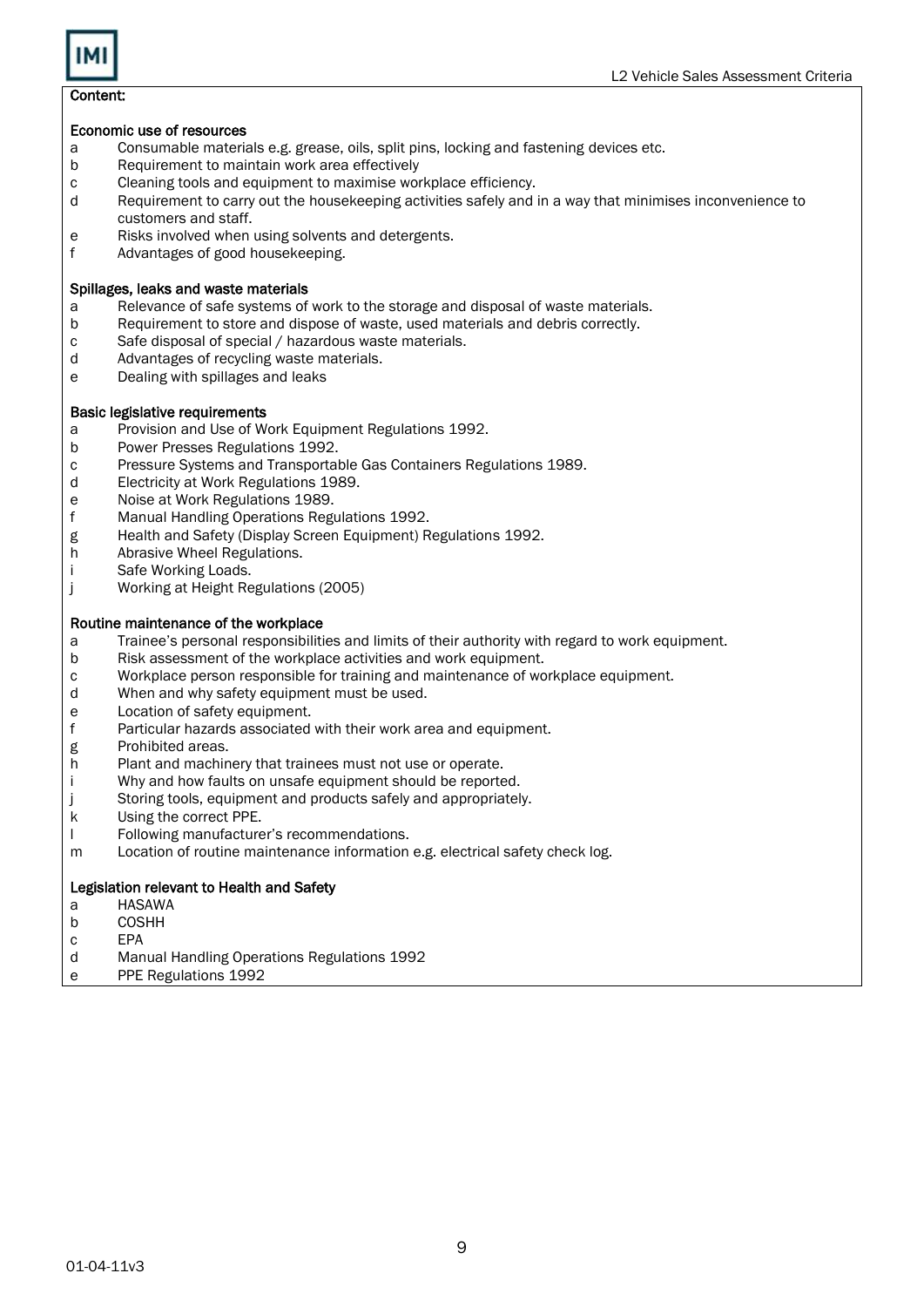### Content: Contd

#### General regulations to include an awareness of:

- a Health and Safety (Display Screen Equipment) Regulations 1992
- b Health and Safety (First Aid) Regulations 1981
- c Health and Safety (Safety Signs and Signals) Regulations 1996
- Health and Safety (Consultation with Employees) Regulations 1996
- e Employers Liability (Compulsory Insurance) Act 1969 and Regulations 1998
- Confined Spaces Regulations 1997
- g Noise at Work Regulations 1989<br>h Electricity at Work Regulations 1
- **Electricity at Work Regulations 1989**
- i Electricity (Safety) Regulations 1994
- j Fire Precautions Act 1971
- k Reporting of Injuries, Diseases and Dangerous Occurrences Regulations 1985
- l Pressure Systems Safety Regulations 2000
- m Waste Management 1991
- n Dangerous Substances and Explosive Atmospheres Regulations (DSEAR) 2002
- o Control of Asbestos at Work Regulations 2002

#### Legislative duties:

- a The purpose of a Health and Safety Policy.
- b The relevance of the Health and Safety Executive.
- c The relevance of an initial induction to Health and Safety requirements at your workplace.
- d General employee responsibilities under the HASAWA and the consequences of non-compliance.
- e General employer responsibilities under the HASAWA and the consequences of non-compliance.<br>
f The limits of authority with regard to Health and Safety within a personal job role.
- f The limits of authority with regard to Health and Safety within a personal job role.<br>g Workplace procedure to be followed to report Health and Safety matters.
- Workplace procedure to be followed to report Health and Safety matters.

#### Precautions to be taken when working with vehicles, workshop materials, tools and equipment including electrical safety[, pneumatics](http://en.wikipedia.org/wiki/Pneumatics) and hydraulics

- a Accessing and interpreting safety information
- b Seeking advice when needed
- c Seeking assistance when required<br>d Reporting of unsafe equipment
- Reporting of unsafe equipment
- e Storing tools, equipment and products safely and appropriately
- Using the correct PPE
- g Following manufacturers recommendations<br>h Following application procedures e.g. hazard
- Following application procedures e.g. hazardous substances
- i The correct selection and use of extraction equipment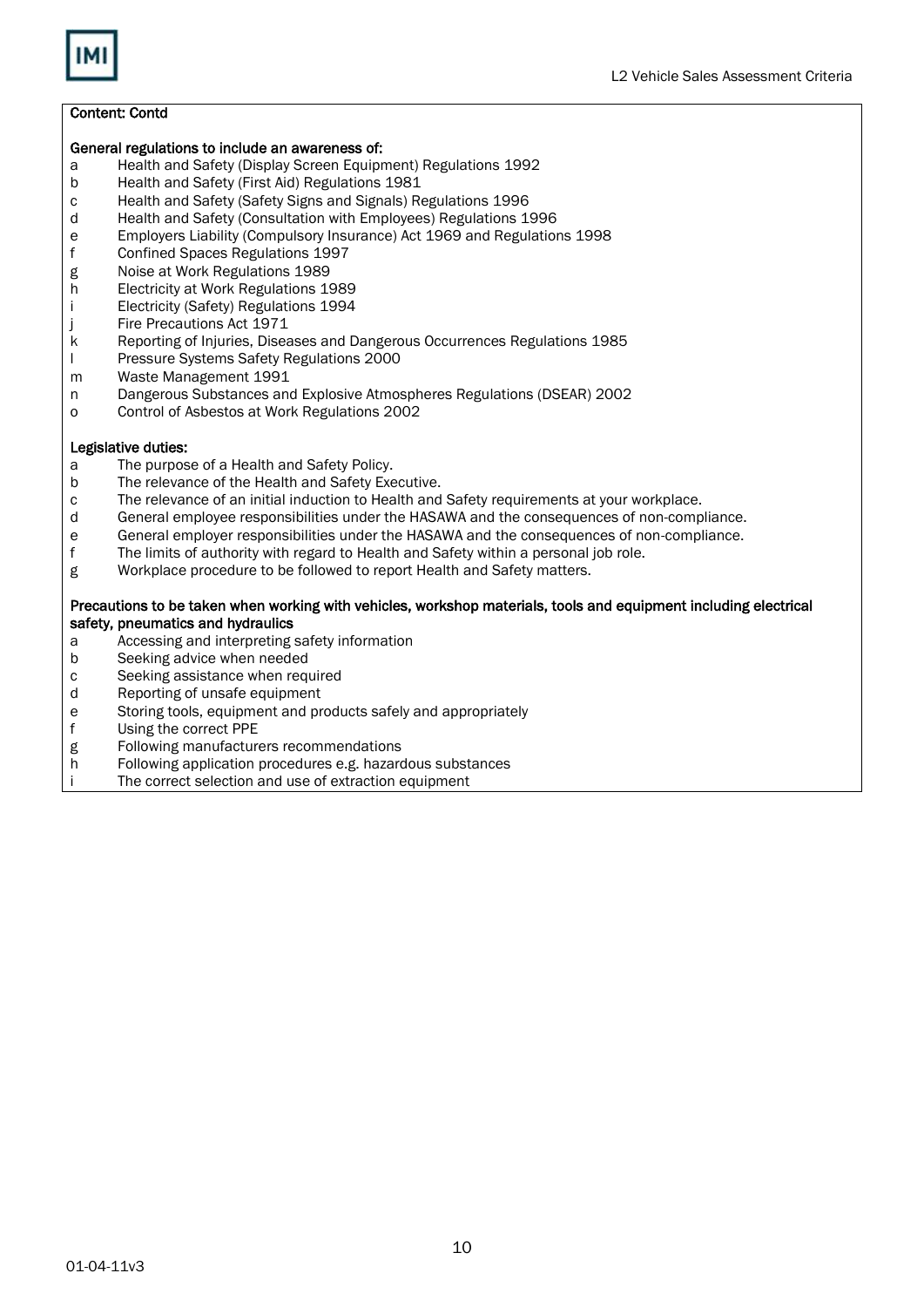

### Content:

### PPE to include:

- a. Typical maintenance procedures for PPE equipment to include:
	- i. typical maintenance log<br>ii. cleaning procedures
	- ii. cleaning procedures<br>iii. filter maintenance
	- iii. filter maintenance<br>iv. variation in glove t
	- variation in glove types
	- v. air quality checks
- b Choice and fitting procedures for masks and air breathing equipment.
- c. Typical workplace processes which would require the use of PPE to include:
	- i. welding
	- ii. sanding and grinding
	- iii. filling
	- iv. panel removal and replacement
	- v. drilling
	- vi. cutting
	- vii. chiselling
	- viii. removal of broken glass
	- ix. removal of rubber seals from fire damaged vehicles
	- x. removal of hypodermic needles
	- xi. servicing activities
	- xii. roadside recovery
- d. Unserviceable PPE.
- e. PPE required for a range automotive repair activities. To include appropriate protection of:
	- i. eyes
	- ii. ears
	- iii. head
	- iv. skin
	- v. feet
	- vi. hands
	- vii. lungs

### Fire and extinguishers

- a. Classification of fire types
- b. Using a fire extinguisher effectively.
- c. Types of Extinguishers
	- i. foam
	- ii. dry powder
	- iii. CO2
	- iv. water
	- v. fire blanket

### Action to be taken in the event of a fire to include:

- a The procedure as:
	- i. raise the alarm
		- ii. fight fire only if appropriate
		- iii. evacuate building
		- iv. call for assistance

### Product warning labels to include:

- a. Reasons for placing warning labels on containers.
- b. Warning labels in common use, to include:
	- i. toxic
	- ii. corrosive
	- iii. poisonous
	- iv. harmful
	- v. irritant
	- vi. flammable
	- vii. explosive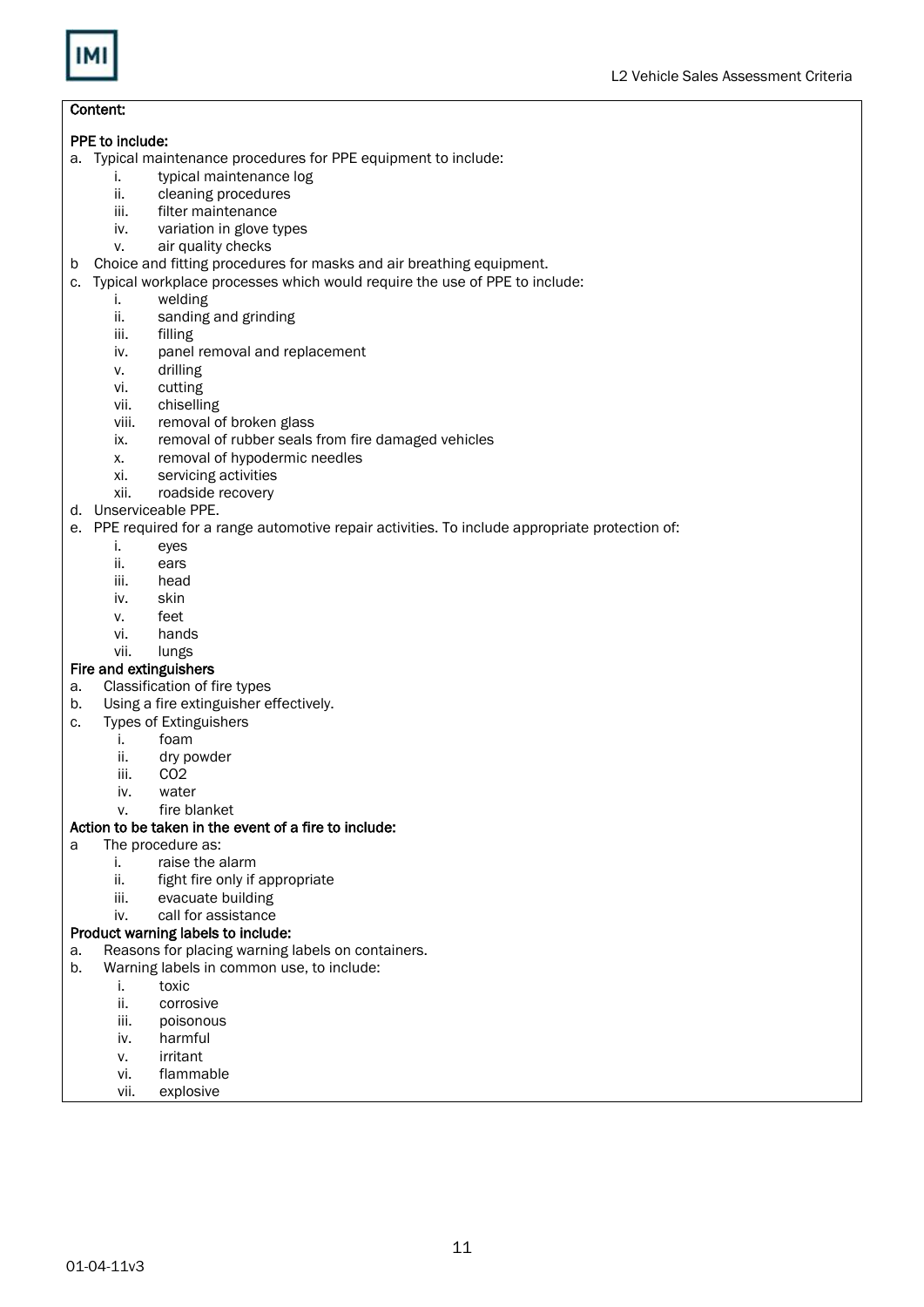

### Content: contd

### Warning signs and notices

- a. Colours used for warning signs:
	- i. red<br>ii. blue
	- ii. blue
	- green
- b Shapes and meaning of warning signs:
	- i. round<br>ii. triang
	- ii. triangular<br>iii. square
	- square
- c. The meaning of prohibitive warning signs in common use.
- d. The meaning of mandatory warning signs in common use.
- e. The meaning of warning notices in common use.
- f. General design of safe place warning signs.

### Hazards and risks to include:

- a. The difference between a risk and a hazard.
- b. Potential risks resulting from:
	- i. the use and maintenance of machinery or equipment
	- ii. the use of materials or substances
	- iii. accidental breakages and spillages
	- iv. unsafe behaviour
	- v. working practices that do not conform to laid down policies
	- vi. environmental factors
	- vii. personal presentation
	- viii. unauthorised personal, customers, contractors etc entering your work premises
	- ix. working by the roadside
	- x. vehicle recovery

### The employee's responsibilities in identifying and reporting risks within their working environment.

- a The method of reporting risks that are outside your limits of authority.
- b Potential causes of:
	- i. fire<br>ii. exp
		- explosion
		- iii. noise
		- iv. harmful fumes
		- v. slips
		- vi. trips
		- vii. falling objects
		- viii. accidents whilst dealing with broken down vehicles

### Personal responsibilities

- a. The purpose of workplace policies and procedures on:
	- i. the use of safe working methods and equipment
		- ii. the safe use of hazardous substances
		- iii. smoking, eating, drinking and drugs
		- iv. emergency procedures
		- v. personal appearance
- b. The importance of personal appearance in the control of health and safety.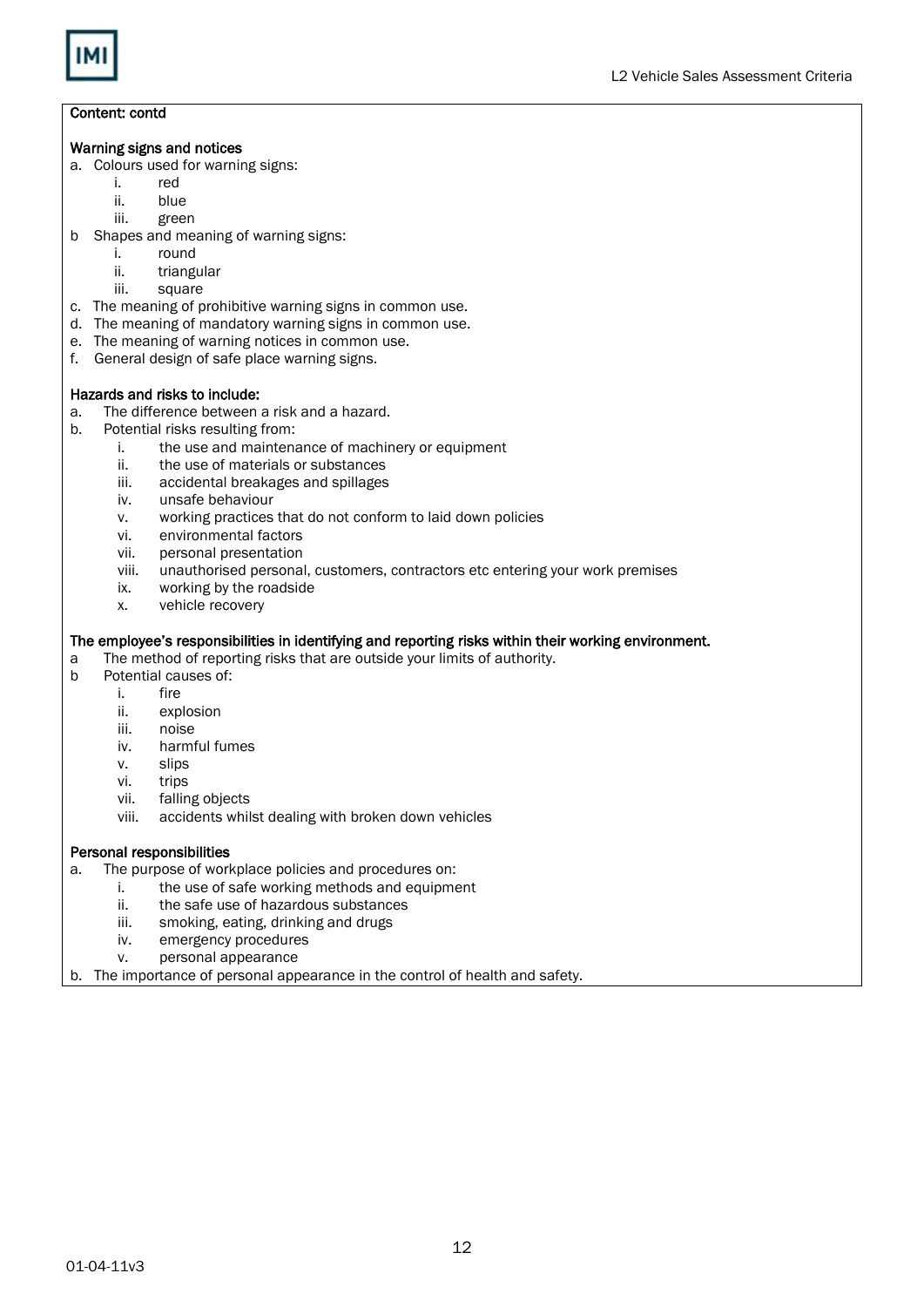

### Content: contd

#### Action to be taken in the event of colleagues suffering accidents

- a. The typical sequence of events following the discovery of an accident such as:<br>i. make the area safe
	- i. make the area safe<br>ii. remove hazards if a
	- ii. remove hazards if appropriate i.e. switch off power<br>iii. administer minor first aid
	- administer minor first aid
	- iv. take appropriate action to re-assure the injured party
	- v. raise the alarm<br>vi. get help
	- vi. get help<br>vii. report of
	- report on the accident

### b. Typical examples of first aid which can be administered by persons at the scene of an accident:

- i. check for consciousness<br>ii. stem bleeding
- ii. stem bleeding<br>iii. keep the injure
- keep the injured person's airways free
- iv. place in the recovery position if injured person is unconscious
- v. issue plasters for minor cuts
- vi. action to prevent shock i.e. keep the injured party warm
- vii. administer water for minor burns or chemical injuries
- viii. wash eyes with water to remove dust or ingress of chemicals (battery acid)
- ix. need to seek professional help for serious injuries

c. Examples of bad practice which may result in further injury such as:

- i. moving the injured party
- ii. removing foreign objects from wounds or eyes<br>iii. inducing vomiting
- inducing vomiting
- iv. straightening deformed limbs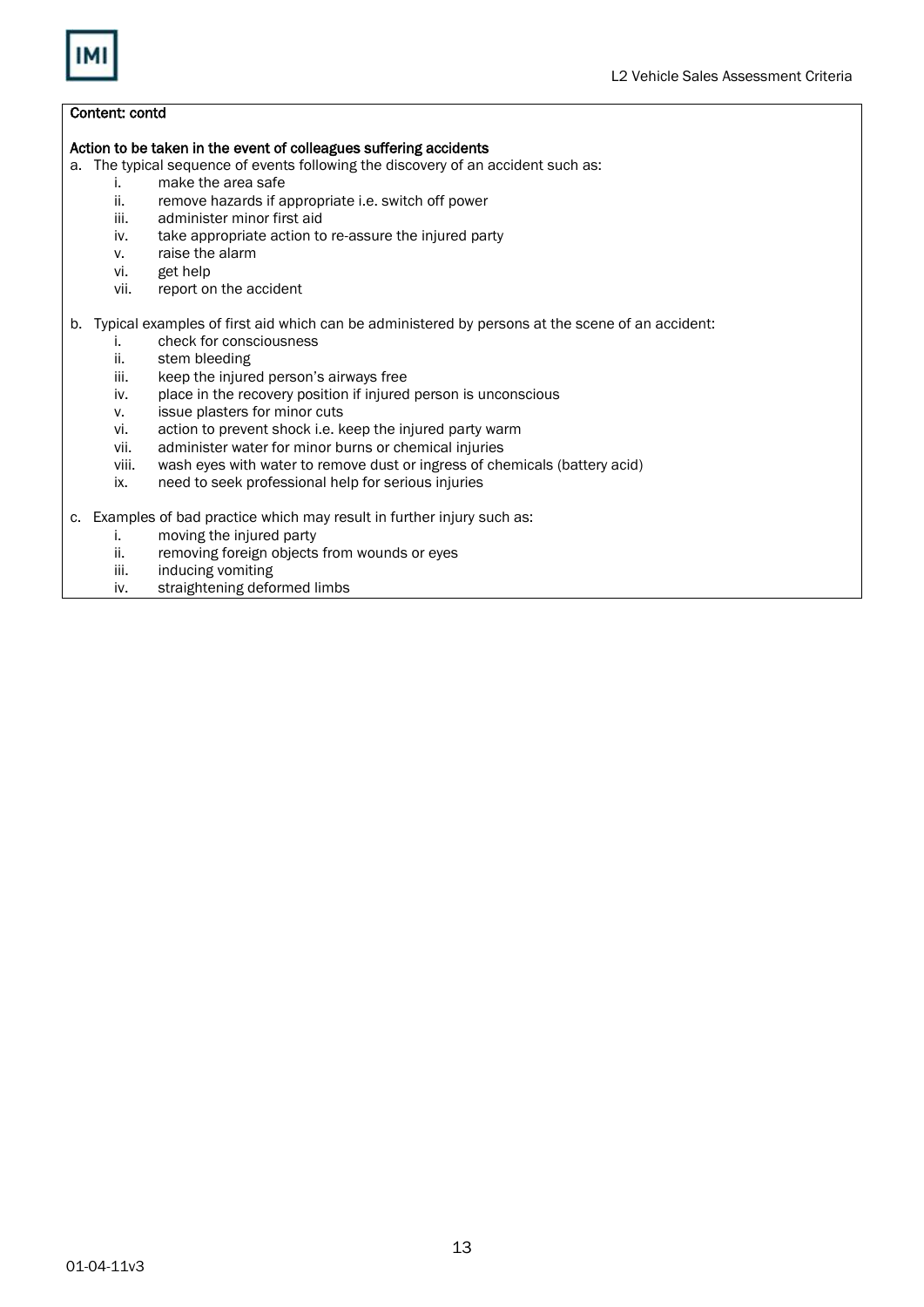

UNIT REF: G3K

### UNIT TITLE: KNOWLEDGE OF SUPPORT FOR JOB ROLES IN THE AUTOMOTIVE WORK ENVIRONMENT

| Level: 3                                               | Route: Knowledge                                                                                                                                                                                                              |      | <b>Credit Value: 3</b>                                                                                                 | <b>GLH: 20</b>                                                                                      |  |
|--------------------------------------------------------|-------------------------------------------------------------------------------------------------------------------------------------------------------------------------------------------------------------------------------|------|------------------------------------------------------------------------------------------------------------------------|-----------------------------------------------------------------------------------------------------|--|
| Mapping: This unit is mapped to the IMI NOS G3         |                                                                                                                                                                                                                               |      |                                                                                                                        |                                                                                                     |  |
|                                                        | Rationale: This unit enables the learner to develop an understanding of how to keep good working relationships with<br>all colleagues in the automotive work environment by using effective communication and support skills. |      |                                                                                                                        |                                                                                                     |  |
| <b>LEARNING OUTCOMES</b><br><b>ASSESSMENT CRITERIA</b> |                                                                                                                                                                                                                               |      |                                                                                                                        |                                                                                                     |  |
| The Learner will:                                      |                                                                                                                                                                                                                               |      | The Learner can:                                                                                                       |                                                                                                     |  |
| 1.                                                     | Understand key organisational structures, functions<br>and roles within the automotive work environment                                                                                                                       | 1.1. | typical automotive work environment                                                                                    | Identify the purpose of different sections of a                                                     |  |
|                                                        |                                                                                                                                                                                                                               | 1.2. | environment                                                                                                            | Explain organisational structures and lines of<br>communication within the automotive work          |  |
|                                                        |                                                                                                                                                                                                                               | 1.3. | roles in automotive workplace. To include:<br>trainee<br>а<br>skilled employee<br>b<br>supervisor<br>С<br>manager<br>d | Explain levels of responsibility within specific job                                                |  |
| 2.                                                     | Understand the importance of obtaining, interpreting<br>and using information in order to support their job<br>role within the automotive work environment                                                                    | 2.1. |                                                                                                                        | Explain the importance of different sources of<br>information in an automotive work environment.    |  |
|                                                        |                                                                                                                                                                                                                               | 2.2. | sources of information                                                                                                 | Explain how to find, interpret and use relevant                                                     |  |
|                                                        |                                                                                                                                                                                                                               | 2.3. |                                                                                                                        | Describe the main legal requirements relating to<br>the vehicle, including road safety requirements |  |
|                                                        |                                                                                                                                                                                                                               | 2.4. | procedures and processes                                                                                               | Explain the importance of working to recognised                                                     |  |
|                                                        |                                                                                                                                                                                                                               | 2.5. | specification.                                                                                                         | Explain when replacement units and components<br>must meet the manufacturers' original equipment    |  |
|                                                        |                                                                                                                                                                                                                               | 2.6. | codes                                                                                                                  | Explain the purpose of how to use identification                                                    |  |
| 3.<br>environment                                      | Understand the importance of different types of<br>communication within the automotive work                                                                                                                                   | 3.1. |                                                                                                                        | Explain where different methods of communication<br>would be used within the automotive environment |  |
|                                                        |                                                                                                                                                                                                                               | 3.2. | choice of communication.                                                                                               | Explain the factors which can determine your                                                        |  |
|                                                        |                                                                                                                                                                                                                               | 3.3. | change with the target audience to include<br>uninformed and informed people                                           | Explain how the communication of information can                                                    |  |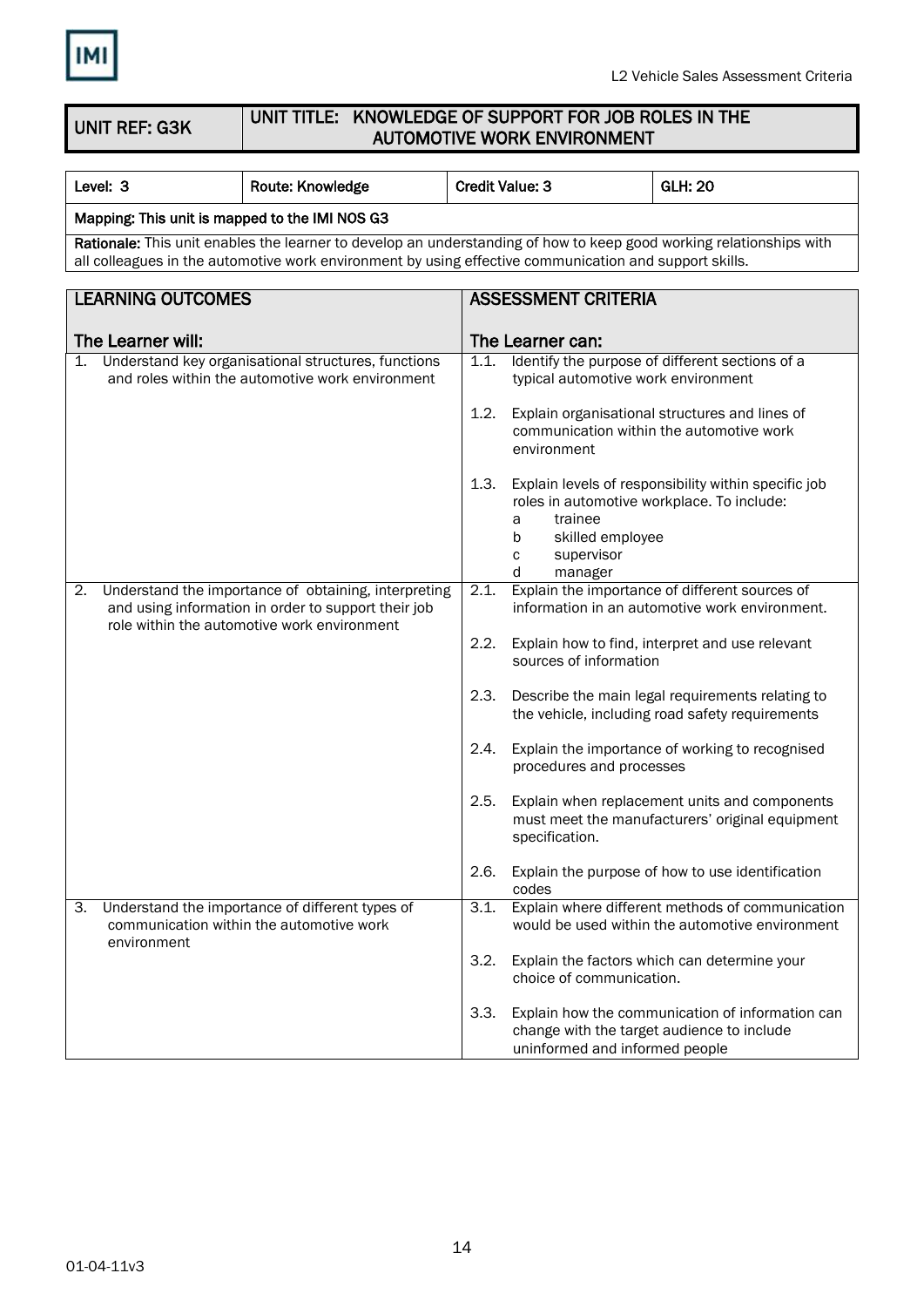|    |                                                                                                                      |      | L2 Vehicle Sales Assessment Criteria                                                                               |  |  |  |
|----|----------------------------------------------------------------------------------------------------------------------|------|--------------------------------------------------------------------------------------------------------------------|--|--|--|
| 4. | Understand communication requirements when<br>working in the automotive work environment                             | 4.1. | Explain how to report using written and verbal<br>communication.                                                   |  |  |  |
|    |                                                                                                                      | 4.2. | Explain the importance of documenting information<br>relating to work carried out in the automotive<br>environment |  |  |  |
|    |                                                                                                                      | 4.3. | Explain the importance of working to agreed<br>timescales                                                          |  |  |  |
| 5. | Understand how to develop good working<br>relationships with colleagues and customers in the<br>automotive workplace | 5.1. | Describe how to develop positive working<br>relationships with colleagues and customers                            |  |  |  |
|    |                                                                                                                      | 5.2. | Explain the importance of developing positive<br>working relationships                                             |  |  |  |
|    |                                                                                                                      | 5.3. | Explain the importance of accepting other peoples'<br>views and opinions.                                          |  |  |  |
|    |                                                                                                                      | 5.4. | Explain the importance of making and honouring<br>realistic commitments to colleagues and customers.               |  |  |  |

### Content:

### The structure of a typical vehicle repair business

a. How these areas relate to each other within the business i. body shop

- i. body shop<br>ii. vehicle rep
	- ii. vehicle repair workshop<br>iii. paint shop
	- paint shop
	- iv. valeting
	- v. vehicle parts store
	- vi. main office<br>vii. vehicle sale
	- vii. vehicle sales<br>viii. reception
	- reception
- b. Sources of information
	- i. other staff
	- ii. manuals
	- iii. parts lists
	- iv. computer software and the internet
	- v. manufacturer
	- vi. diagnostic equipment

### Communication requirements when carrying out vehicle repairs

- a Locating and using correct documentation and information for:
- b Recording vehicle maintenance and repairs
- c Vehicle specifications
- d Component specifications
- e Oil and fluid specifications
- f Equipment and tools
- g Identification codes

### Procedures for:

- a Referral of problems<br>b Reporting delays
- Reporting delays
- c Additional work identified during repair or maintenance<br>d Keeping others informed of progress
- Keeping others informed of progress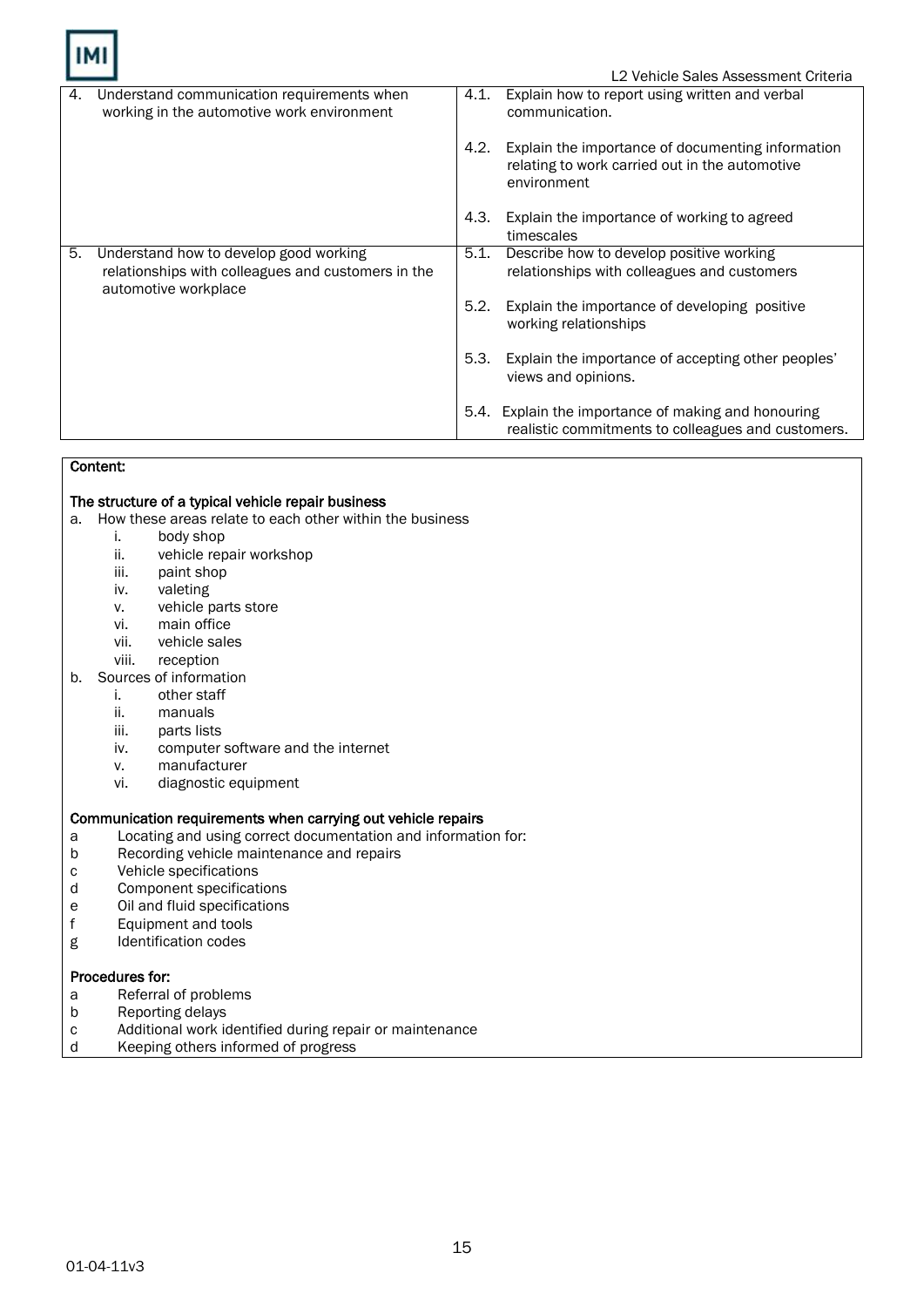

### Content: contd

### Methods of communication

- a Verbal
- b Signs and notices<br>c Memos
- c Memos<br>d Telepho
- d Telephone<br>e Electronic
- e Electronic mail<br>f Vehicle iob card
- f Vehicle job card<br>g Notice boards
- g Notice boards<br>h SMS text mess
- h SMS text messaging
- **Letters**

### Organisational & customer requirements:

- a Importance of time scales to customer and organisation<br>b Relationship between time and costs
- b Relationship between time and costs<br>c Meaning of profit
- Meaning of profit

### Choice of communication

- a Distance
- b Location
- c Job responsibility

### Importance of maintaining positive working relationships:

- a Morale
- b Productivity<br>c Company in
- c Company image<br>d Customer relatio
- d Customer relationships
- **Colleagues**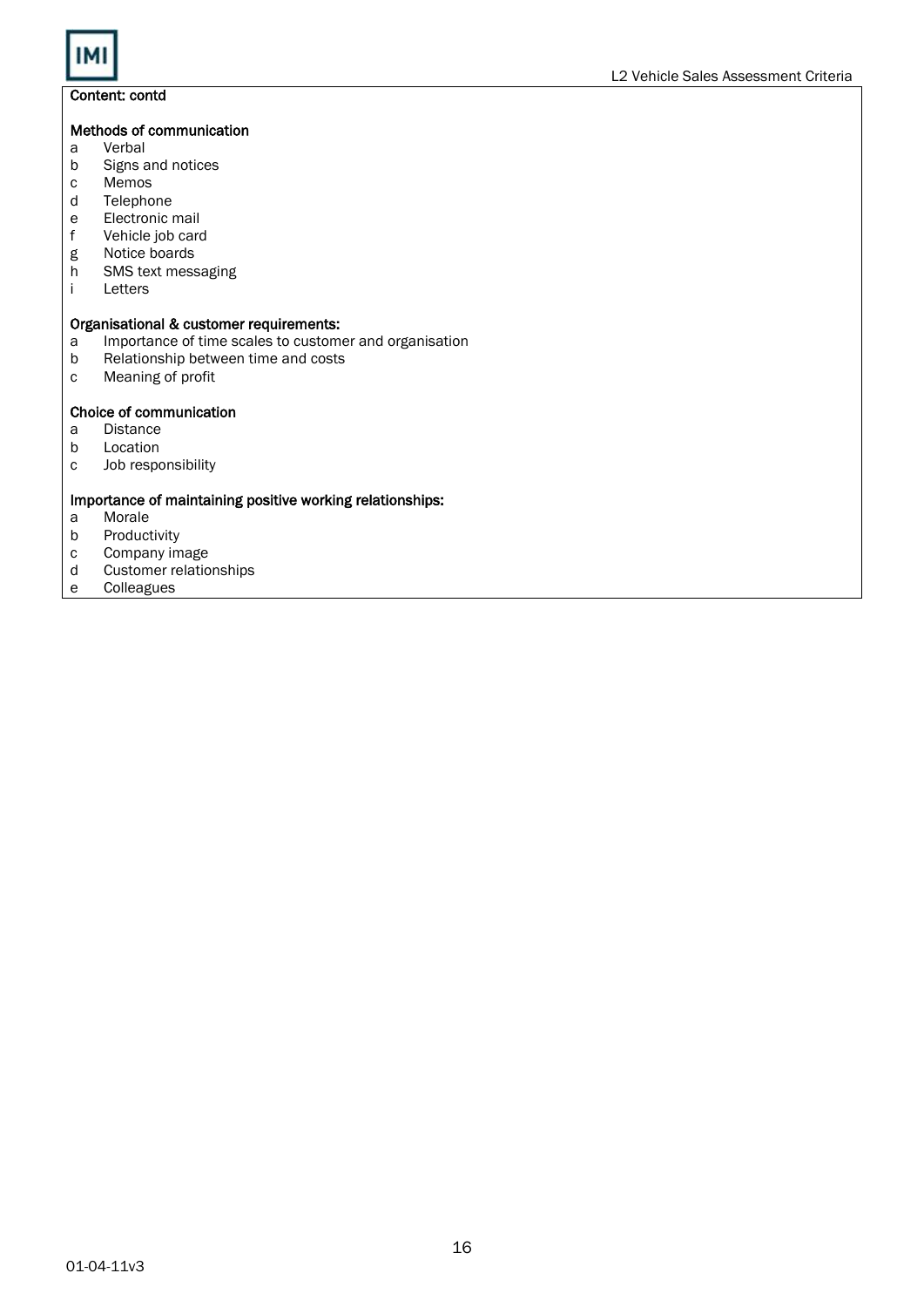

UNIT REF: VS01K

### UNIT TITLE: KNOWLEDGE OF BRAND, PRODUCT AND MARKET AWARENESS IN THE VEHICLE SALES AND SUPPLY BUSINESS

| Level: 3                                                                                                                                                                                                                                                                                                                   | Route: Knowledge                                            |                                                                    | <b>Credit Value: 6</b>                                                                      | <b>GLH: 35</b>                                          |  |
|----------------------------------------------------------------------------------------------------------------------------------------------------------------------------------------------------------------------------------------------------------------------------------------------------------------------------|-------------------------------------------------------------|--------------------------------------------------------------------|---------------------------------------------------------------------------------------------|---------------------------------------------------------|--|
| Mapping: This unit is mapped to the IMI NOS VS01                                                                                                                                                                                                                                                                           |                                                             |                                                                    |                                                                                             |                                                         |  |
| Rationale: This unit will help the learner develop the knowledge and understanding they need to monitor the<br>achievement of personal sales, contribution and profit against targets, demonstrating how to communicate brand and<br>product values in customer handling and market awareness throughout the sales process |                                                             |                                                                    |                                                                                             |                                                         |  |
| <b>LEARNING OUTCOMES</b>                                                                                                                                                                                                                                                                                                   |                                                             | <b>ASSESSMENT CRITERIA</b>                                         |                                                                                             |                                                         |  |
| The Learner will:                                                                                                                                                                                                                                                                                                          |                                                             |                                                                    | The Learner can:                                                                            |                                                         |  |
| industry                                                                                                                                                                                                                                                                                                                   | 1. Understand the role of dealerships in the retail vehicle |                                                                    | the UK automotive industry                                                                  | 1.1. Describe the size and trends of dealerships within |  |
|                                                                                                                                                                                                                                                                                                                            |                                                             |                                                                    | 1.2 Explain new vehicle production cycles and the<br>delivery process                       |                                                         |  |
|                                                                                                                                                                                                                                                                                                                            |                                                             |                                                                    | vehicles                                                                                    | 13. Describe the manufacturer supply chain for new      |  |
|                                                                                                                                                                                                                                                                                                                            |                                                             |                                                                    | 1.4 Explain the relationship between dealership, a                                          | typical dealer group and the vehicle manufacturers      |  |
|                                                                                                                                                                                                                                                                                                                            |                                                             |                                                                    | network                                                                                     | 1.5 Describe the structure and ownership of a dealer    |  |
|                                                                                                                                                                                                                                                                                                                            |                                                             |                                                                    | 1.6. Describe the structure and inter-departmental<br>relationships of a typical dealership |                                                         |  |
| the retail vehicle industry                                                                                                                                                                                                                                                                                                | 2. Understand the factors that influence profitability in   | 2.1. Compare different sources of stock and their<br>profitability |                                                                                             |                                                         |  |
|                                                                                                                                                                                                                                                                                                                            |                                                             |                                                                    | pricing                                                                                     | 2.2 Explain the difference between wholesale and retail |  |
|                                                                                                                                                                                                                                                                                                                            |                                                             |                                                                    | vehicle business                                                                            | 2.3 Explain the principles of cash flow within a retail |  |
| dealership                                                                                                                                                                                                                                                                                                                 | 3. Understand own contribution to the profitability of the  |                                                                    | 3.1 Explain margins and bonus structures                                                    |                                                         |  |
|                                                                                                                                                                                                                                                                                                                            |                                                             |                                                                    | on dealership profitability                                                                 | 3.2 Describe own personal targets and personal impact   |  |
| 4. Understand the influence of brands in the retail<br>vehicle industry                                                                                                                                                                                                                                                    |                                                             |                                                                    | 4.1 Explain what a brand is                                                                 |                                                         |  |
|                                                                                                                                                                                                                                                                                                                            |                                                             |                                                                    | 4.2 Explain what brand values mean to customers                                             |                                                         |  |
|                                                                                                                                                                                                                                                                                                                            |                                                             |                                                                    | 4.3 Explain how brand names influence customer<br>expectations                              |                                                         |  |
| 5. Understand the factors that influence customer<br>behaviour                                                                                                                                                                                                                                                             |                                                             |                                                                    | potential buyers                                                                            | 5.1 Summarise the economic factors that can influence   |  |
|                                                                                                                                                                                                                                                                                                                            |                                                             |                                                                    | choice, lead time and the financial offer                                                   | 5.2 Explain the impact of stock source on customer      |  |
| 6. Understand the sales process                                                                                                                                                                                                                                                                                            |                                                             |                                                                    | 6.1 Define what is meant by a sale                                                          |                                                         |  |
|                                                                                                                                                                                                                                                                                                                            |                                                             |                                                                    | 6.2 Explain a range of customer buying motives                                              |                                                         |  |
|                                                                                                                                                                                                                                                                                                                            |                                                             |                                                                    | 6.3 Describe own organisation's sales processes                                             |                                                         |  |
|                                                                                                                                                                                                                                                                                                                            |                                                             |                                                                    | 6.4 Explain how to sell value over price                                                    |                                                         |  |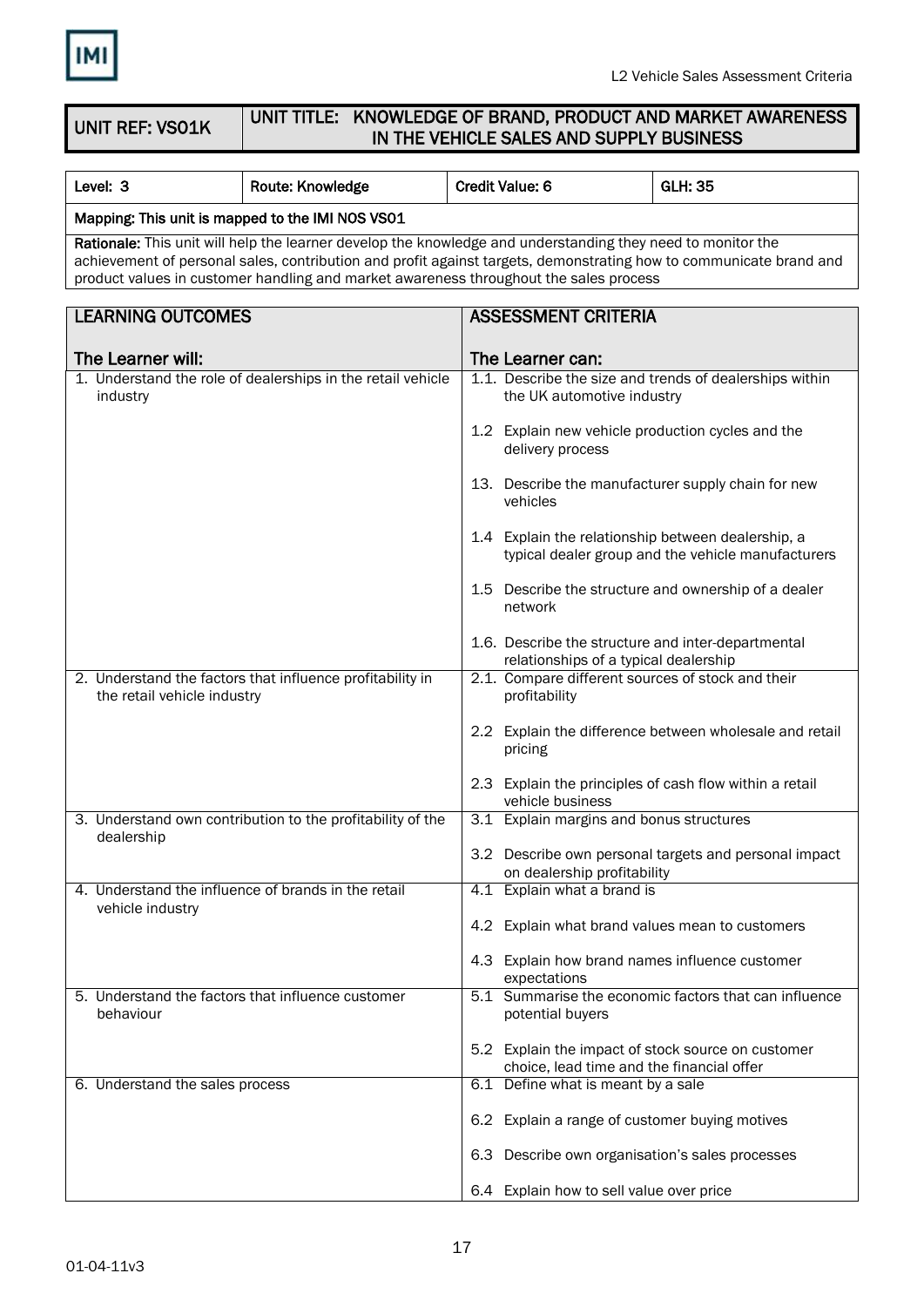

- a. The structure and roles of the major organisations to include:
	- i. the vehicle manufacturers
	- ii. new vehicle production cycles and delivery process
	- iii. new vehicle supply chains and distribution hubs
	- iv. the structure and ownership of a dealer network
	- v. large dealer groups
	- vi. franchise and non franchise dealerships
	- vii. specialist dealers
- b. The relationship between the dealership, a typical dealer group and the vehicle manufacturers to include:
	- i. franchise agreements
	- ii. dealer standards
	- iii. regional / zone management
- c. The structure and roles of supporting organisations to include:
	- i. trade associations
	- ii. professional bodies
	- iii. trading standards
- iv. government departments (e.g. transport, industry, education etc.)
- d. The trends within the UK automotive industry to include:
	- i. current industry codes of practice
	- ii. impact of technology
	- iii. continuous development in vehicle safety
	- iv. legislation relating to the sale of vehicles
	- v. customer buying habits and trends
	- vi. image of the industry
- e. The size of dealerships to include:
	- i. geographical, designed to meet territorial targets and customer needs
	- ii. products, types of vehicles and sales volume
	- iii. key accounts, single point for sales and after sales

### The structure and inter-departmental relationships of a typical dealership

a. The types of operation or departments within the dealership to include:

- i. sales
	- ii. service
	- iii. parts
	- iv. body shop
	- v. after sales
- vi. warranty
- vii. accounts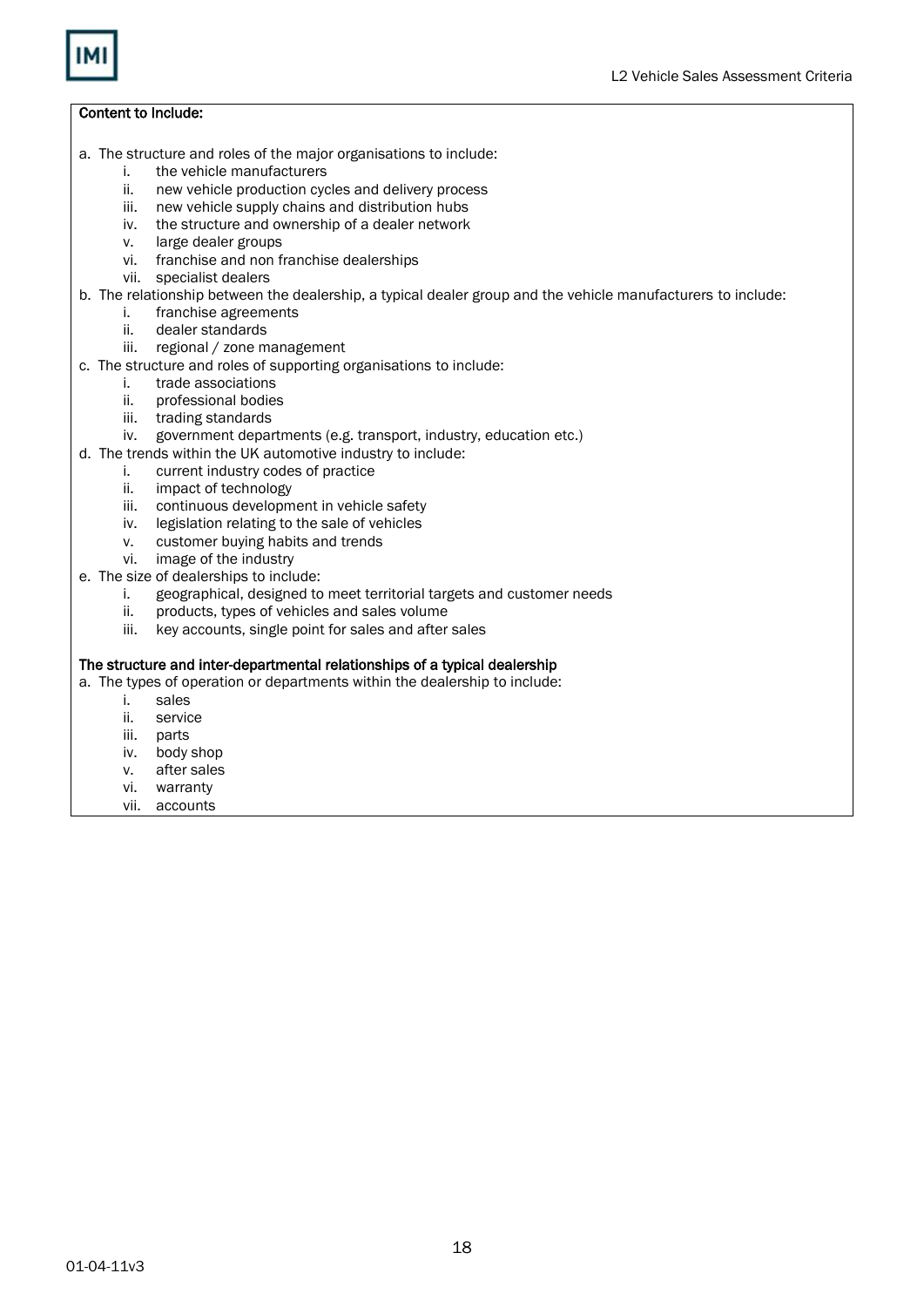### The function of each type and their relationship to other departments

a. The different job roles and responsibilities of each to include:

- i. owners/directors<br>ii. managers
- ii. managers
- sales controllers / executives
- iv. technicians
- v. other personnel

### Different sources of stock and their profitability to include:

- a. New vehicles:
	- i. manufacturer led pricing
	- ii. wholesale
	- iii. retail
	- iv. bonus
- b. Used vehicles:
	- i. dealer led pricing
	- ii. retail
	- iii. trade
- c. Low volume high margin
- d. High volume low margin
- e. Cost of Sales to include:
	- i. demonstrators
	- ii. mileage
	- iii. fuel
	- iv. advertising
	- v. promotions
	- vi. new vehicle preparation
	- vii. used vehicle preparation
	- viii. commission

### The principles of cash flow within a retail vehicle business

a. The correlation between vehicle sales targets and financial targets

- b. The basic principles of accounts to include:
	- i. the cash flow forecast
	- ii. the cash book
	- iii. the sales ledger
	- iv. the purchase ledger
	- v. credit control systems
	- vi. margins

### Factors influencing retained profit

- a. Own financial operating parameters to include:
	- i. vehicle type
	- ii. finance
	- iii. insurance
	- iv. warranty

### Limits of authority

a. Approval process when limits of authority are exceeded

- b. Bonus structures to include:
	- i. manufacturers incentives
	- ii. finance company incentives
	- iii. insurance company incentives
	- iv. dealer incentives (individual and team)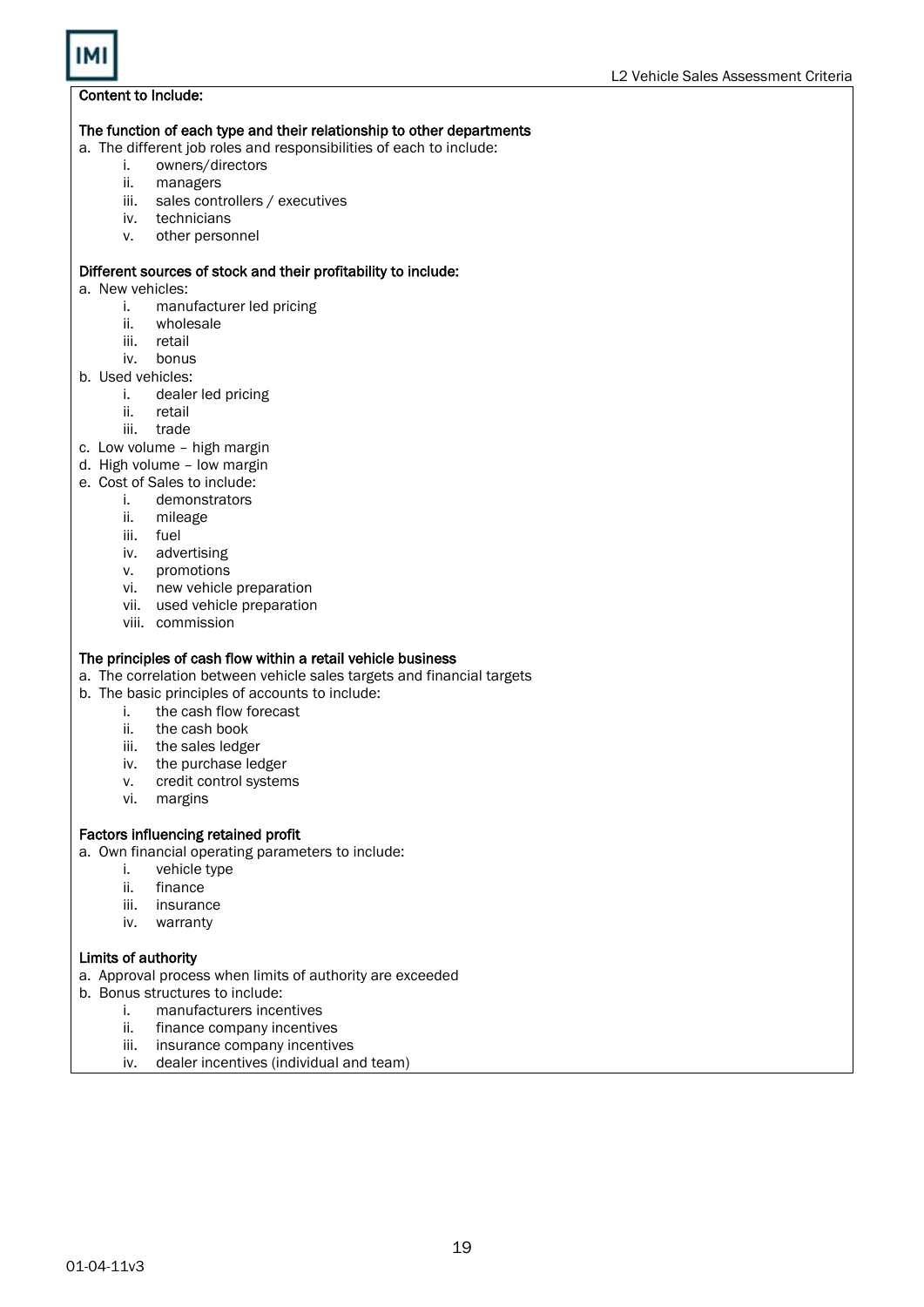### Own personal targets

- a. Job description to include:
	-
	- i. planning personal objectives<br>ii. organising work schedules organising work schedules
	-
	- iii. implementing<br>iv. monitoring monitoring
	- v. evaluating
	- vi. setting new objectives
- b. Using SMART objectives to include:<br>i. specific (e.g. sales targets)
	- specific (e.g. sales targets)
	- ii. measurable (e.g. sales figures)
	- iii. attainable (e.g. based on levels of experience)
	- iv. realistic (e.g. in line with current trends)
	- v. time (e.g. based on organisation's timescales)
- c. Alignment of own and dealership targets
- d. Brands to include:
	- i. definition
	- ii. examples
- e. Brand values to include:
	- i. safety
	- ii. reliability
	- iii. comfort
	- iv. performance
	- v. efficiency
- f. Typical brand names and influence on customer expectations
- g. The economic factors that can influence potential buyers to include:
	- i. pricing
		- ii. terms of payment
		- iii. promotions
		- iv. seasonal commitments
- h. The impact of stock source on customer choice, lead time and the financial offer
	- i. stock record systems
	- ii. ordering process
	- iii. delivery lead times
	- iv. preparation
	- v. documentation

### The nature and ethics of selling

- a. Negative images and stereotypes of selling to include:
	- i. hard selling
	- ii. miss-selling
	- iii. bribery
- b. Positive images of selling
- c. The sales cycle in the context of own organisation to include:
- d. Pre-sale:
	- i. prospecting
	- ii. targeting customers
	- iii. making appointments
	- iv. diary planning
	- v. researching individual customers
	- vi. personal preparation
	- vii. setting objectives for the sales call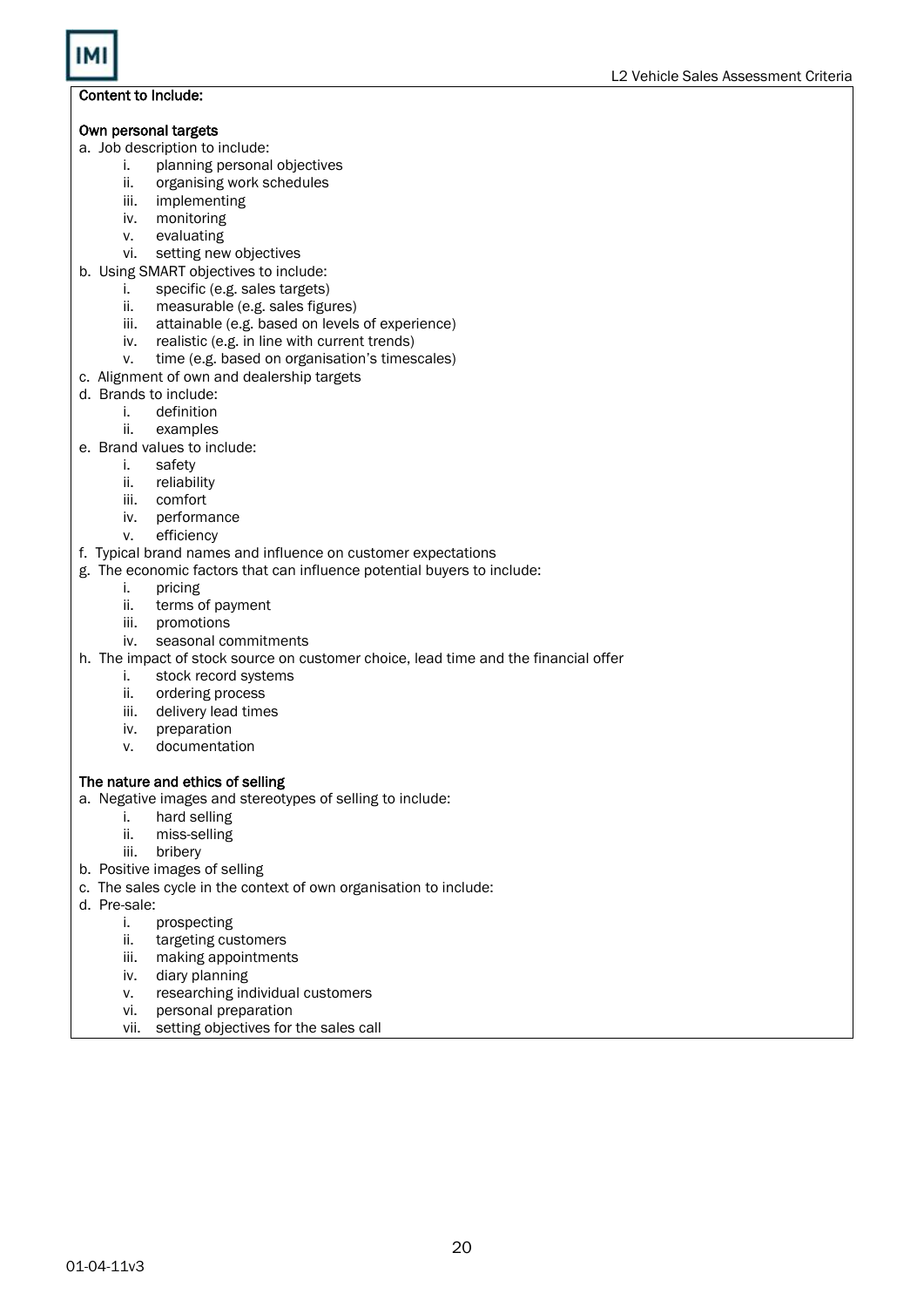

- e. Sale:
	- i. breaking the ice and building rapport<br>ii. identifying needs through questioning
	- ii. identifying needs through questioning<br>iii. presenting a sales proposal
	- presenting a sales proposal
	-
	- iv. handling objections<br>v. negotiating agreeme v. negotiating agreement<br>vi. closing
	- closing
- f. Post-sale to include:
	- i. processing the order
	- ii. delivery / hand over
	- iii. customer follow-up
	- iv. after sales service
	- v. gaining referrals and recommendations
	- vi. identifying repeat selling opportunities
	- vii. self analysis and seeking feedback
- g. A range of customer buying motives to include:
	- i. status
		- ii. promotions
		- iii. passenger capacity
		- iv. luggage capacity
		- v. performance
		- vi. mileage
		- vii. comfort
		- viii. efficiency
		- ix. terrain
- h. How to sell value over price to include:
	- i. the difference between features and benefits
	- ii. typical features of own products
	- iii. typical benefits of own products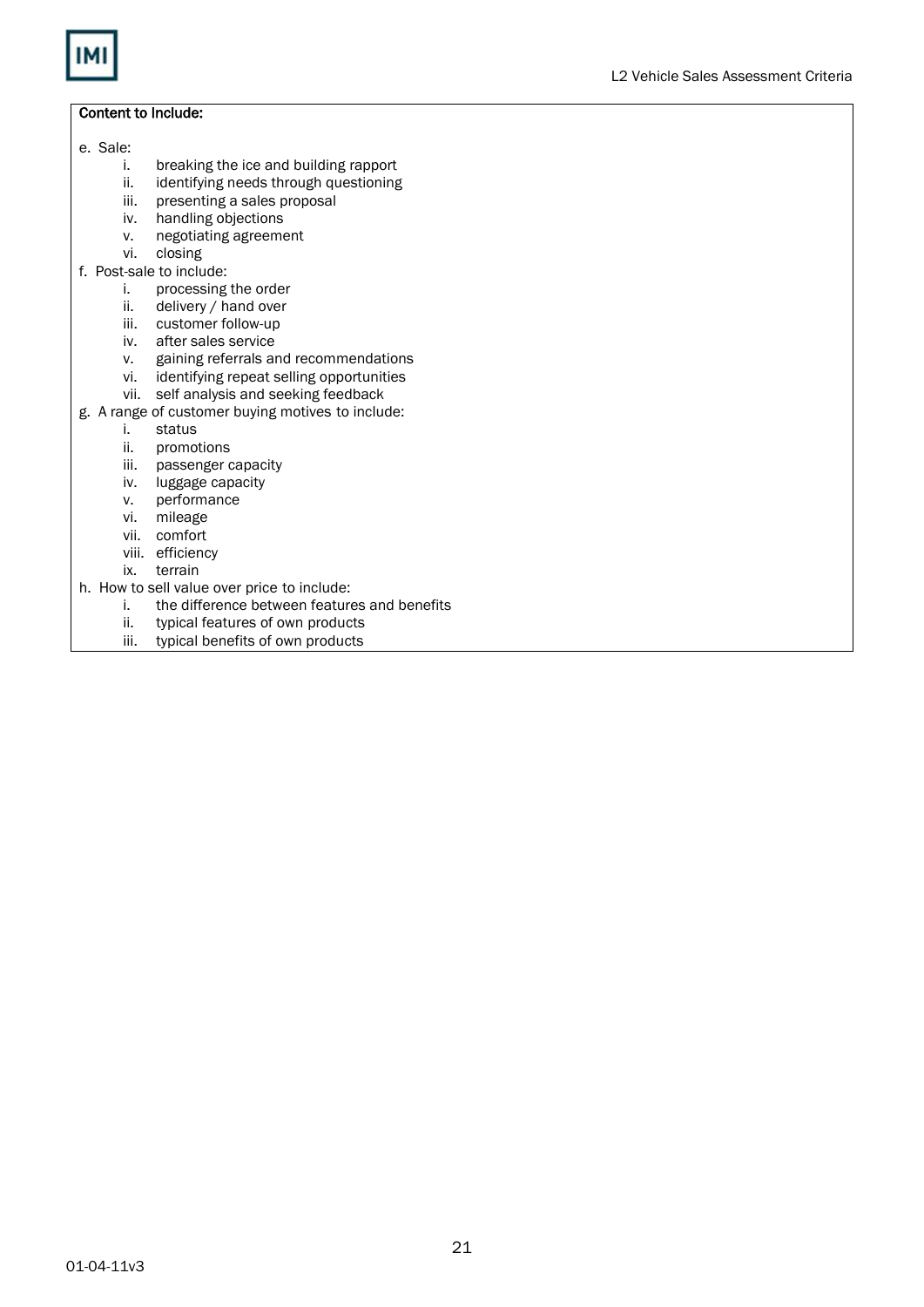

UNIT REF: VS03K

### UNIT TITLE: KNOWLEDGE OF COMPLYING WITH THE LEGAL REQUIREMENTS AND REGULATIONS OF VEHICLE SALES

| Level: 2                                                                                                                                                                                                                                                                                                  | Route: Knowledge                                                                                               |  | <b>Credit Value: 3</b>                                                         | <b>GLH: 15</b>                                                                                         |
|-----------------------------------------------------------------------------------------------------------------------------------------------------------------------------------------------------------------------------------------------------------------------------------------------------------|----------------------------------------------------------------------------------------------------------------|--|--------------------------------------------------------------------------------|--------------------------------------------------------------------------------------------------------|
| Mapping: This unit is mapped to the IMI NOS VS03                                                                                                                                                                                                                                                          |                                                                                                                |  |                                                                                |                                                                                                        |
| Rationale: This unit will help the learner develop the knowledge and understanding they need to satisfy the legal<br>requirements in the vehicle sales environment. The latter to be achieved whilst adopting best practice and include<br>data protection, trading law relevant to the sales process etc |                                                                                                                |  |                                                                                |                                                                                                        |
|                                                                                                                                                                                                                                                                                                           |                                                                                                                |  |                                                                                |                                                                                                        |
| <b>LEARNING OUTCOMES</b>                                                                                                                                                                                                                                                                                  |                                                                                                                |  | <b>ASSESSMENT CRITERIA</b>                                                     |                                                                                                        |
| The Learner will:                                                                                                                                                                                                                                                                                         |                                                                                                                |  | The Learner can:                                                               |                                                                                                        |
| vehicle sales                                                                                                                                                                                                                                                                                             | 1. Understand the regulation and legislation relevant to                                                       |  | 1.1. Summarise the current relevant regulation,<br>to vehicle sales.           | legislation, data protection and trading law relating                                                  |
|                                                                                                                                                                                                                                                                                                           |                                                                                                                |  | 1.2 Explain how and when to use trade plates                                   |                                                                                                        |
|                                                                                                                                                                                                                                                                                                           |                                                                                                                |  | trade plates.                                                                  | 1.3 Explain the consequences of misuse and loss of                                                     |
|                                                                                                                                                                                                                                                                                                           |                                                                                                                |  | 1.4 Identify potential sources of information on<br>law relevant to your role. | regulation, legislation, data protection and trading                                                   |
| vehicle sales                                                                                                                                                                                                                                                                                             | 2. Understand own and organisational responsibilities in<br>relation to regulation and legislation relevant to |  | 2.1. Explain the impact that current regulation,<br>own role.                  | legislation, data protection and trading law has on                                                    |
|                                                                                                                                                                                                                                                                                                           |                                                                                                                |  | understanding of regulation, legislation, data                                 | 2.2 Justify the need to maintain own knowledge and<br>protection and trading law relevant to own role. |
|                                                                                                                                                                                                                                                                                                           |                                                                                                                |  | to vehicle sales.                                                              | 2.3 Explain own legal and moral responsibility in relation                                             |
|                                                                                                                                                                                                                                                                                                           |                                                                                                                |  | organisation in relation to vehicle sales.                                     | 2.4 Explain the legal and moral responsibility of the                                                  |

### Content to Include:

The current relevant regulation, legislation, data protection and trading law relating to vehicle sales

a. Basic principles applicable to vehicle sales:

- i. the financial services and markets act<br>ii. enterprise act
- enterprise act
- iii. fair trading act
- iv. consumer protection act
- v. data protection act
- vi. supply of goods and services act
- vii. contract law
- viii. health and safety legislation
- ix. vehicle excise and registration act
- x. road traffic act
- xi. industry codes of conduct
- xii. any other current industry legislation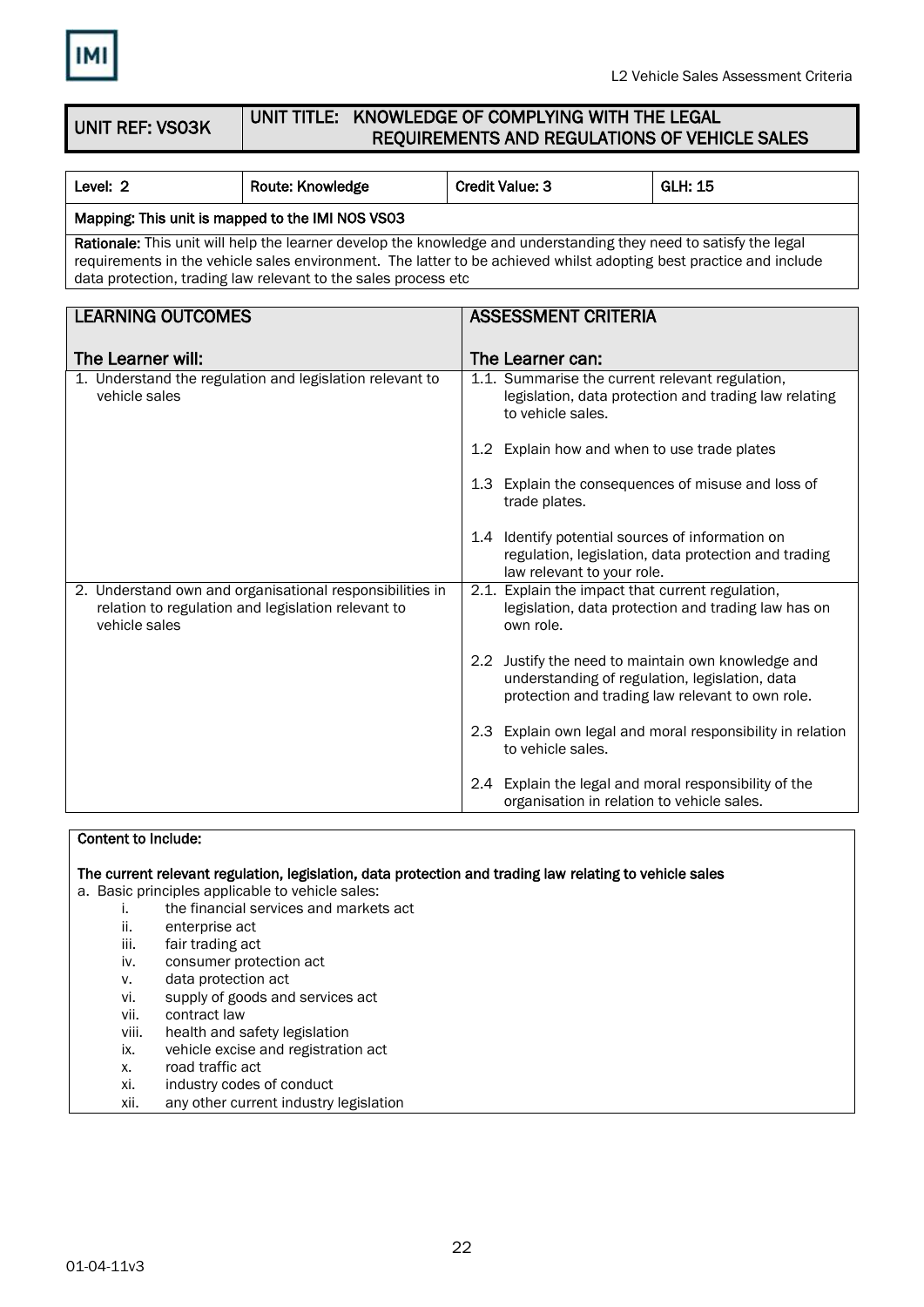- b. How and when to use trade plates to include:
	- i. property rights and ownership
	- ii. categories of business eligible to use<br>iii. DVLA guidance and conditions of use
	- DVLA guidance and conditions of use
	- iv. holder's responsibilities for safeguarding and use
- c. The consequences of misuse and loss of trade plates to include:
	- i. penalties for
	- ii. fraudulently altering or using trade plates
	- iii. fraudulently lending them, or
	- iv. allowing them to be used by any other person
	- v. procedure for reporting theft, loss, destruction
- d. Potential sources of information on regulation, legislation, data protection and trading law relevant to your role to include:
	- i. terms and conditions of employment
	- ii. job description
	- iii. company standards and policies<br>iv. sales documentation and literatu
	- sales documentation and literature
	- v. franchise agreements
	- vi. motor industry trade associations
	- vii. intranet
	- viii. internet
	- ix. local authority bye-laws
- e. The impact that current regulation, legislation, data protection and trading law has on own role to include:
	- i. statutory duties and legal obligations relating to vehicle sales
	- ii. duty to interpret and accurately communicate information to customers
- f. The need to maintain own knowledge and understanding of regulation, legislation, data protection and trading law relevant to own role:
	- i. remaining compliant and embracing change
	- ii. continuous personal development
	- iii. occupational competence
	- iv. professional image
- g. Own legal and moral responsibility in relation to vehicle sales.
- h. Significance of observing organisational and ethical rules:
	- i. when providing information to customers
- i. Characteristics and qualities of the professional salesperson:
	- i. knowledgeable
	- ii. honest
	- iii. helpful
	- iv. reliable
	- v. motivated
- j. The legal and moral responsibility of the organisation in relation to vehicle sales to include:
	- i. trading standards and ethics
	- ii. corporate social responsibility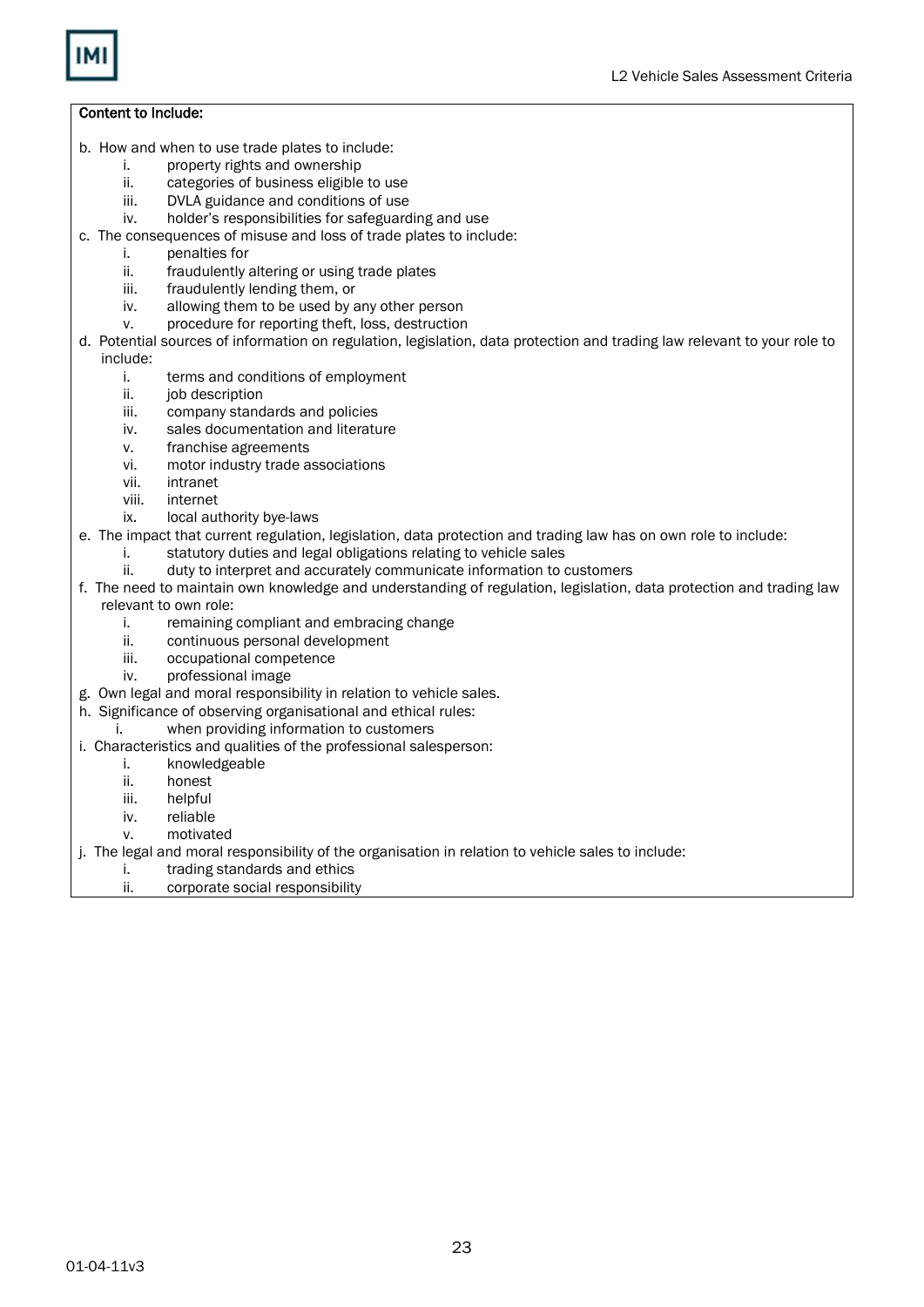

#### UNIT REF: VS05K UNIT TITLE: KNOWLEDGE OF HANDLING VEHICLE SALES TELEPHONE ENQUIRIES

| Level: 2                                                                                                                                                                                    | Route: Knowledge | <b>Credit Value: 3</b> | GLH: 20 |  |
|---------------------------------------------------------------------------------------------------------------------------------------------------------------------------------------------|------------------|------------------------|---------|--|
| Mapping: This unit is mapped to the IMI NOS VS05                                                                                                                                            |                  |                        |         |  |
| <b>Rationale:</b> This unit will help the learner develop the knowledge and understanding they need for handling and logging<br>telephone enquires and the identification of caller's needs |                  |                        |         |  |
| $\Box$ EADMINIA AUTOOMER<br><b>ACCECCALENT COUTEDIA</b>                                                                                                                                     |                  |                        |         |  |

| <b>LEARNING OUTCOMES</b>                                         | <b>ASSESSMENT CRITERIA</b>                                                                                       |
|------------------------------------------------------------------|------------------------------------------------------------------------------------------------------------------|
| The Learner will:                                                | The Learner can:                                                                                                 |
| 1. Understand how to handle vehicle sales telephone<br>enquiries | 1.1. Describe the generic sales process                                                                          |
|                                                                  | 1.2 Explain the validity of each component of the generic<br>sales process to vehicle sales telephone enquiries. |
|                                                                  | 1.3 Explain the objective of the inbound telephone sales<br>call.                                                |
|                                                                  | 1.4 Summarise the relevant data to collect on the<br>telephone.                                                  |
|                                                                  | 1.5 Describe the enquiry logging and booking system<br>used in the organisation.                                 |
|                                                                  | Explain the concept of percentage contact loss in<br>1.6<br>telephone communication.                             |

### Content to Include:

### The generic sales process

a. Blending the sales cycle with inbound and outbound telephone conversations to include:

- b. Pre-sale preparation:
	- i. product knowledge
	- ii. current campaigns
	- iii. potential scripts
	- iv. typical objections and strategies for handling
	- v. environment e.g. conducive to concentration and active listening and interruption free

c. Sale:

- i. breaking the ice and building rapport
- d. Recognising personal style:
	- i. visual
	- ii. auditory
	- iii. kinaesthetic
	- iv. identifying needs through questioning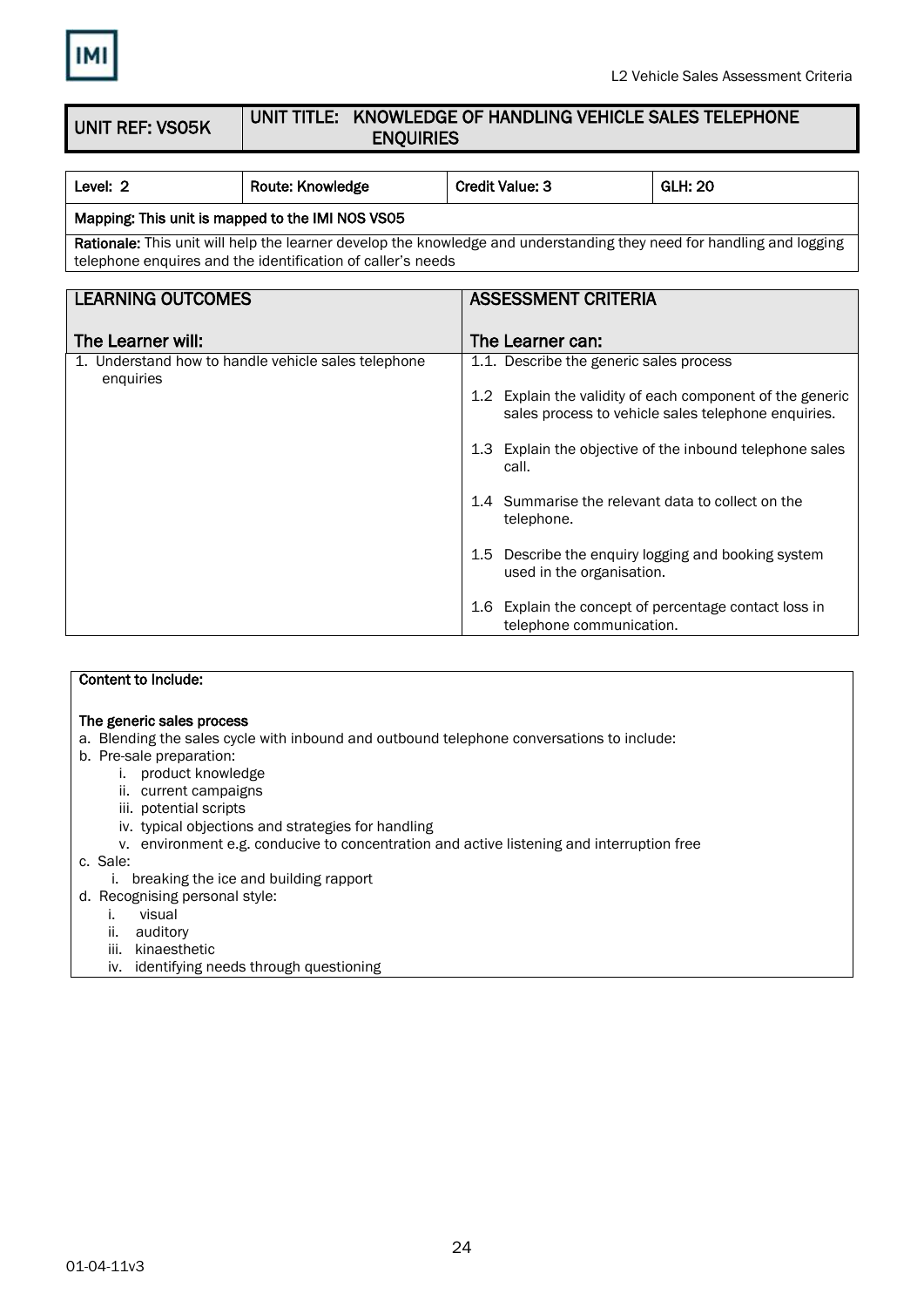- e. Establishing customer aims and objectives:
	- i. personal / business use
	- ii. vehicle requirements
	- iii. budgets and means
	- iv. part exchange
	- v. matching products to satisfy needs<br>vi. presenting a sales proposal
	- presenting a sales proposal
	- vii. handling objections
	- viii. negotiating agreement
	- ix. closing
- f. Post-sale:
	- i. processing the order
	- ii. customer follow-up
	- iii. after sales service
	- iv. gaining referrals and recommendations
	- v. identifying repeat selling opportunities
	- vi. self analysis and seeking feedback
- g. The validity of each component of the generic sales process to vehicle sales telephone enquiries to include:
- i. the advantages and disadvantages of telephone selling
- h. The objective of the inbound telephone sales call to include:
	- i. factors that inspire inbound and outbound vehicle sales enquiries
	- ii. organisational aims and objectives
	- iii. personal targets
- i. Inbound sales enquiries:
	- i. advertising campaigns
	- ii. internet
	- iii. intranet
	- iv. manufacturers' referrals
	- v. customer referrals
- j. Outbound sales enquiries:
	- i. maintaining rapport
	- ii. raise awareness of promotions
	- iii. identify current needs
	- iv. seek appointments
	- v. identify referrals
	- vi. market intelligence
	- vii. build customer data base

### The relevant data to collect on the telephone.

- a. Organisational requirements and records (Basic data) to include:
	- i. date / time
	- ii. sales person
	- iii. customer name
	- iv. telephone number
	- v. nature of call
	- vi. comments
	- vii. follow up

### The enquiry logging and booking system used in the organisation

a. Purpose and nature of diary systems and logs.

- b. Organisational policy for maintaining accurate logs and diary systems to include:
	- i. pre sales planning
	- ii. recording activities
	- iii. follow up
- c. The concept of percentage contact loss in telephone communication to include:
- i. procedures for monitoring and evaluating performance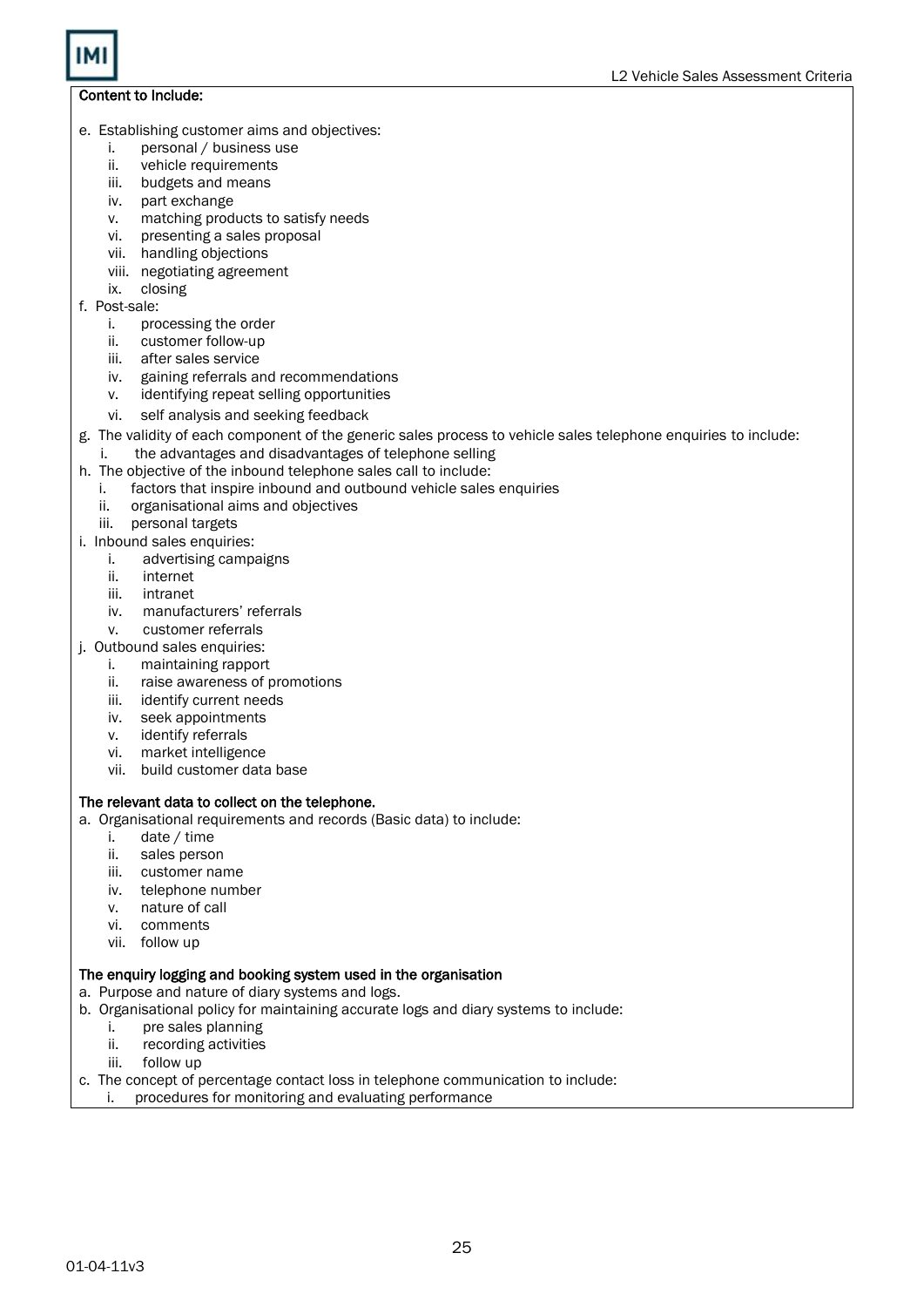

### UNIT REF: VS05S | UNIT TITLE: SKILLS IN HANDLING VEHICLE SALES TELEPHONE ENQUIRIES

| Level: 2                                                                                                                       | <b>Route: Skills</b> | <b>Credit Value: 2</b> | <b>GLH: 12</b> |  |
|--------------------------------------------------------------------------------------------------------------------------------|----------------------|------------------------|----------------|--|
| Mapping: This unit is mapped to the IMI NOS VSO5                                                                               |                      |                        |                |  |
| <b>Dationale:</b> This unit will help the learner develop the skills they need for handling and legging telephone enquires and |                      |                        |                |  |

Rationale: This unit will help the learner develop the skills they need for handling and logging telephone enquires and identifying caller's needs

| <b>LEARNING OUTCOMES</b>                               | <b>ASSESSMENT CRITERIA</b>                                                                              |
|--------------------------------------------------------|---------------------------------------------------------------------------------------------------------|
|                                                        |                                                                                                         |
| The Learner will:                                      | The Learner can:                                                                                        |
|                                                        |                                                                                                         |
| 1. Be able to handle vehicle sales telephone enquiries | 1.1 Make the response personal to the caller.                                                           |
|                                                        | 1.2 Provide relevant product knowledge and advice to the<br>caller.                                     |
|                                                        | 1.3 Handle caller objections effectively.                                                               |
|                                                        | 1.4 Use telephone communication methods to secure<br>transition to the next stage of the sales process. |
|                                                        | 1.5 Close telephone conversations in a way that meets<br>own and caller's objectives.                   |
|                                                        | 1.6. Accurately summarise telephone conversations.                                                      |

### EVIDENCE REQUIREMENTS

| You must produce evidence of handling and logging<br>telephone enquiries and the identification of caller's<br>needs on at least 3 separate occasions. The evidence<br>must include details of the following: | EVIDENCE REFERENCE NO. |  |                                        |
|---------------------------------------------------------------------------------------------------------------------------------------------------------------------------------------------------------------|------------------------|--|----------------------------------------|
| Identification of caller needs                                                                                                                                                                                |                        |  |                                        |
| Product knowledge and advice provided to the caller                                                                                                                                                           |                        |  |                                        |
| Effective handling of objections                                                                                                                                                                              |                        |  |                                        |
| Summarising the conversation                                                                                                                                                                                  |                        |  |                                        |
| Methods used to secure transition to the next stage of<br>the sales cycle                                                                                                                                     |                        |  |                                        |
| Effective closure of the conversation                                                                                                                                                                         |                        |  |                                        |
| Information collected and the call log entry                                                                                                                                                                  |                        |  |                                        |
| Your assessor must observe you handling and logging                                                                                                                                                           |                        |  | ASSESSOR OBSERVATION EVIDENCE REF. NO. |
| telephone enquiries and the identification of caller's<br>needs on at least 2 separate occasions                                                                                                              |                        |  |                                        |

| <b>ASSESSOR SIGNATURE:</b> | <b>DIN NIC</b><br>the contract of the contract of the contract of the contract of the contract of | .<br>. מרי |
|----------------------------|---------------------------------------------------------------------------------------------------|------------|
|                            |                                                                                                   |            |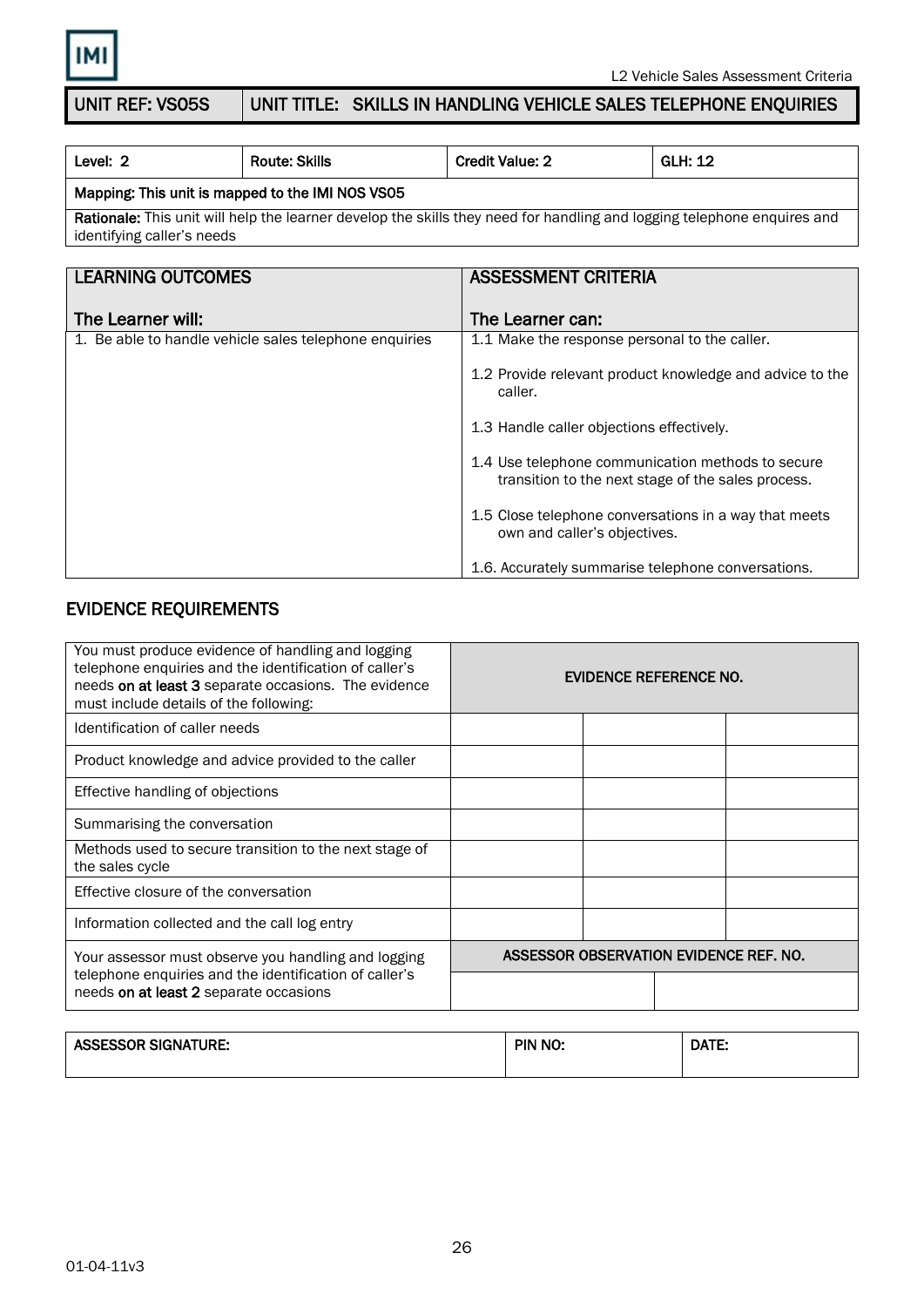

#### UNIT REF: VS06K UNIT TITLE: KNOWLEDGE OF CONSTRUCTING AND UNDERSTANDING SALES PACKAGES

| Level: 3                                                                                                                                                                                                                                                         | Route: Knowledge | <b>Credit Value: 4</b> | <b>GLH: 25</b> |  |
|------------------------------------------------------------------------------------------------------------------------------------------------------------------------------------------------------------------------------------------------------------------|------------------|------------------------|----------------|--|
| Mapping: This unit is mapped to the IMI NOS VS06                                                                                                                                                                                                                 |                  |                        |                |  |
| Rationale: This unit will help the learner develop the knowledge and understanding they need for constructing and<br>understanding sales packages based on information from manufacturer, dealership and government, whilst complying<br>with audit requirements |                  |                        |                |  |
| <b>LEARNING OUTCOMES</b><br><b>ASSESSMENT CRITERIA</b>                                                                                                                                                                                                           |                  |                        |                |  |

| The Learner will:                             | The Learner can:                                                                                                                                                          |
|-----------------------------------------------|---------------------------------------------------------------------------------------------------------------------------------------------------------------------------|
| 1. Understand how to construct sales packages | 1.1. Summarise the features, advantages and benefits of<br>offers available from the manufacturer, the<br>dealership and government.                                      |
|                                               | Explain the options and combinations contained<br>1.2 <sub>1</sub><br>within available sales packages.                                                                    |
|                                               | 1.3. Explain the importance of keeping information up to<br>date in order to offer the best possible business<br>opportunity to the customers and to the<br>organisation. |
|                                               | 1.4 Explain the operating philosophy of own<br>organisation, identifying sales packages and<br>additional promotions that fit into its context.                           |
|                                               | Describe audit requirements resulting from<br>1.5<br>government and industry regulations.                                                                                 |

## Content to Include: The features, advantages and benefits of offers available from the manufacturer, the dealership and Government.

- a. Product range
	- i. vehicles
	- ii. specifications
	- iii. accessories
	- iv. finance
	- v. insurance
	- vi. warranty
	- vii. gap schemes
	- viii. product features and benefits

### The options and combinations contained within available sales packages to include:

### b. Current product promotions

- i. manufacturer
- finance
- iii. insurance
- iv. dealership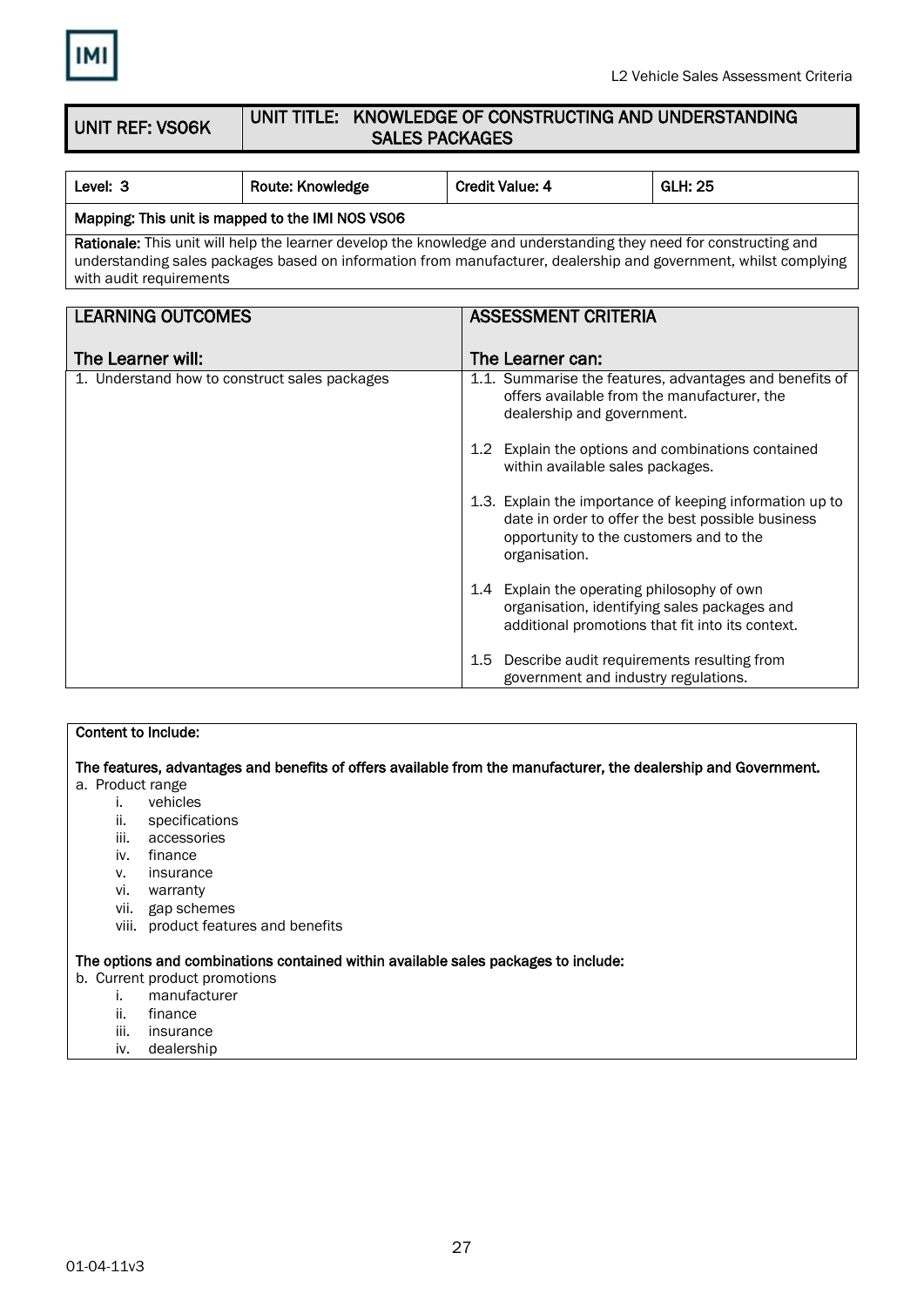### Individual product margins and operating parameters

- a. Package permutations and their alignment with:
	- i. organisational aims and objectives
	- ii. authorisation processes and limits of authority
	- iii. individual and organisational product targets
	- iv. profitability
	- v. pricing tactics, sales, discounts, promotions
	- vi. sales standards and ethics

### The importance of keeping information up to date in order to offer the best possible business opportunity to the customers and to the organisation

- a. Significance of using accurate current information during sales negotiations to include:
	- i. informed customers
	- ii. non informed customers
- b. Operation and function of a Dealer Management System (DMS) to include:
	- i. accessing and managing information
		- ii. sales administration
		- iii. proposals and quotations
		- iv. sales orders
		- v. electronic order management
		- vi. sales information systems
		- vii. developing the customer data base

#### The operating philosophy of own organization, identifying sales packages and additional promotions that fit into its context

- a. Organisational aims and objectives.
- b. Sales strategies and the organisations market to include:
	- i. geographic
	- ii. demographic
- c. Role of the salesperson in relation to promotional mix:
	- i. advertising
	- ii. sales promotion
	- iii. direct marketing
	- iv. public relations
	- v. personal selling
	- vi. sponsorship
	- vii. events
	- viii. the internet
	- ix. sales literature, brochures
- d. Role of the sales person in carrying out research:
	- i. market sensing
	- ii. market intelligence
	- iii. eyes and ears of the organisation
	- iv. building a network of contacts
	- v. recommending opportunities to enhance sales
- e. Audit requirements resulting from government and industry regulations to include:
	- i. documentation e.g. electronic and hard copy
- f. Secure storage and retention requirements:
	- i. fsa requirements
		- ii. accounting records
		- iii. contracts
		- iv. data protection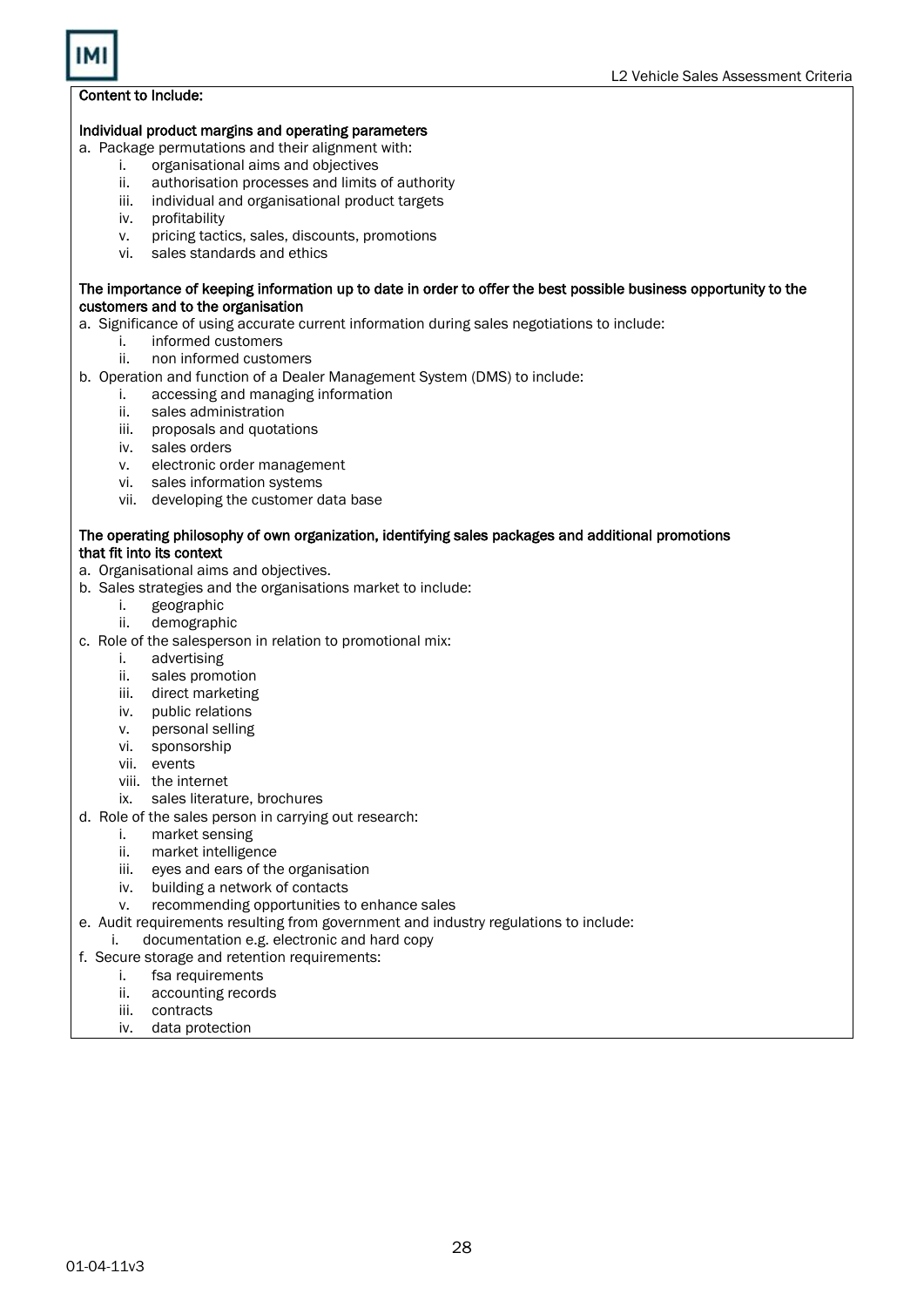

### UNIT REF:VS06S | UNIT TITLE: SKILLS IN CONSTRUCTING MOTOR VEHICLE SALES PACKAGES

| Level: 3                                                                                                                                                                                                                                     | <b>Route: Skills</b>                                   | <b>Credit Value: 3</b>                                                                                             | <b>GLH: 25</b>                                           |  |
|----------------------------------------------------------------------------------------------------------------------------------------------------------------------------------------------------------------------------------------------|--------------------------------------------------------|--------------------------------------------------------------------------------------------------------------------|----------------------------------------------------------|--|
| Mapping: This unit is mapped to the IMI NOS VS06                                                                                                                                                                                             |                                                        |                                                                                                                    |                                                          |  |
| Rationale: This unit will help the learner develop the skills they need for constructing and understanding sales<br>packages based on information from manufacturer, dealership and government, whilst complying with audit<br>requirements. |                                                        |                                                                                                                    |                                                          |  |
|                                                                                                                                                                                                                                              | <b>LEARNING OUTCOMES</b><br><b>ASSESSMENT CRITERIA</b> |                                                                                                                    |                                                          |  |
| The Learner will:                                                                                                                                                                                                                            |                                                        | The Learner can:                                                                                                   |                                                          |  |
|                                                                                                                                                                                                                                              | 1. Be able to construct motor vehicle sales packages   | package.                                                                                                           | 1.1 Use appropriate sources of information for the sales |  |
|                                                                                                                                                                                                                                              |                                                        | 1.2 Communicate the deal offer to the customer.                                                                    |                                                          |  |
|                                                                                                                                                                                                                                              |                                                        | 1.3 Adhere to work place procedures and guidelines<br>when constructing the sales package.                         |                                                          |  |
|                                                                                                                                                                                                                                              |                                                        | 1.4 Comply with prescribed audit requirements.                                                                     |                                                          |  |
|                                                                                                                                                                                                                                              |                                                        | 1.5 Show how updated information has been used to<br>offer the best possible opportunity to different<br>customers |                                                          |  |
| 1.6 Show the decision structure of the business for the<br>introduction of sales packages and promotions.                                                                                                                                    |                                                        |                                                                                                                    |                                                          |  |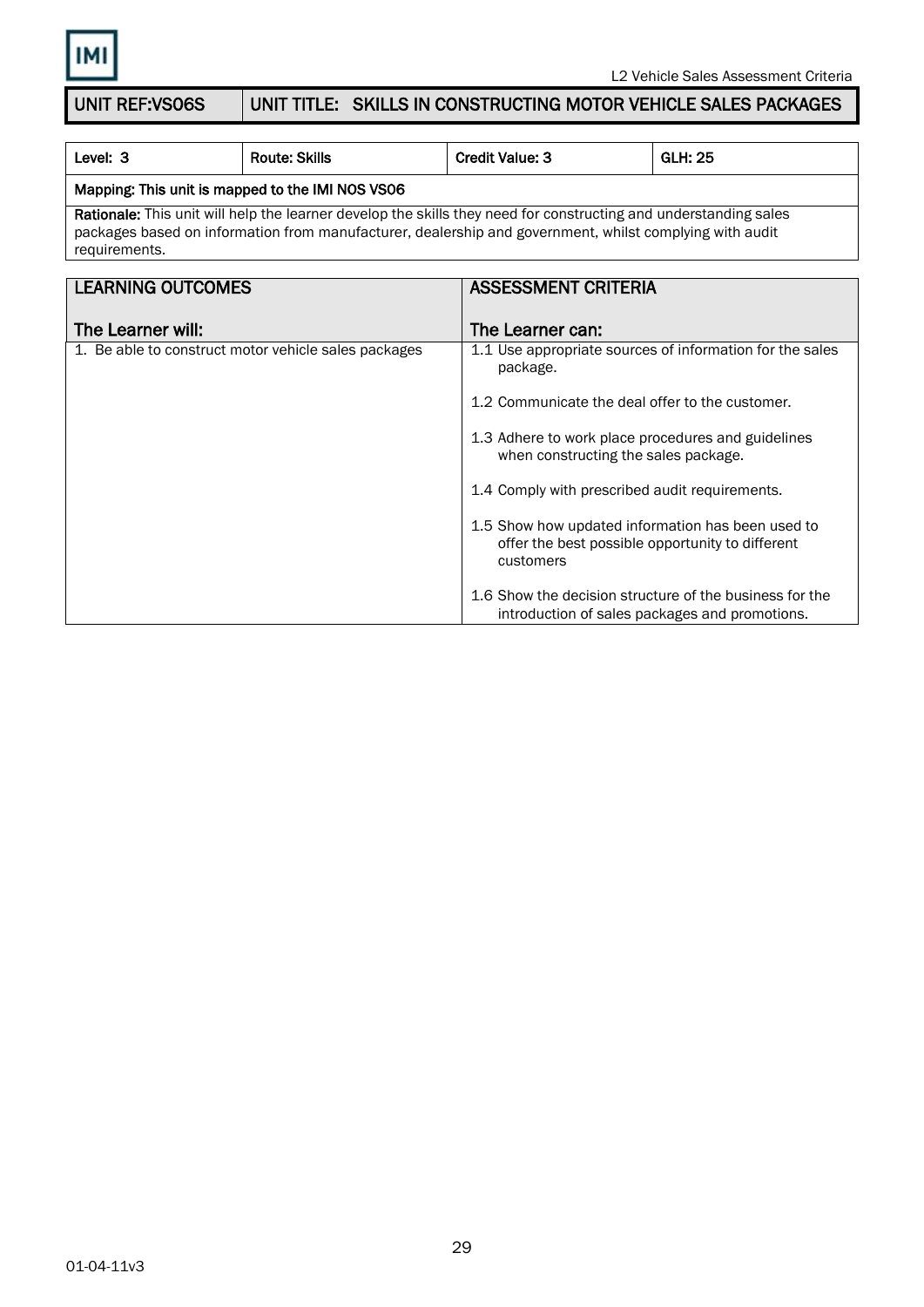

### EVIDENCE REQUIREMENTS

| You must produce evidence of constructing and<br>understanding sales packages and complying with audit<br>requirements on at least 3 separate occasions. The<br>evidence must include details of the following: | <b>EVIDENCE REFERENCE NO.</b>          |  |  |  |
|-----------------------------------------------------------------------------------------------------------------------------------------------------------------------------------------------------------------|----------------------------------------|--|--|--|
| Sources of information and factors influencing package<br>structure                                                                                                                                             |                                        |  |  |  |
| Audit compliance requirements                                                                                                                                                                                   |                                        |  |  |  |
| Elements of the sales cycle applied when presenting the<br>deal offer to the customer                                                                                                                           |                                        |  |  |  |
| Restructuring and alignment with current promotions and<br>different customers                                                                                                                                  |                                        |  |  |  |
| The decision structure of the business that introduces the<br>sales<br>packages and promotions                                                                                                                  |                                        |  |  |  |
|                                                                                                                                                                                                                 |                                        |  |  |  |
| Your assessor must observe you constructing and<br>understanding sales packages and complying with audit                                                                                                        | ASSESSOR OBSERVATION EVIDENCE REF. NO. |  |  |  |
| requirements on at least 2 separate occasions.                                                                                                                                                                  |                                        |  |  |  |

| <b>ASSESSOR SIGNATURE:</b> | PIN NO: | DATE: |
|----------------------------|---------|-------|
|                            |         |       |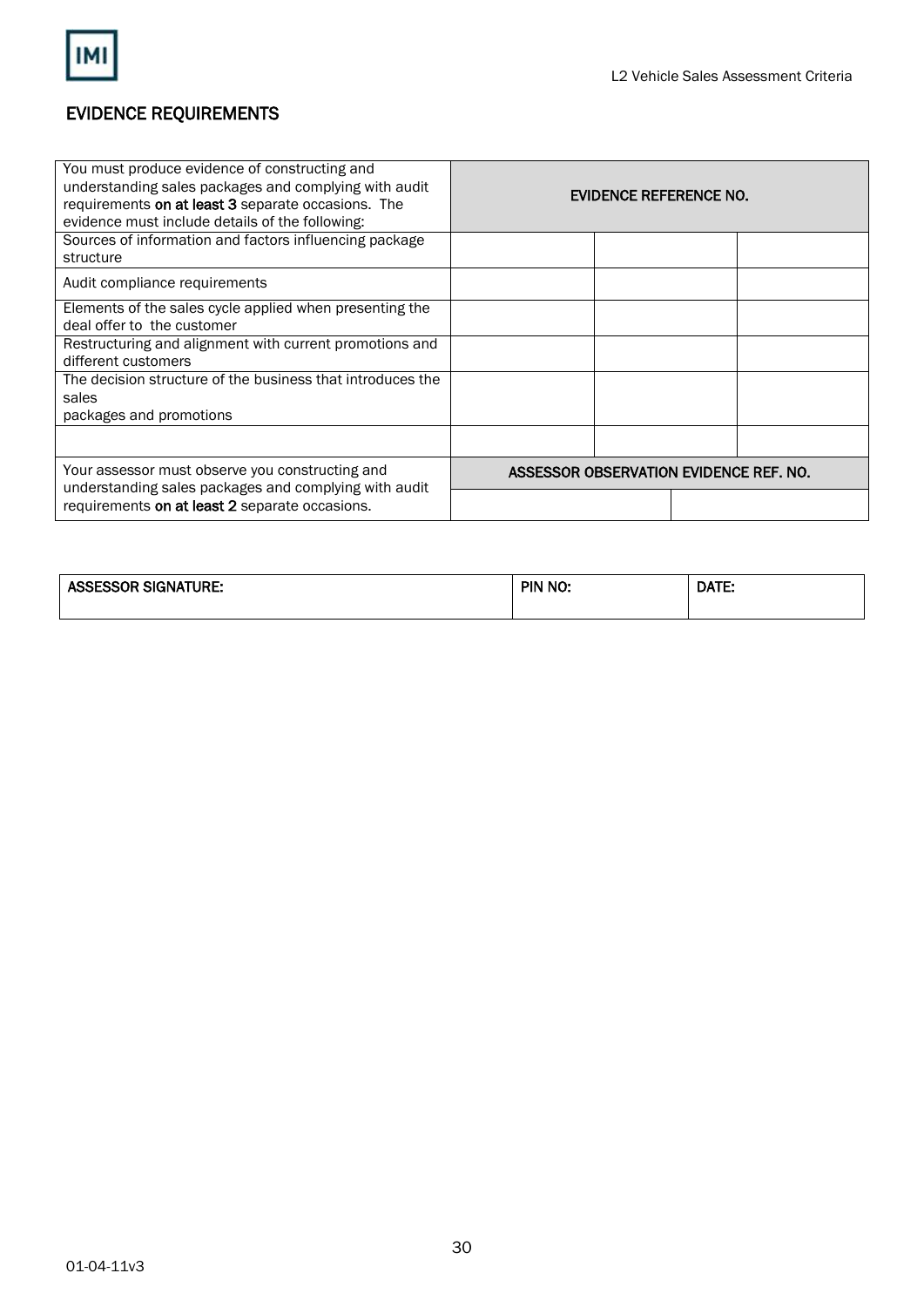

### UNIT REF: VS07K

### UNIT TITLE: KNOWLEDGE OF AUTOMOTIVE RETAIL NEGOTIATION AND SALES TECHNIQUES

| Level: 2                                                                                                                                                                                                                                                           | Route: Knowledge | <b>Credit Value: 5</b> | GLH: 25 |  |
|--------------------------------------------------------------------------------------------------------------------------------------------------------------------------------------------------------------------------------------------------------------------|------------------|------------------------|---------|--|
| Mapping: This unit is mapped to the IMI NOS VS07                                                                                                                                                                                                                   |                  |                        |         |  |
| Rationale: This unit will help the learner develop the knowledge and understanding they need to develop the customer<br>service and negotiation skills required to sell a vehicle. It covers qualification, objection handling, negotiation and<br>closing skills. |                  |                        |         |  |

| <b>LEARNING OUTCOMES</b>                                                             | <b>ASSESSMENT CRITERIA</b>                                                                                                                  |
|--------------------------------------------------------------------------------------|---------------------------------------------------------------------------------------------------------------------------------------------|
|                                                                                      |                                                                                                                                             |
| The Learner will:                                                                    | The Learner can:                                                                                                                            |
| 1. Understand how to present vehicle sales solutions to<br>the customer              | 1.1 Explain how to identify customer expectations and<br>the factors that influence them.                                                   |
|                                                                                      | 1.2 Describe the main components of a deal offer.                                                                                           |
|                                                                                      | 1.3 Explain how to find and offer solutions productively.                                                                                   |
|                                                                                      | 1.4. Explain the difference between price and value.                                                                                        |
| 2. Understand how to provide customer service during<br>the vehicle sales process    | 2.1 Describe the internal factors that affect the quality<br>of customer service delivery.                                                  |
|                                                                                      | 2.2 Explain how success in customer service is<br>achievable irrespective of the presence of a specific<br>financial reward.                |
| 3. Understand how to communicate with the customer in<br>a vehicle sales environment | 3.1 Summarise communication styles as appropriate to<br>different customer categories                                                       |
|                                                                                      | 3.2 Explain how the intelligent use of open and closed<br>questions can help to qualify the customer's needs<br>and requirements            |
|                                                                                      | 3.3 Explain why it is important to use accurate and<br>correct terminology when dealing with customers                                      |
|                                                                                      | 3.4 Demonstrate a range of accurate and correct<br>terminology to use when dealing with customers                                           |
|                                                                                      | 3.5 Explain the principle of active listening which<br>involves reinforcing what the customer is saying and<br>by asking relevant questions |
| 4. Understand how to deal with customer objections in a<br>vehicle sales environment | 4.1 Explain how to clarify customer objections                                                                                              |
|                                                                                      | 4.2 Describe how to apply objection handling techniques                                                                                     |
| 5. Know how to close a sale in a vehicle sales<br>environment                        | 5.1 Explain how to conclude negotiations in order to<br>close a sale                                                                        |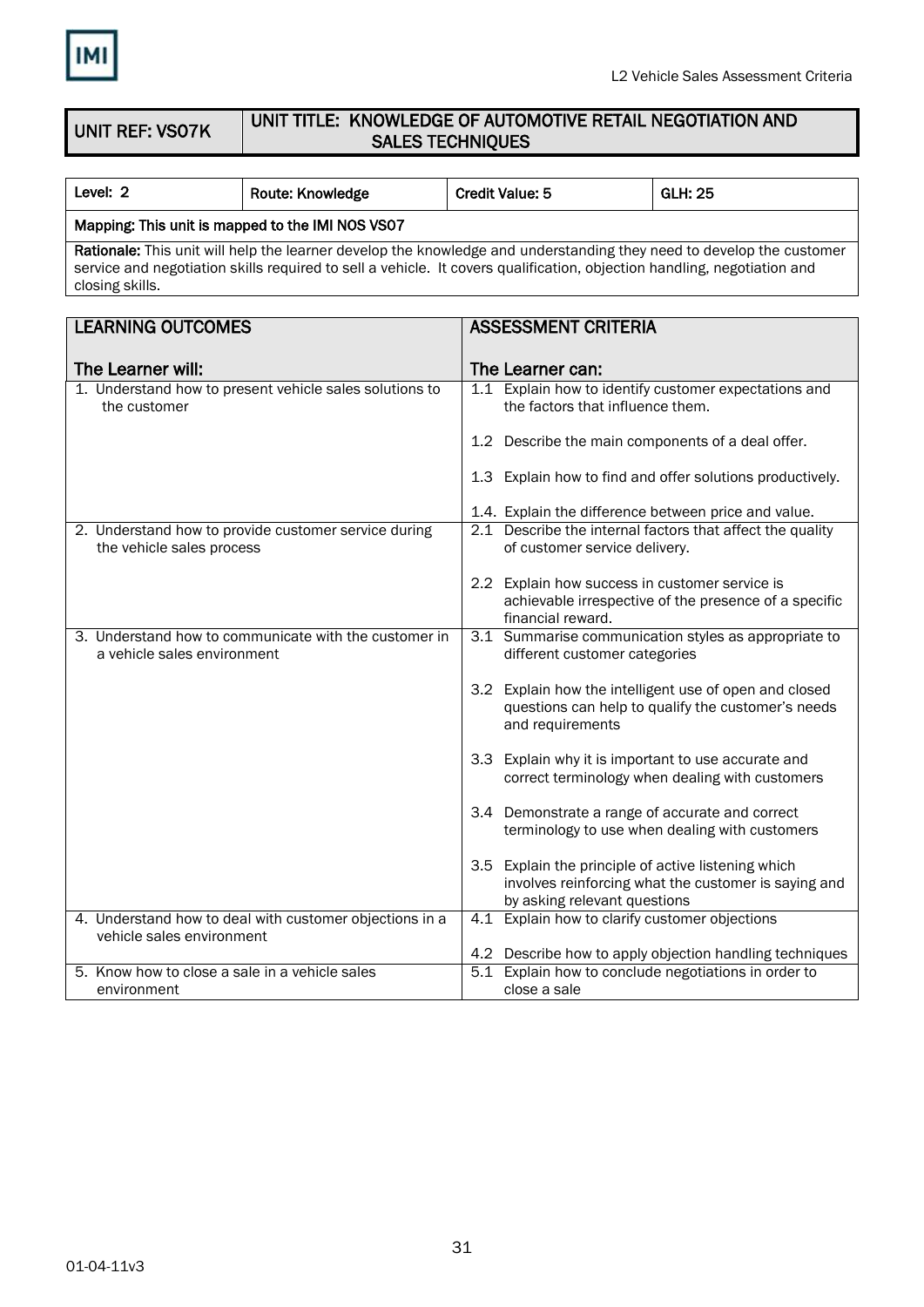### How to identify customer expectations and the factors that influence them to include:

a. Basic influences on customers' buying behavior:

- i. distinguishing between needs, wants and expectations
- b. The elements of the 4P marketing mix to include:
	- i. product for e.g. features and benefits
	- ii. place for e.g. territory
	- iii. price for e.g. high, low, competitive.
	- iv. promotion for e.g. advertising, sales promotion, direct marketing, publicity/public relations (including sponsorship)
- c. The buying process:
	- i. the aida model (1.awareness/attention, 2. interest, 3.desire, 4.action
- d. The main components of a deal offer to include:
	- i. part exchange price offer
	- ii. new (newer) vehicle
	- iii. specifications
	- iv. accessories
	- v. finance
	- vi. insurance
	- vii. warranty

### How to find and offer solutions productively to include:

- a. Pre-sale preparation:
	- i. information resources e.g. brochures, promotional material, price guides
	- ii. operation and function of a dealer management system (dms)
- b. The difference between price and value:
	- i. product pricing methods
	- ii. definition of the product market value
	- iii. influences on the negotiation process

### The internal factors that affect the quality of customer service delivery

- a. Barriers to implementing customer care, to include:
	- i. authority
	- ii. budget
	- iii. people
	- iv. time
	- v. management
- b. How barriers to customer care can be overcome

### How success in customer service is achievable irrespective of the presence of a specific financial reward

a. The customer experience, both physical and emotional.

- b. Importance of customer service standards, to include:
	- i. courtesy
	- ii. respect
	- iii. fairness
	- iv. clarity
	- v. accessibility
	- vi. timeliness
	- vii. responsiveness
- c. Maintaining rapport.
- d. Gaining referrals and recommendations.
- e. Identifying repeat sales opportunities.
- f. Communication styles as appropriate to different customer categories.
- g. Individual preferred styles:
	- i. visual
	- ii. auditory
	- iii. kinaesthetic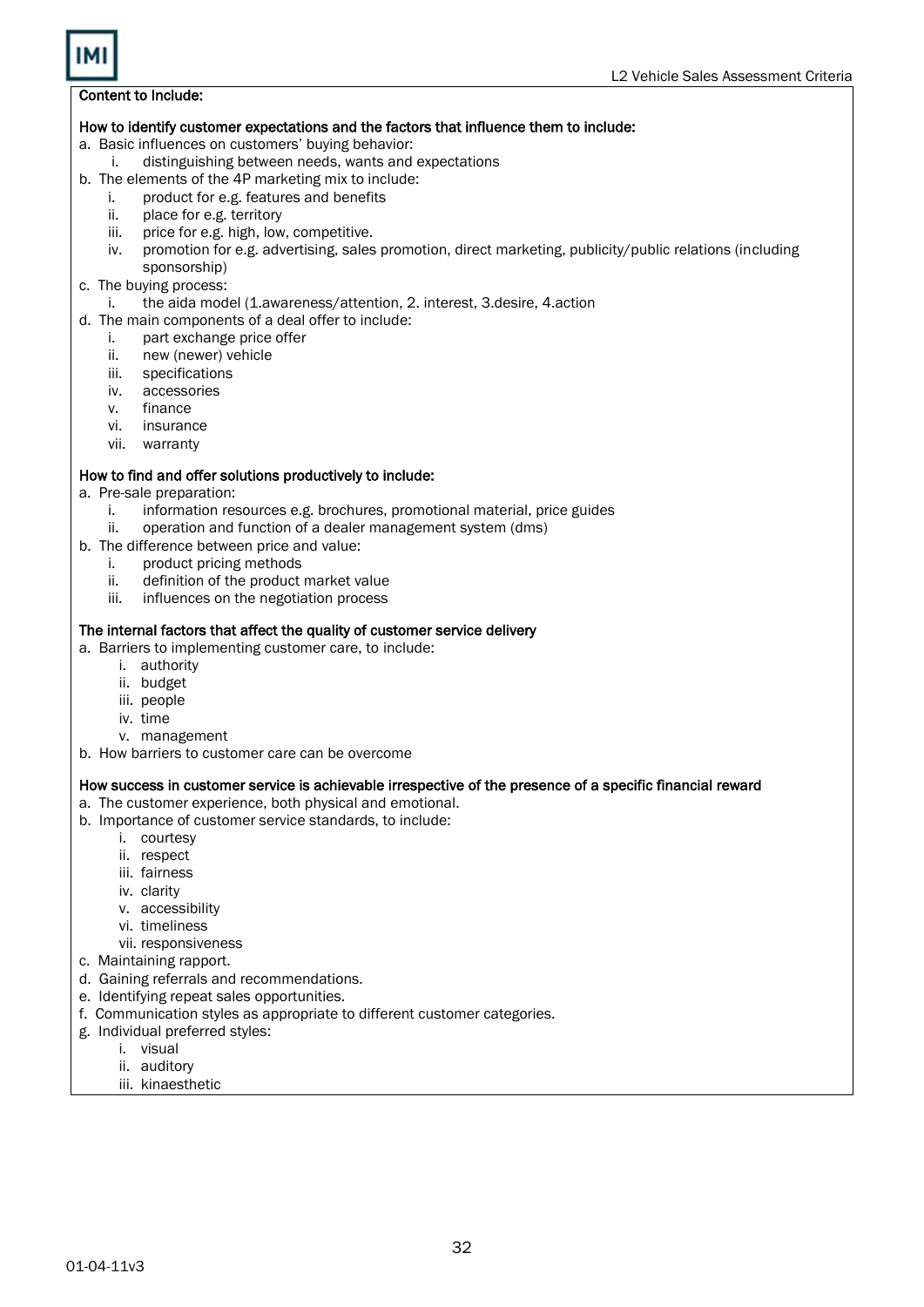- h. Body language:
	- i. meeting and greeting gestures
	- ii. building rapport
	- iii. eye contact
	- iv. facial expressions
	- v. personal space
- i. Characteristics of selling in different contexts:
	- i. retail customers new car buyer
	- ii. retail customers used car buyer
	- iii. retail customers existing / repeat business
	- iv. business customers e.g. informed buyers, the decision making unit (dmu), business tax implications, presenting at board level
	- v. trade customers
	- vi. telephone customers
	- vii. selling services (such as after sales) intangible products
- j. How the intelligent use of open and closed questions can help to qualify the customer's needs and requirements:
	- i. the difference between open and closed questions
	- ii. building rapport
	- iii. identifying needs through questioning
- k. Establishing customer aims and objectives:
	- i. personal / business use
	- ii. vehicle requirements
	- iii. budgets and means
	- iv. part exchange
- l. Matching products to satisfy needs.
- m. Presenting a sales proposal.

### Why it is important to use accurate and correct terminology when dealing with customers.

- a. The importance of ethics in selling to include:
	- i. the positive qualities for ethical selling e.g. truth, honesty, professionalism
	- ii. negative practices e.g. hard sales techniques, discrediting competitors, unprofessional behaviour
- b. A range of accurate and correct terminology to use when dealing with customers:
	- i. examples of industry jargon and more appropriate terminology to use

#### The principle of active listening which involves reinforcing what the customer is saying and by asking relevant questions.

- a. Active listening skills:
	- i. effective listening
		- ii. concentrating
		-
		- iii. blocking internal dialogue iv. body language to demonstrate listening
		- v. reflecting and questioning e.g. confirming / clarifying understanding

### How to clarify customer objections.

- a. Basic objection handling:
	- i. acknowledge
	- ii. listen
	- iii. don't interrupt
- b. Typical objections:
	- i. pricing
	- ii. product
	- iii. part exchange offers e.g. valid: agree and counter, invalid: negate and clarify

### How to conclude negotiations in order to close a sale.

- a. Basic closing:
	- i. buying signals
	- ii. summarise and ask for order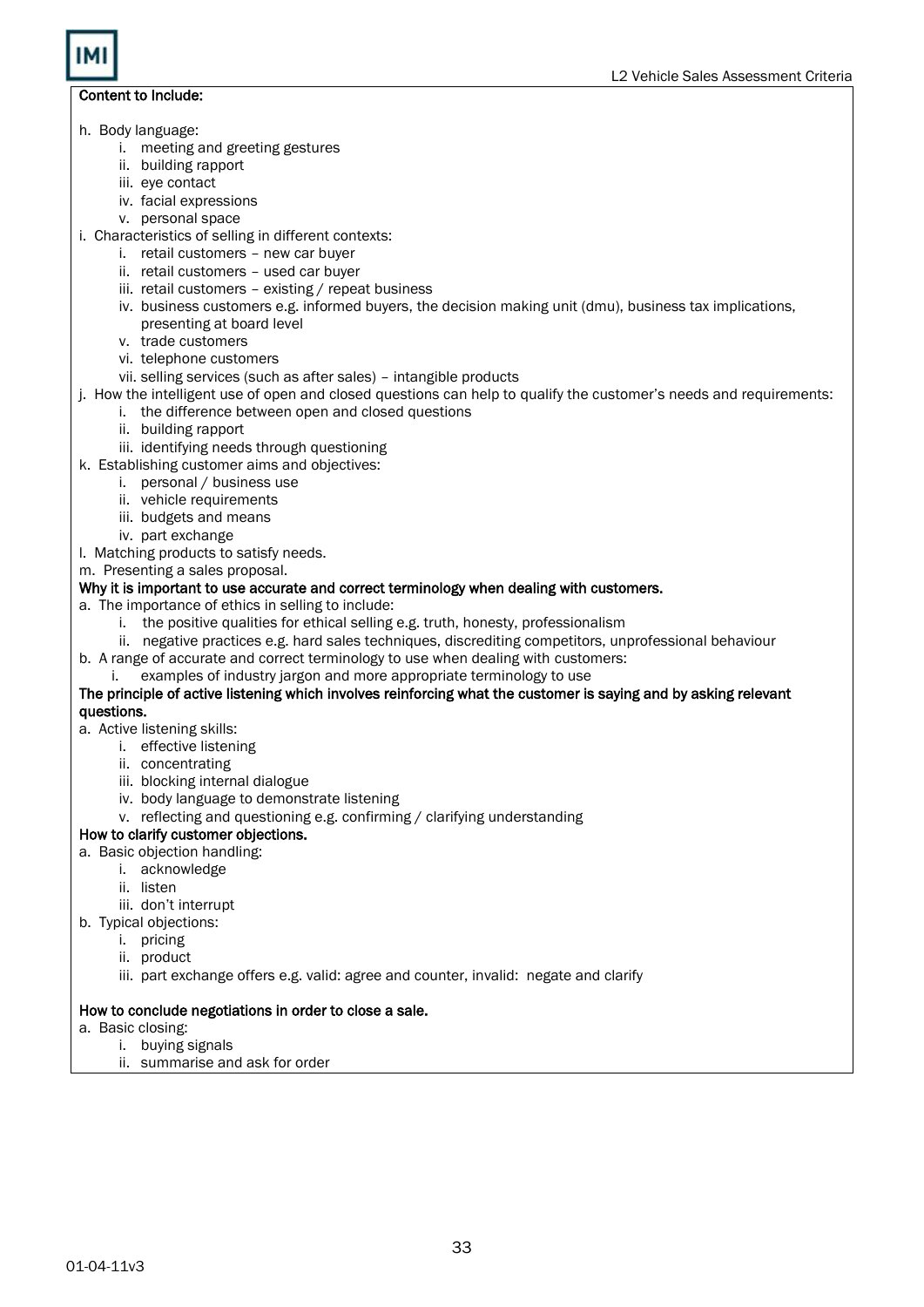

### UNIT REF: VS07S

### UNIT TITLE: SKILLS IN AUTOMOTIVE RETAIL NEGOTIATION AND SALES **TECHNIQUES**

| Level: 2                 | <b>Route: Skills</b>                                                                                                                                                                                                                      | <b>Credit Value: 2</b>                                                                  | <b>GLH: 15</b>                                                                                                   |  |
|--------------------------|-------------------------------------------------------------------------------------------------------------------------------------------------------------------------------------------------------------------------------------------|-----------------------------------------------------------------------------------------|------------------------------------------------------------------------------------------------------------------|--|
|                          | Mapping: This unit is mapped to the IMI NOS VS07                                                                                                                                                                                          |                                                                                         |                                                                                                                  |  |
|                          | Rationale: This unit will help the learner develop the skills they need to develop the customer service and negotiation<br>skills required to sell a vehicle. It covers qualification, objection handling, negotiation and closing skills |                                                                                         |                                                                                                                  |  |
|                          |                                                                                                                                                                                                                                           |                                                                                         |                                                                                                                  |  |
| <b>LEARNING OUTCOMES</b> |                                                                                                                                                                                                                                           | <b>ASSESSMENT CRITERIA</b>                                                              |                                                                                                                  |  |
| The Learner will:        |                                                                                                                                                                                                                                           | The Learner can:                                                                        |                                                                                                                  |  |
|                          | 1. Be able to establish an effective relationship with the                                                                                                                                                                                | 1.1 Prepare to meet customers.                                                          |                                                                                                                  |  |
| vehicle customer         |                                                                                                                                                                                                                                           |                                                                                         |                                                                                                                  |  |
|                          |                                                                                                                                                                                                                                           | 1.2 Empathise with the customer.                                                        |                                                                                                                  |  |
|                          |                                                                                                                                                                                                                                           | 1.3 Show understanding for the customer's issues                                        |                                                                                                                  |  |
|                          |                                                                                                                                                                                                                                           | 1.4 Use positive language when speaking to the<br>customer.                             |                                                                                                                  |  |
|                          |                                                                                                                                                                                                                                           | 1.5 Use effective rapport building skills with the<br>customer.                         |                                                                                                                  |  |
|                          |                                                                                                                                                                                                                                           | 1.6 Handle a range of objections.                                                       |                                                                                                                  |  |
|                          | 2. Be able to negotiate a vehicle sale with the customer                                                                                                                                                                                  | 2.1 Summarise the customer's needs and requirements                                     |                                                                                                                  |  |
|                          |                                                                                                                                                                                                                                           | 2.2 Relate customer needs to an appropriate offer of<br>goods or services.              |                                                                                                                  |  |
|                          |                                                                                                                                                                                                                                           | responses to an offer.                                                                  | 2.3 Use open ended questions when exploring customer                                                             |  |
|                          |                                                                                                                                                                                                                                           | 2.4 Formulate a proposal that reflects value for your<br>organisation and the customer. |                                                                                                                  |  |
|                          |                                                                                                                                                                                                                                           |                                                                                         | 2.5. Present the proposal to the customer in a way which<br>meets their needs and the needs of your organisation |  |
|                          |                                                                                                                                                                                                                                           | 2.6 Negotiate successfully to close the sale.                                           |                                                                                                                  |  |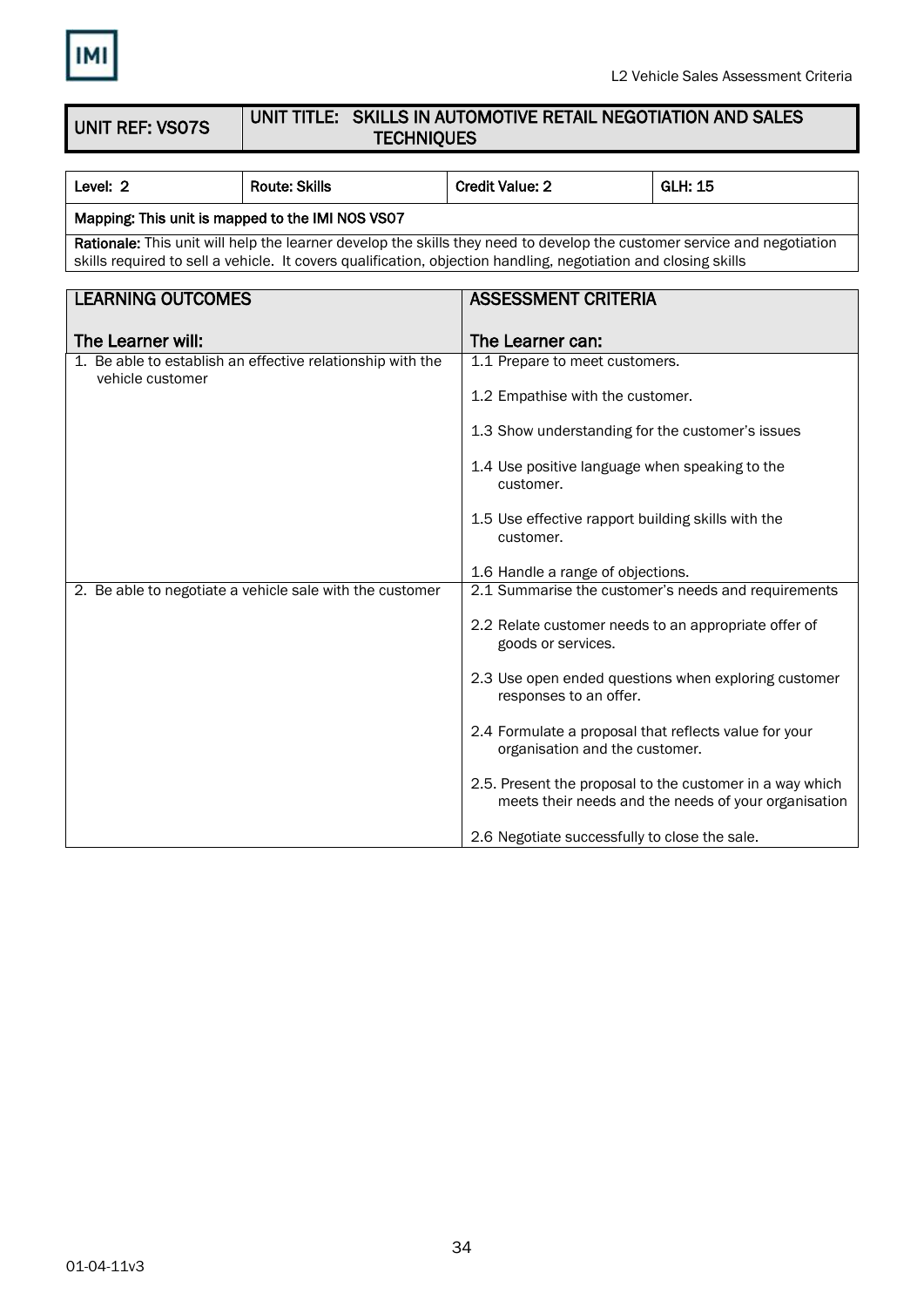

| You must produce evidence of using customer service and<br>negotiation skills to sell a vehicle on at least 3 separate<br>occasions. The evidence must include details of the<br>following: | <b>EVIDENCE REFERENCE NO.</b>          |  |
|---------------------------------------------------------------------------------------------------------------------------------------------------------------------------------------------|----------------------------------------|--|
| Customer service standards applied                                                                                                                                                          |                                        |  |
| Meeting and greeting                                                                                                                                                                        |                                        |  |
| <b>Building rapport</b>                                                                                                                                                                     |                                        |  |
| Qualification using active listening, open and closed<br>questioning                                                                                                                        |                                        |  |
| Product features and benefits described                                                                                                                                                     |                                        |  |
| Objection handling                                                                                                                                                                          |                                        |  |
| Negotiation                                                                                                                                                                                 |                                        |  |
| The proposal - representing value for the organisation and<br>customer                                                                                                                      |                                        |  |
| Asking for the business                                                                                                                                                                     |                                        |  |
| Closing the sale                                                                                                                                                                            |                                        |  |
| Your assessor must observe you using customer service<br>and negotiation skills to sell a vehicle on at least 2                                                                             | ASSESSOR OBSERVATION EVIDENCE REF. NO. |  |
| separate occasions                                                                                                                                                                          |                                        |  |

| <b>ASSESSOR SIGNATURE:</b> | PIN NO: | DATE: |
|----------------------------|---------|-------|
|                            |         |       |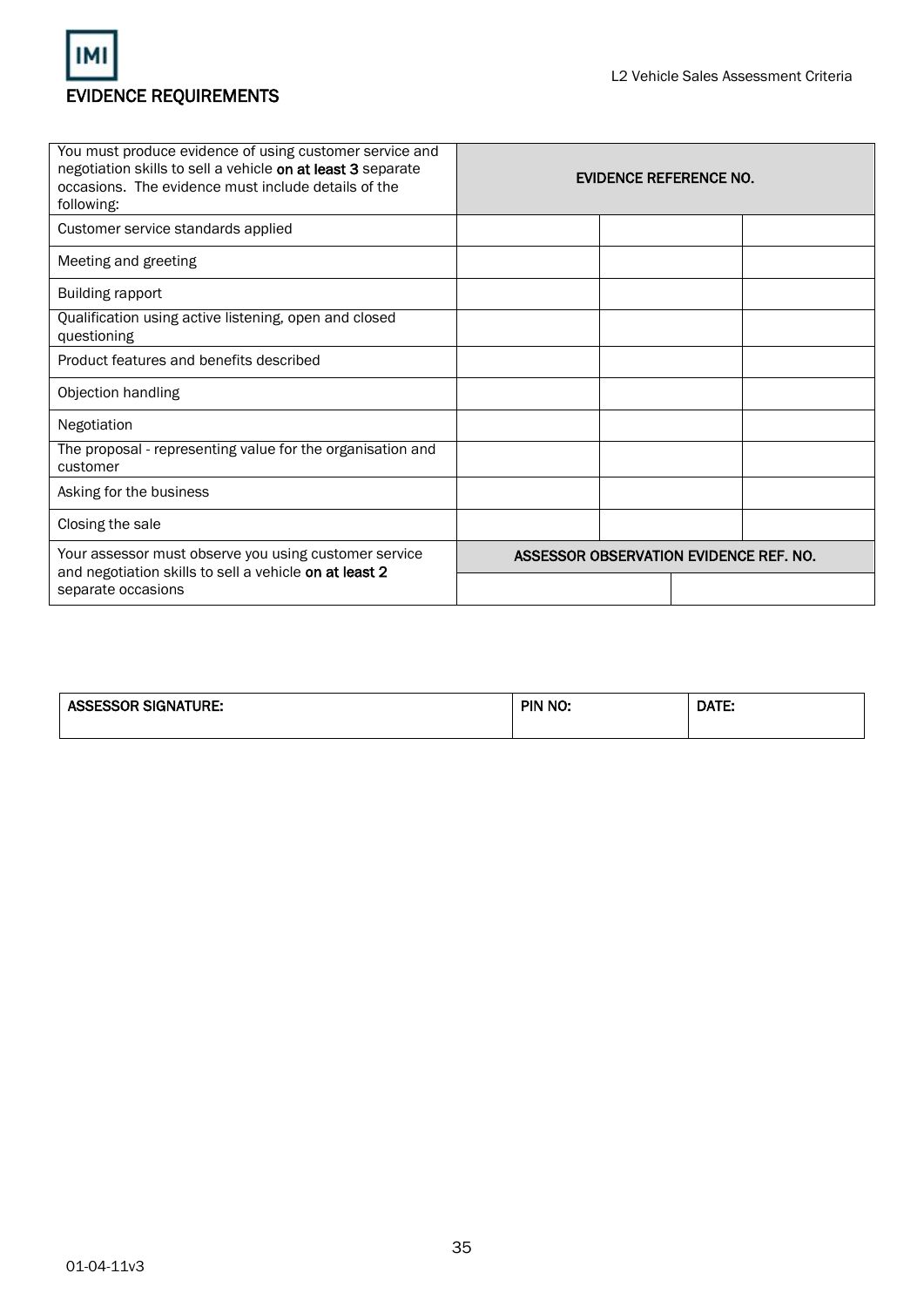

UNIT REF: VS08K

### UNIT TITLE: KNOWLEDGE OF DELIVERING A VEHICLE SALES STATIC PRESENTATION

| Level: 2                                 | <b>GLH: 20</b><br>Route: Knowledge<br><b>Credit Value: 3</b>                                                                                                                                                                                 |                                                                     |                                                   |                                                                                                             |  |
|------------------------------------------|----------------------------------------------------------------------------------------------------------------------------------------------------------------------------------------------------------------------------------------------|---------------------------------------------------------------------|---------------------------------------------------|-------------------------------------------------------------------------------------------------------------|--|
|                                          | Mapping: This unit is mapped to the IMI NOS VS08                                                                                                                                                                                             |                                                                     |                                                   |                                                                                                             |  |
| opportunities for questions to be asked. | Rationale: This unit will help the learner develop the knowledge and understanding they need to deliver effective sales<br>presentations to maximise sales potential. It includes giving bespoke presentations to the customer and providing |                                                                     |                                                   |                                                                                                             |  |
|                                          |                                                                                                                                                                                                                                              |                                                                     |                                                   |                                                                                                             |  |
| <b>LEARNING OUTCOMES</b>                 |                                                                                                                                                                                                                                              |                                                                     | <b>ASSESSMENT CRITERIA</b>                        |                                                                                                             |  |
|                                          |                                                                                                                                                                                                                                              |                                                                     |                                                   |                                                                                                             |  |
| The Learner will:                        |                                                                                                                                                                                                                                              |                                                                     | The Learner can:                                  |                                                                                                             |  |
| presentation                             | 1. Understand how to deliver a vehicle sales static                                                                                                                                                                                          | 1.1 Describe the features and benefits of own product<br>portfolio. |                                                   |                                                                                                             |  |
|                                          |                                                                                                                                                                                                                                              |                                                                     | around.                                           | 1.2 Explain how to conduct a 360 degree vehicle walk                                                        |  |
|                                          |                                                                                                                                                                                                                                              |                                                                     | 1.3 Explain how to use information derived from   | customer interaction to structure the presentation.                                                         |  |
|                                          |                                                                                                                                                                                                                                              |                                                                     | 1.4. Explain how to identify key sale indicators. |                                                                                                             |  |
|                                          |                                                                                                                                                                                                                                              |                                                                     |                                                   | 1.5 Explain how to apply key sales indicators as relevant<br>features and benefits during the presentation. |  |
|                                          |                                                                                                                                                                                                                                              |                                                                     | services.                                         | 1.6 Describe how to source and update own knowledge<br>relating to benefits and features of products and    |  |
|                                          |                                                                                                                                                                                                                                              | 1.7                                                                 | accurately to the customer.                       | Describe the importance of relaying information                                                             |  |

### Content to Include:

The features and benefits of own product portfolio to include:

- a. Product range
	- i. vehicles
	- ii. specifications
	- iii. accessories
	- iv. finance
	- v. insurance
	- vi. warranty
- b. Product features and benefits
- c. How to conduct a 360 degree vehicle walk around

### Sales cycle integration to include:

- a. Pre-sale:
	- i. display area e.g. franchise requirements, dealer standards
	- ii. vehicle e.g. ease of access
	- iii. personal preparation
	- iv. planning delivery sequence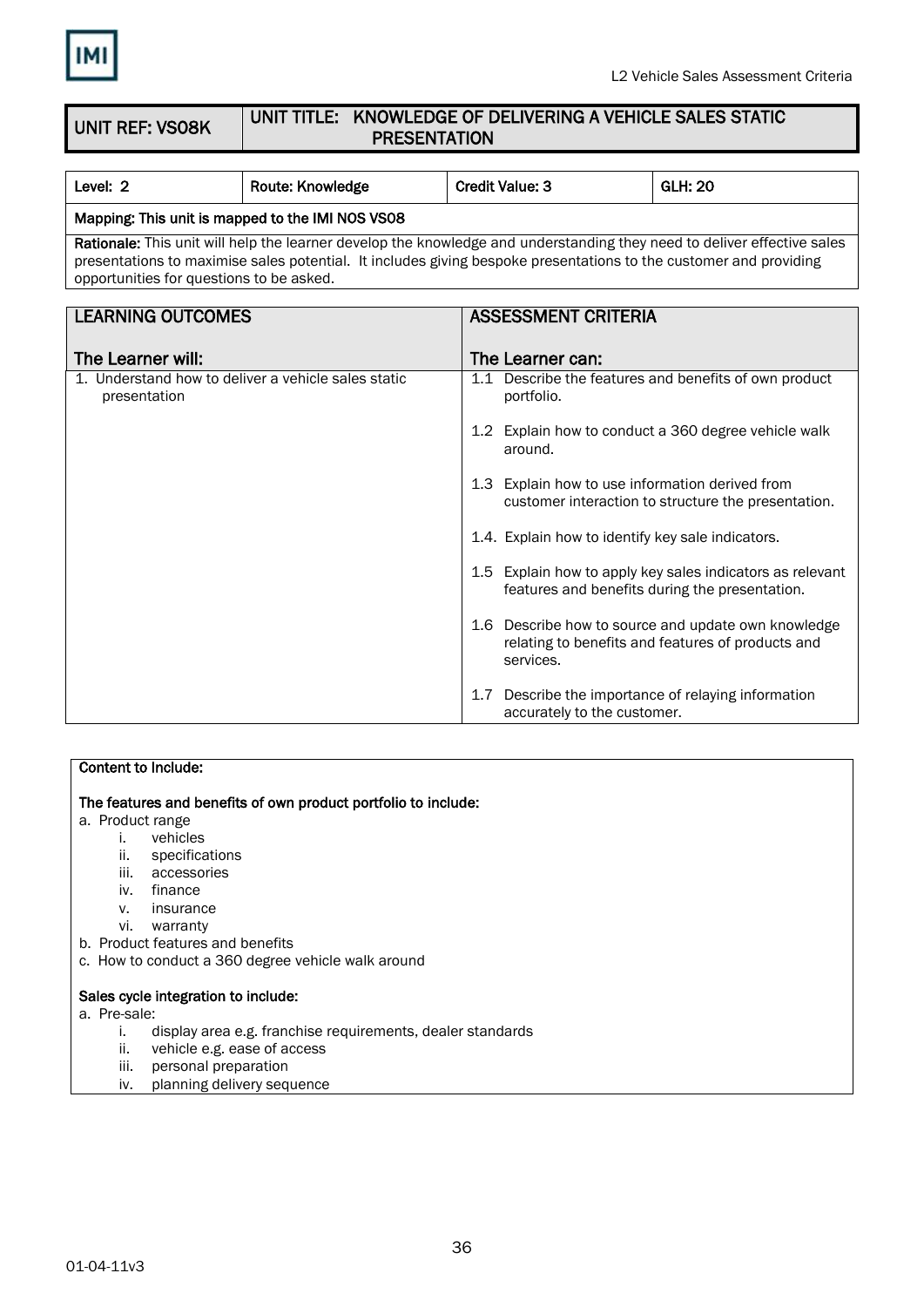### How to use information derived from customer interaction to structure the presentation to include: Sales cycle integration

#### a. Sale:

- i. breaking the ice and building rapport
- ii. recognising personal style e.g. visual, auditory, kinaesthetic
- iii. identifying needs through questioning
- iv. establishing customer aims and objectives e.g. personal / business use, vehicle requirements, budgets and means, part exchange
- b. Matching products to satisfy needs:
	- i. presenting a sales proposal
	- ii. handling objections
	- iii. negotiating agreement<br>iv. closing
	- closing
- c. Post-sale:
	- i. processing the order
	- ii. self analysis and seeking feedback
- d. How to identify key sale indicators, to include:
	- i. observation
	- ii. active listening
	- iii. sensing
	- iv. questioning
	- v. verbal and non verbal communications

### How to apply key sales indicators as relevant features and benefits during the presentation, to include: Buying signals

- a. Typical indicators, to include:
	- i. comfort
	- ii. safety
	- iii. efficiency
	- iv. performance
	- v. security
	- vi. economy
- b. Reflecting.
- c. Affirming.

#### How to source and update own knowledge relating to benefits and features of products and services.

- a. Information systems including:
	- i. dealer promotions
	- ii. franchise support
	- iii. brochures
	- iv. leaflets
	- v. internet
	- vi. intranet

#### The importance of relaying information accurately to the customer.

- a. The qualities of the salesperson:
	- i. knowledgeable
	- ii. honest
	- iii. helpful
	- iv. reliable
	- v. motivated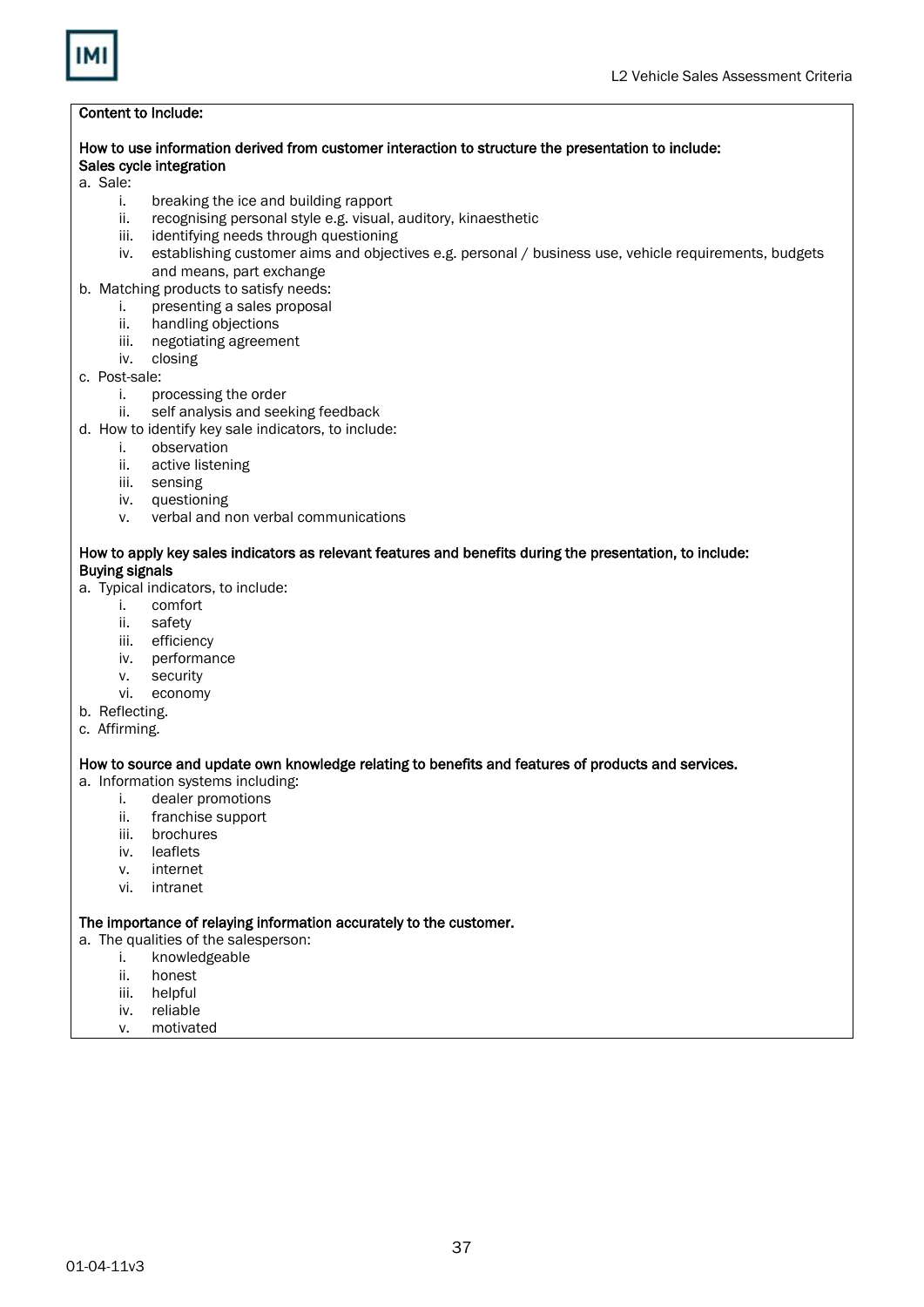UNIT REF: VS08S

### UNIT TITLE: SKILLS IN DELIVERING A VEHICLE SALES STATIC PRESENTATION

| Level: 2                                                                                                                                                                                                                                                            | <b>Route: Skills</b>                             | <b>Credit Value: 2</b>                                                                            | <b>GLH: 15</b>                                            |  |
|---------------------------------------------------------------------------------------------------------------------------------------------------------------------------------------------------------------------------------------------------------------------|--------------------------------------------------|---------------------------------------------------------------------------------------------------|-----------------------------------------------------------|--|
|                                                                                                                                                                                                                                                                     | Mapping: This unit is mapped to the IMI NOS VS08 |                                                                                                   |                                                           |  |
| Rationale: This unit will help the learner develop the skills they need to deliver effective sales presentations to<br>maximise sales potential. It includes giving bespoke presentations to the customer and providing opportunities for<br>questions to be asked. |                                                  |                                                                                                   |                                                           |  |
|                                                                                                                                                                                                                                                                     |                                                  |                                                                                                   |                                                           |  |
| <b>LEARNING OUTCOMES</b>                                                                                                                                                                                                                                            |                                                  | <b>ASSESSMENT CRITERIA</b>                                                                        |                                                           |  |
|                                                                                                                                                                                                                                                                     |                                                  |                                                                                                   |                                                           |  |
| The Learner will:                                                                                                                                                                                                                                                   |                                                  | The Learner can:                                                                                  |                                                           |  |
| 1. Be able to deliver a vehicle sales static presentation                                                                                                                                                                                                           |                                                  | benefits.                                                                                         | 1.1 Provide information about the product features and    |  |
|                                                                                                                                                                                                                                                                     |                                                  | 1.2 Structure presentations relevant to information<br>gathered in interaction with the customer. |                                                           |  |
|                                                                                                                                                                                                                                                                     |                                                  | 1.3 Present the correct products or services.                                                     |                                                           |  |
|                                                                                                                                                                                                                                                                     |                                                  | 1.4 Use information systems where appropriate.                                                    |                                                           |  |
| 2. Be able to build a relationship with customers when<br>delivering a vehicle sales static presentation                                                                                                                                                            |                                                  | 2.1 Actively listen to customers needs and requirements.                                          |                                                           |  |
|                                                                                                                                                                                                                                                                     |                                                  | 2.2 Respond appropriately to customers' needs and<br>requirements.                                |                                                           |  |
|                                                                                                                                                                                                                                                                     |                                                  | 2.3 Generate rapport with the customer.                                                           |                                                           |  |
| 3. Be able to gain customer agreement to a product or<br>service during a vehicle sales static presentation                                                                                                                                                         |                                                  | preliminary stage of the sale                                                                     | 3.1 Gain customer agreement for vehicle or service at the |  |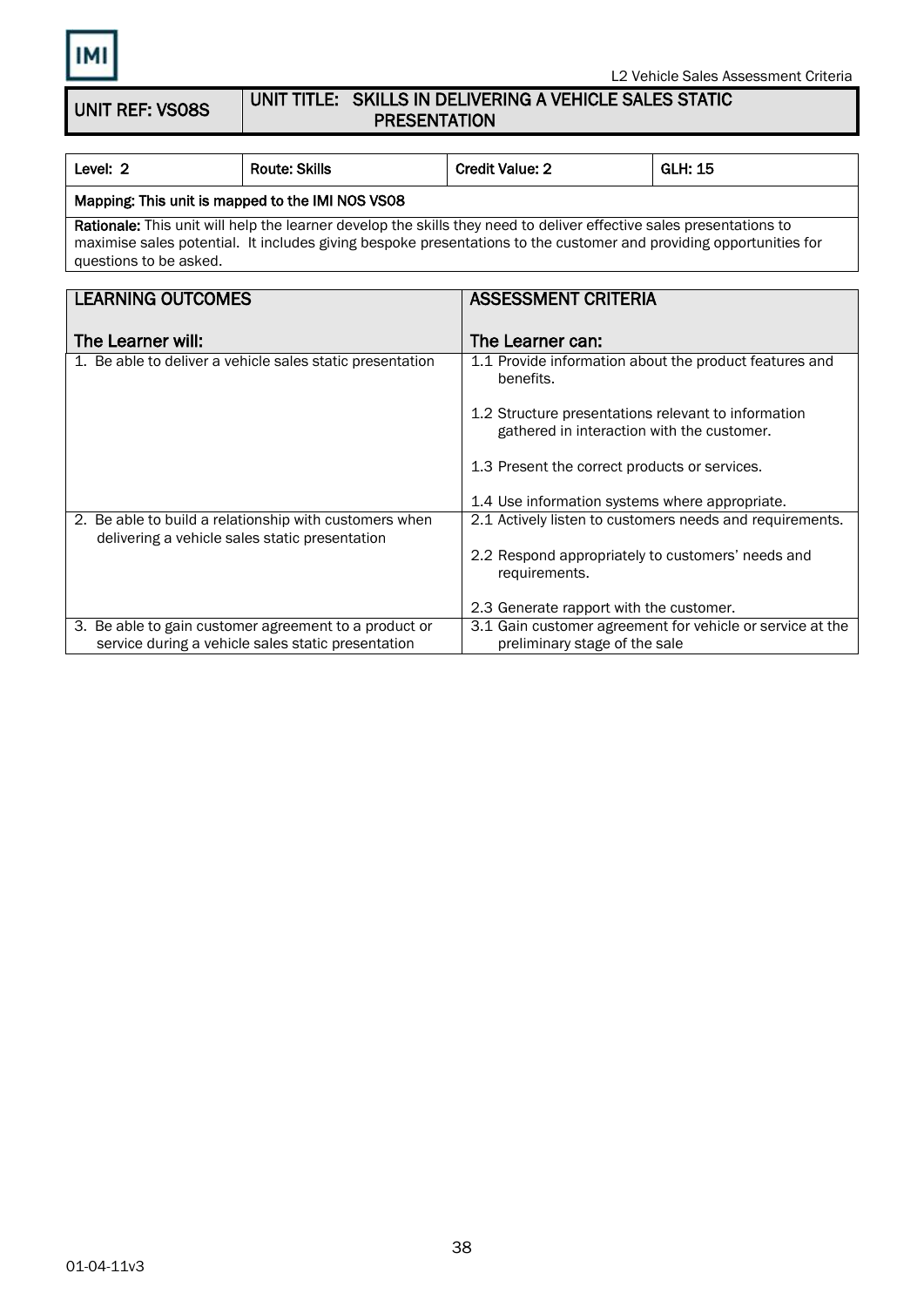

| You must produce evidence of delivering effective sales<br>presentations to maximise sales potential on at least 3<br>separate occasions. The evidence must include details<br>of the following: |                                        | EVIDENCE REFERENCE NO. |  |
|--------------------------------------------------------------------------------------------------------------------------------------------------------------------------------------------------|----------------------------------------|------------------------|--|
| The product features and benefits identified to support                                                                                                                                          |                                        |                        |  |
| the presentation                                                                                                                                                                                 |                                        |                        |  |
| The potential objections identified and strategies planned                                                                                                                                       |                                        |                        |  |
| for overcoming these                                                                                                                                                                             |                                        |                        |  |
| Building rapport                                                                                                                                                                                 |                                        |                        |  |
| Qualification using active listening, open and closed                                                                                                                                            |                                        |                        |  |
| questioning                                                                                                                                                                                      |                                        |                        |  |
| Information systems accessed where appropriate                                                                                                                                                   |                                        |                        |  |
| Products matched and presented representing value for                                                                                                                                            |                                        |                        |  |
| the organisation and customer                                                                                                                                                                    |                                        |                        |  |
| Negotiating agreement                                                                                                                                                                            |                                        |                        |  |
| Trial closures                                                                                                                                                                                   |                                        |                        |  |
| Your assessor must observe you delivering effective sales<br>presentations to maximise sales potential on at least 2                                                                             | ASSESSOR OBSERVATION EVIDENCE REF. NO. |                        |  |
| separate occasions                                                                                                                                                                               |                                        |                        |  |

| <b>ASSESSOR SIGNATURE:</b> | PIN NO: | DATE: |
|----------------------------|---------|-------|
|                            |         |       |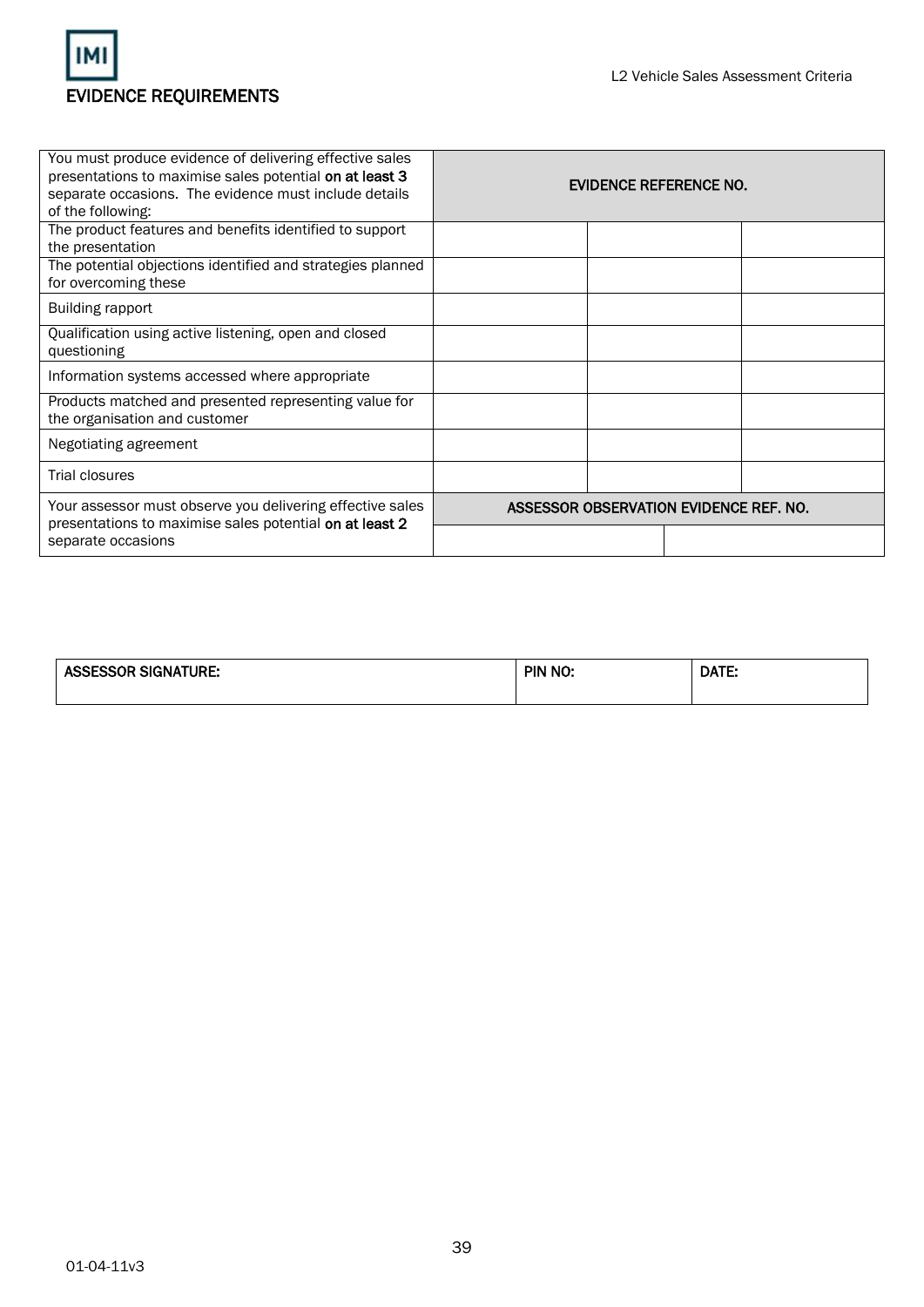UNIT REF: VS09K

### UNIT TITLE: KNOWLEDGE OF CONDUCTING VEHICLE DEMONSTRATION DRIVES

| Level: 2                                         | Route: Knowledge | <b>Credit Value: 3</b> | <b>GLH: 20</b> |
|--------------------------------------------------|------------------|------------------------|----------------|
| Mapping: This unit is mapped to the IMI NOS VS09 |                  |                        |                |
|                                                  |                  |                        |                |

Rationale: This unit will help the learner develop the knowledge and understanding they need to plan and carry out demonstration drives with customers. Particular attention is paid to the safety and security of the individual and the vehicle.

| <b>LEARNING OUTCOMES</b>                                                         | <b>ASSESSMENT CRITERIA</b>                                                                  |
|----------------------------------------------------------------------------------|---------------------------------------------------------------------------------------------|
|                                                                                  |                                                                                             |
| The Learner will:                                                                | The Learner can:                                                                            |
| 1. Understand the purpose and value of a test drive                              | 1.1 Explain the objective of the demonstration drive.                                       |
|                                                                                  | 1.2 Summarise the importance of a structured                                                |
|                                                                                  | presentation for the demonstration drive.                                                   |
|                                                                                  | 1.3 Define the characteristics of a test drive.                                             |
| 2. Understand how to prepare for a test drive                                    | 2.1 Describe the dealer demonstration vehicle                                               |
|                                                                                  | standards.                                                                                  |
|                                                                                  |                                                                                             |
|                                                                                  | 2.2 Describe the process for booking demonstration<br>drives.                               |
|                                                                                  | 2.3 Describe the demonstration preparation process.                                         |
| 3. Understand the legal and regulatory requirements that<br>apply to test drives | 3.1 Summarise the legal requirements that apply to test<br>drives.                          |
|                                                                                  | 3.2 Explain duty of care in relation to demonstration<br>drives as defined by the employer. |
|                                                                                  | 3.3 Identify how and when to use trade plates                                               |
|                                                                                  | 3.4 Explain the consequences of misuse and loss of<br>trade plates.                         |

### Content to Include:

a. The objective of the demonstration drive:

- i. purpose of the demonstration drive
	- ii. key benefits for the customer
- b. The importance of a structured presentation for the demonstration drive:
	- i. structure of an effective presentation
	- ii. sales cycle integration
	- iii. vehicle features and benefits
- c. The characteristics of a test drive:
	- i. route planning principles
	- ii. effective customer driving experiences
	- iii. vehicle handling characteristics
- d. The dealer demonstration vehicle standards:
	- i. vehicle condition
	- ii. roadworthy
	- iii. fuelled
	- iv. parked to facilitate e.g. static demonstration, drive off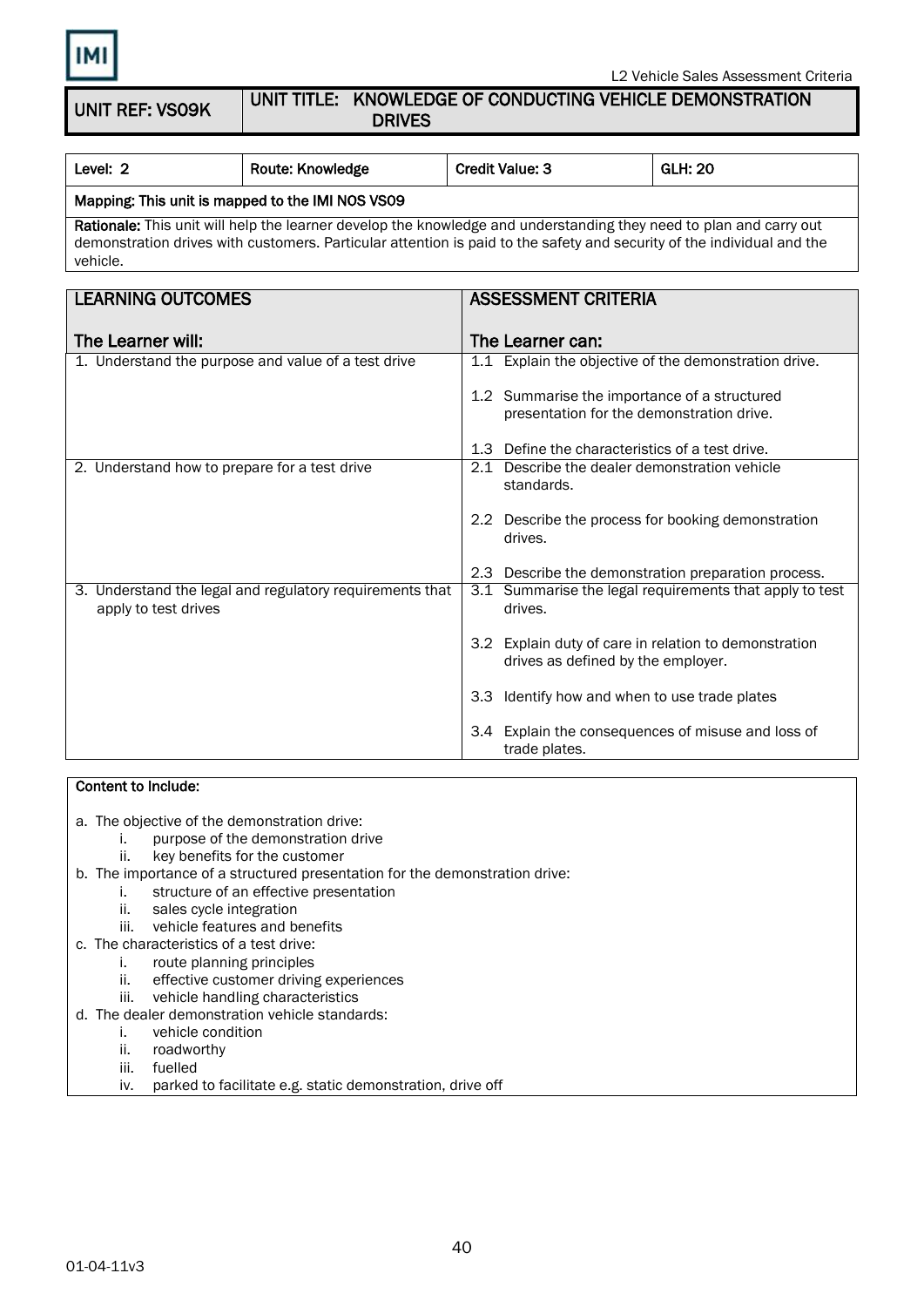#### The process for booking demonstration drives

- a. Appropriate vehicle:<br>i. available
	- i. available
		- presentable
		- iii. roadworthy
		- iv. trade plates available<br>v. planned routes access
		- planned routes accessibility
- b. The demonstration preparation process:<br>i. vehicle functional checks
	- vehicle functional checks
	- ii. vehicle fuelled
	- iii. customer data and documentation checks
	- iv. temporary absence covered
	- v. anticipated return time notified
	- vi. planned routes confirmed accessible
- c. The legal requirements that apply to test drives:
	- i. driving licence<br>ii. insurance
	- insurance
	- iii. trade plates
	- iv. fitness to drive
- d. Duty of care in relation to demonstration drives as defined by the employer:
	- i. health and safety risk assessment
	- ii. security risk assessment

### Trade plates

- a. Dealership policy:
	- i. use
	- ii. storage
	- iii. security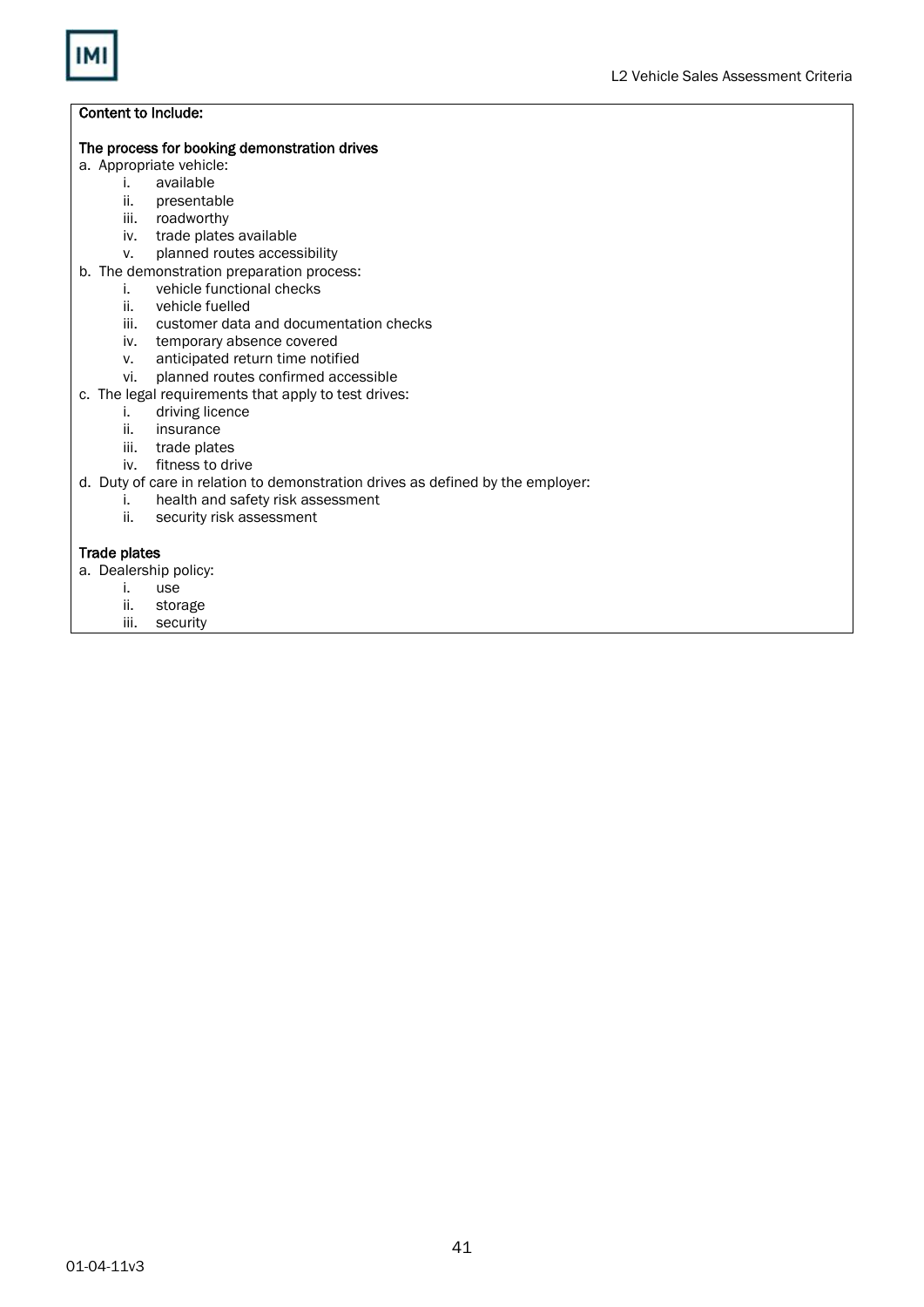

#### UNIT REF: VS13K UNIT TITLE: KNOWLEDGE OF MANAGING CUSTOMER RELATIONSHIPS IN A VEHICLE SALES ENVIRONMENT

| Level: 2                                                                                                                                                                                                                                              | Route: Knowledge | <b>Credit Value: 3</b> | <b>GLH: 20</b> |  |  |
|-------------------------------------------------------------------------------------------------------------------------------------------------------------------------------------------------------------------------------------------------------|------------------|------------------------|----------------|--|--|
| Mapping: This unit is mapped to the IMI NOS VS13                                                                                                                                                                                                      |                  |                        |                |  |  |
| Rationale: This unit will help the learner develop the knowledge and understanding they need to use effective<br>customer relationship management to create opportunities for referral and repeat business, to achieve short or long<br>term success. |                  |                        |                |  |  |
|                                                                                                                                                                                                                                                       |                  |                        |                |  |  |
| <b>LEARNING OUTCOMES</b><br><b>ASSESSMENT CRITERIA</b>                                                                                                                                                                                                |                  |                        |                |  |  |
|                                                                                                                                                                                                                                                       |                  |                        |                |  |  |

| The Learner will:                                                                    | The Learner can:                                                                                                                                                                 |
|--------------------------------------------------------------------------------------|----------------------------------------------------------------------------------------------------------------------------------------------------------------------------------|
| 1. Understand how to manage customer relationships in<br>a vehicle sales environment | 1.1 Explain the potential long term value of the<br>customer in relation to profit and unit goals for both<br>the salesperson and the organisation.                              |
|                                                                                      | 1.2 Describe the methodology for customer relationship<br>management including:<br>follow up<br>a.<br>problem solving<br>b.<br>referral business.<br>$\mathsf{C}$ .              |
|                                                                                      | 1.3 Explain the relationship between structured<br>customer relationship management and long-term<br>success, in conjunction with the necessity for short-<br>term goal setting. |
|                                                                                      | 1.4 Define the importance of effective communication<br>with the customer at all times.                                                                                          |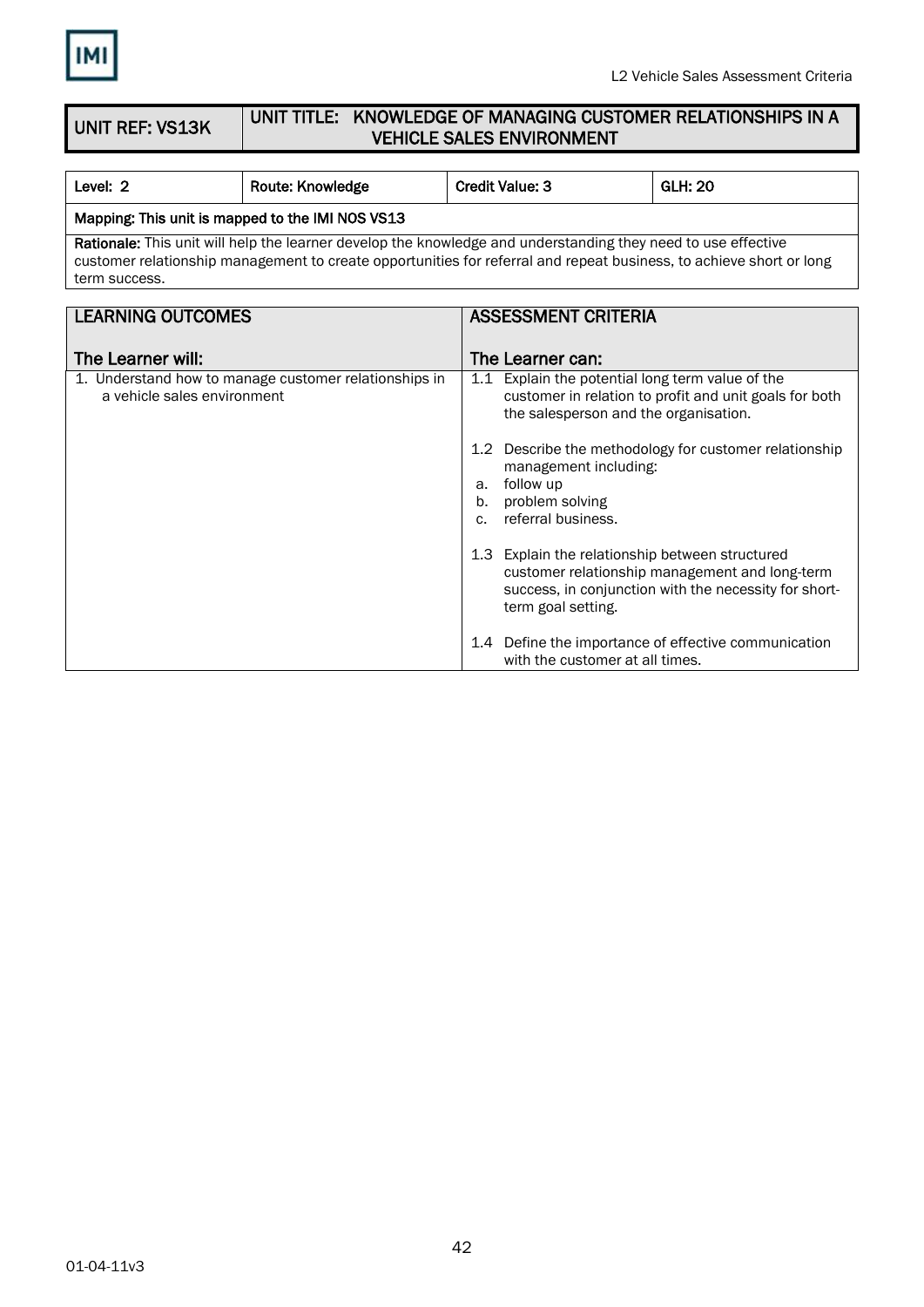

### The potential long term value of the customer in relation to profit and unit goals for both the salesperson and the organisation

- a. Organisational aims and objectives:
	- i. personal targets e.g. units and financial

#### Franchise agreements and customer service standards

- a. The methodology for customer relationship management including:
	- i. follow up<br>ii. problem s
	- problem solving
	- iii. referral business.
- b. The significance of maintaining accurate customer records,
	- i. including customer data base, contact logs and diaries
	- ii. customer care policies
	- iii. customer service feedback, e.g. monitoring and review systems
- a. Factors that lead to potential complaints and prevention measures.
- b. Simple ways to recognise and investigate problems.
- c. Internal and external support process for solving problems.
- d. The relationship between structured customer relationship management and long-term success, in conjunction with the necessity for short-term goal setting.
	- i. the sales cycle blended with providing a positive customer service experience (from initial pre sale contact through to post sale activities)

### The importance of effective communication with the customer at all times Pareto's principle

- a. The significance of customer loyalty and opportunities that arise with regards to:
	- i. customer retention
	- ii. repeat business
	- iii. referrals
	- iv. networking
	- v. market intelligence
	- vi. business growth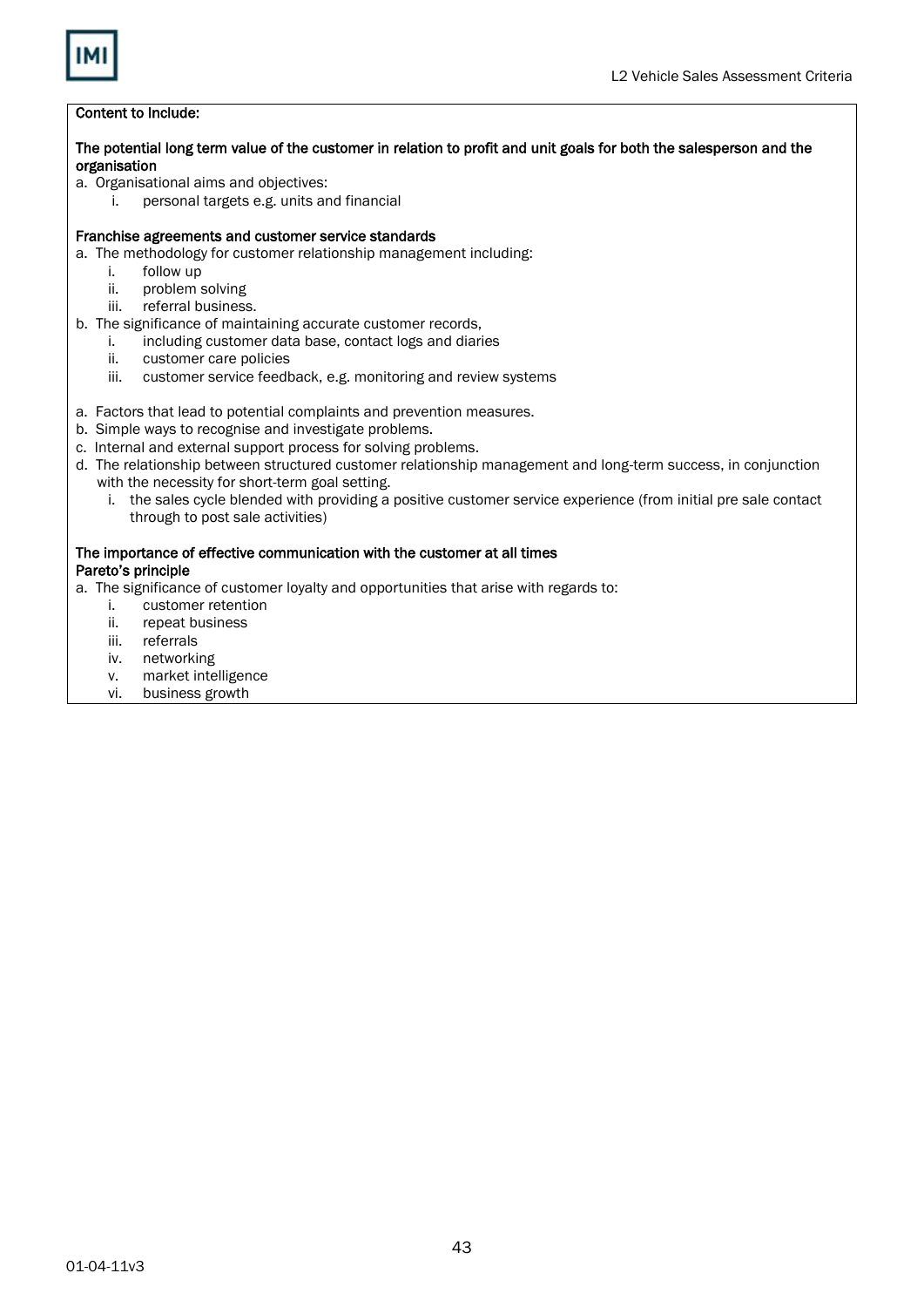

successful handover

involved in a successful handover event.

#### UNIT REF: VS14K UNIT TITLE: KNOWLEDGE OF HANDOVER OF THE VEHICLE TO THE **CUSTOMER**

| Level: 2                                                                                                                                                                                                                                | Route: Knowledge                                       |  | <b>Credit Value: 4</b>                              | <b>GLH: 25</b>                                          |
|-----------------------------------------------------------------------------------------------------------------------------------------------------------------------------------------------------------------------------------------|--------------------------------------------------------|--|-----------------------------------------------------|---------------------------------------------------------|
| Mapping: This unit is mapped to the IMI NOS VS14                                                                                                                                                                                        |                                                        |  |                                                     |                                                         |
| Rationale: This unit will help the learner develop the knowledge and understanding they need to make a successful<br>handover of a vehicle to a customer, ensuring the effective communication with the customer from placing the order |                                                        |  |                                                     |                                                         |
| to the handover event                                                                                                                                                                                                                   |                                                        |  |                                                     |                                                         |
|                                                                                                                                                                                                                                         |                                                        |  |                                                     |                                                         |
| <b>LEARNING OUTCOMES</b>                                                                                                                                                                                                                |                                                        |  | <b>ASSESSMENT CRITERIA</b>                          |                                                         |
|                                                                                                                                                                                                                                         |                                                        |  |                                                     |                                                         |
| The Learner will:                                                                                                                                                                                                                       |                                                        |  | The Learner can:                                    |                                                         |
|                                                                                                                                                                                                                                         | 1. Understand the impact and importance of handover in |  | 1.1 Explain the importance of the handover to the   |                                                         |
| the sales process                                                                                                                                                                                                                       |                                                        |  | overall sales process.                              |                                                         |
|                                                                                                                                                                                                                                         |                                                        |  |                                                     |                                                         |
|                                                                                                                                                                                                                                         |                                                        |  | 1.2 Identify at what point in the sales process the |                                                         |
|                                                                                                                                                                                                                                         |                                                        |  | handover begins.                                    |                                                         |
|                                                                                                                                                                                                                                         |                                                        |  |                                                     |                                                         |
|                                                                                                                                                                                                                                         |                                                        |  |                                                     | 1.3 Explain the potential effect on the customer of the |
|                                                                                                                                                                                                                                         |                                                        |  | handover experience.                                |                                                         |
|                                                                                                                                                                                                                                         |                                                        |  | 1.4 Describe the effect of handover on customer     |                                                         |
|                                                                                                                                                                                                                                         |                                                        |  | satisfaction index score.                           |                                                         |
| 2. Understand the opportunities provided by the                                                                                                                                                                                         |                                                        |  |                                                     | 2.1 Explain how to recognise the opportunity for repeat |
| handover process                                                                                                                                                                                                                        |                                                        |  |                                                     | and referral business from the handover experience.     |
|                                                                                                                                                                                                                                         | 3. Know the documentation and timescales involved in a |  |                                                     | 3.1 Identify the required documentation and timescales  |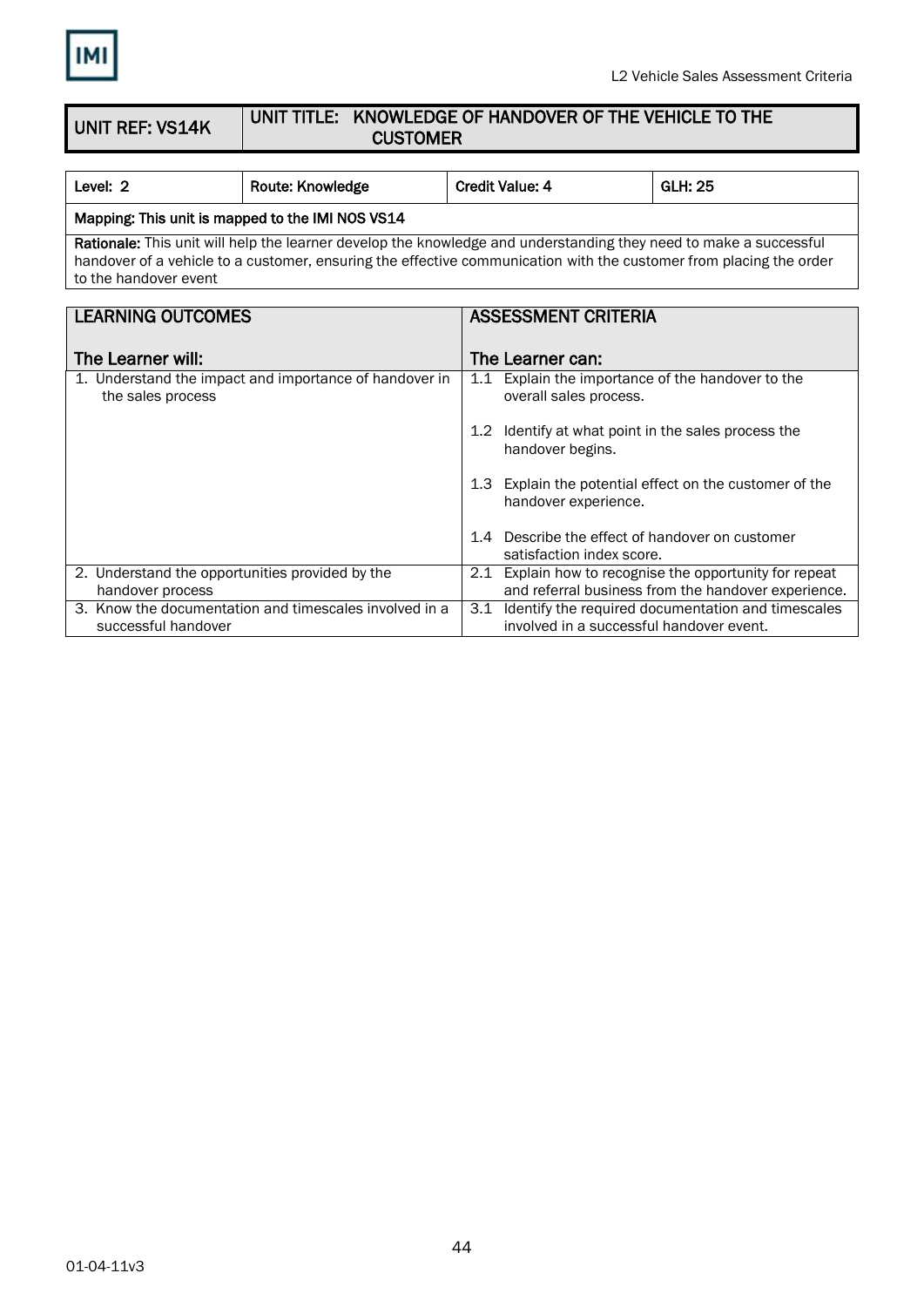

- a. The importance of the handover to the overall sales process.
- b. Customer expectations from placing the order to the handover event.
- c. Business impact of successful handovers.
- d. The point in the sales process the handover begins.

### Sales cycle in the context of preparation and handover

- a. Sale:
	- i. breaking the ice and building rapport
	- ii. identifying needs through questioning
	- iii. presenting a sales proposal
	- iv. handling objections
	- v. negotiating agreement
	- vi. closing
- b. Post-sale:
	- i. processing the order
	- ii. communicating and building rapport
	- iii. delivery / hand over
	- iv. customer follow-up
	- v. after sales service
	- vi. gaining referrals and recommendations
	- vii. identifying repeat selling opportunities
	- viii. self analysis and seeking feedback

### Vehicle preparation to agreed specifications e.g. new vehicles, used vehicles

- a. People involved, lead times and activities:
	- i. order
	- ii. delivery
	- iii. condition checks
	- iv. preparation e.g. workshop, bodyshop, valet, fuel, registration
- a. The potential effect on the customer of the handover experience.
- b. Customer expectations during the handover event.
- c. The effect of handover on customer satisfaction index score.
- d. Index score systems.
- e. Business impact of successful handovers.
- f. The opportunity for repeat and referral business from the handover experience.

### Sales cycle in the context of after sales

a. Communicating and maintaining rapport.

### The required documentation and timescales involved in a successful handover event

- a. Part exchange vehicle:
	- i. re-check process e.g. current condition and specifications
	- ii. documentation requirements
- b. New vehicle:
	- i. documentation requirements
	- ii. briefing and familiarisation process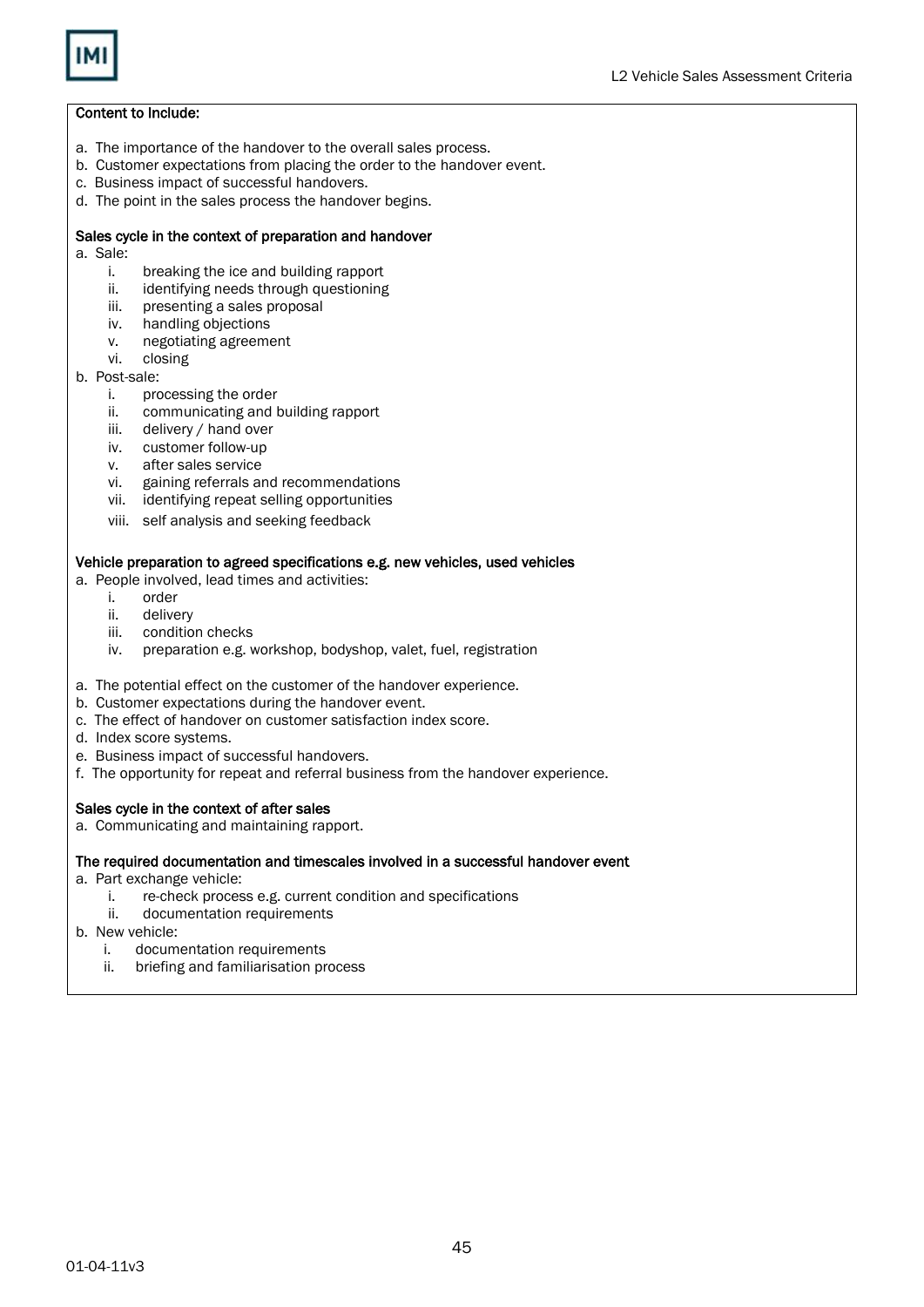

UNIT REF: VS14S

### UNIT TITLE: SKILLS IN THE HANDOVER OF THE VEHICLE TO THE **CUSTOMER**

| Level: 2                                                                                                                                                                                                                                  | <b>Route: Skills</b>                                    | <b>Credit Value: 2</b>                                                                              | <b>GLH: 15</b>                                             |
|-------------------------------------------------------------------------------------------------------------------------------------------------------------------------------------------------------------------------------------------|---------------------------------------------------------|-----------------------------------------------------------------------------------------------------|------------------------------------------------------------|
| Mapping: This unit is mapped to the IMI NOS VS14                                                                                                                                                                                          |                                                         |                                                                                                     |                                                            |
| Rationale: This unit will help the learner develop the skills they need to make a successful handover of a vehicle to a<br>customer, ensuring the effective communication with the customer from placing the order to the handover event. |                                                         |                                                                                                     |                                                            |
| <b>LEARNING OUTCOMES</b><br><b>ASSESSMENT CRITERIA</b>                                                                                                                                                                                    |                                                         |                                                                                                     |                                                            |
| The Learner will:<br>The Learner can:                                                                                                                                                                                                     |                                                         |                                                                                                     |                                                            |
| 1. Be able to liaise with the customer during the<br>handover process                                                                                                                                                                     |                                                         | they place their order to the handover event.                                                       | 1.1 Keep the customer informed of progress from when       |
|                                                                                                                                                                                                                                           |                                                         | 1.2 Agree an appointment and schedule with the<br>customer.                                         |                                                            |
|                                                                                                                                                                                                                                           |                                                         | throughout the handover process.                                                                    | 1.3 Offer a consistent brand experience to the customer    |
| customer                                                                                                                                                                                                                                  | 2. Be able to prepare the handover of a vehicle to the  | made aware of their place in the schedule.                                                          | 2.1 Ensure that all colleagues relevant to the event are   |
|                                                                                                                                                                                                                                           |                                                         | specification.                                                                                      | 2.2 Ensure that the vehicle is prepared and is the correct |
|                                                                                                                                                                                                                                           |                                                         | 2.3 Ensure that vehicle has been allocated adequate<br>space for the handover event to run smoothly |                                                            |
|                                                                                                                                                                                                                                           |                                                         | 2.4 Ensure the vehicle is parked safely.                                                            |                                                            |
|                                                                                                                                                                                                                                           |                                                         | 2.5 Allow sufficient time to apply all aspects of the<br>handover procedure                         |                                                            |
|                                                                                                                                                                                                                                           |                                                         | schedule.                                                                                           | 2.6 Ensure the customer is able to adhere to handover      |
| customer                                                                                                                                                                                                                                  | 3. Be able to complete the handover of a vehicle to the | 3.1 Reinforce with the customer their decision to buy.                                              |                                                            |
|                                                                                                                                                                                                                                           |                                                         | 3.2 Provide the customer with the opportunity to raise<br>queries and address any concerns.         |                                                            |
|                                                                                                                                                                                                                                           |                                                         | appraisal and collation of all necessary<br>documentation and proofs, as applicable.                | 3.3 Incorporate part-exchange acceptance, to include re-   |
|                                                                                                                                                                                                                                           |                                                         | 3.4 Maintain control of the process at all times                                                    |                                                            |
|                                                                                                                                                                                                                                           |                                                         | 3.5 Re-present the product to include essential<br>knowledge and health and safety.                 |                                                            |
|                                                                                                                                                                                                                                           |                                                         | 3.6 Accommodate customer preferences without<br>event                                               | undermining the prescribed structure or value of the       |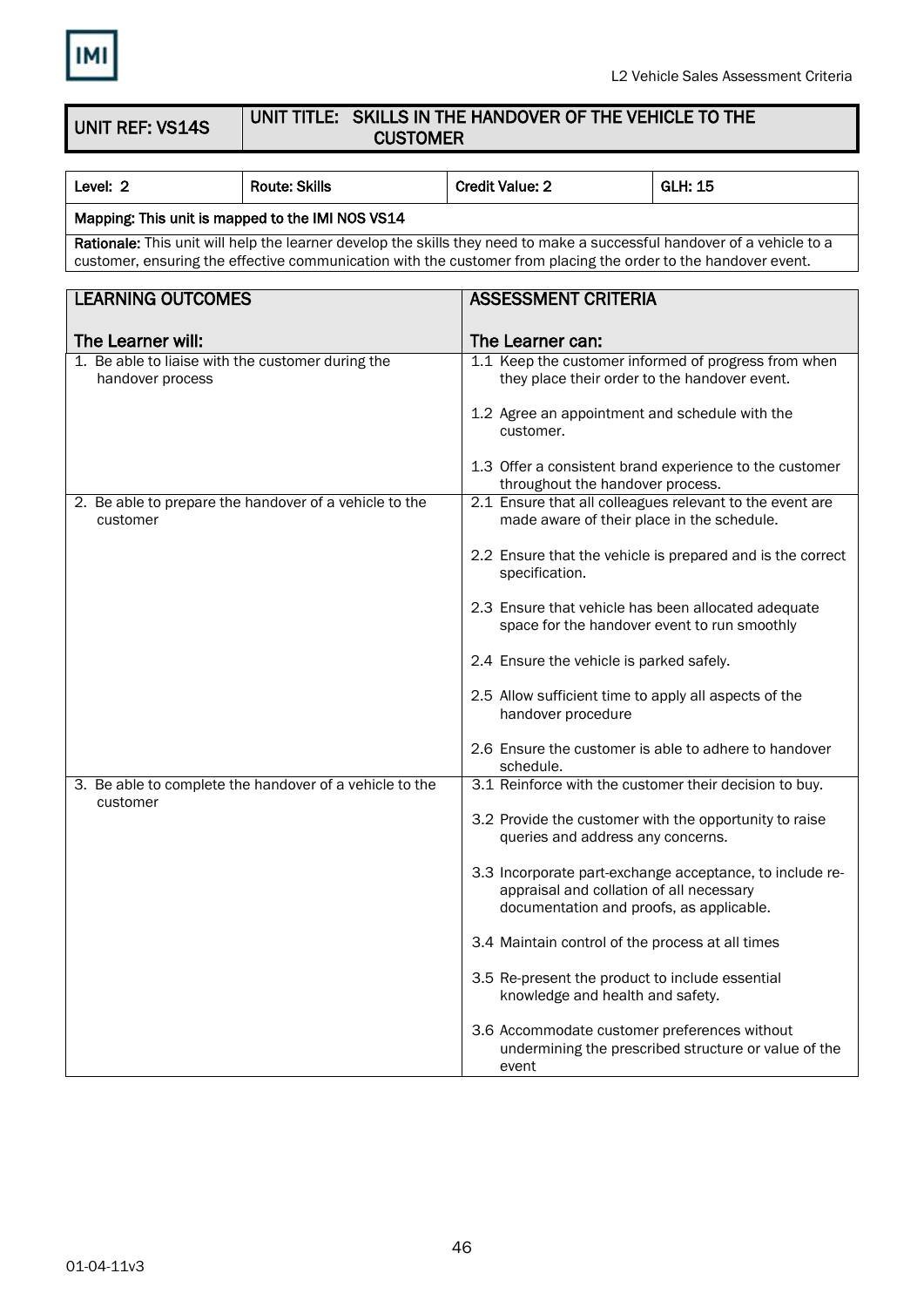

### EVIDENCE REQUIREMENTS

| You must produce evidence of handing over the vehicle<br>to the customer on at least 3 occasions. The evidence<br>must include details of the following: | EVIDENCE REFERENCE NO.                 |  |  |  |
|----------------------------------------------------------------------------------------------------------------------------------------------------------|----------------------------------------|--|--|--|
| Communications with the customer between taking the<br>order and the handover event                                                                      |                                        |  |  |  |
| The vehicle preparation processes and people involved                                                                                                    |                                        |  |  |  |
| Part exchange vehicle re-appraisal on at least one<br>occasion                                                                                           |                                        |  |  |  |
| Documentation completed and exchanged at the<br>handover event                                                                                           |                                        |  |  |  |
| Elements of the sales cycle applied when interacting<br>with the customer                                                                                |                                        |  |  |  |
| Your assessor must observe you handing over the<br>vehicle to the customer on at least 2 separate                                                        | ASSESSOR OBSERVATION EVIDENCE REF. NO. |  |  |  |
| occasions                                                                                                                                                |                                        |  |  |  |

| -^^^^<br>SIGNATURE:<br>ъL<br>æ | <b>NC</b><br>OIN.<br>. .<br>the contract of the contract of the contract of | ATE.<br>JA. |
|--------------------------------|-----------------------------------------------------------------------------|-------------|
|                                |                                                                             |             |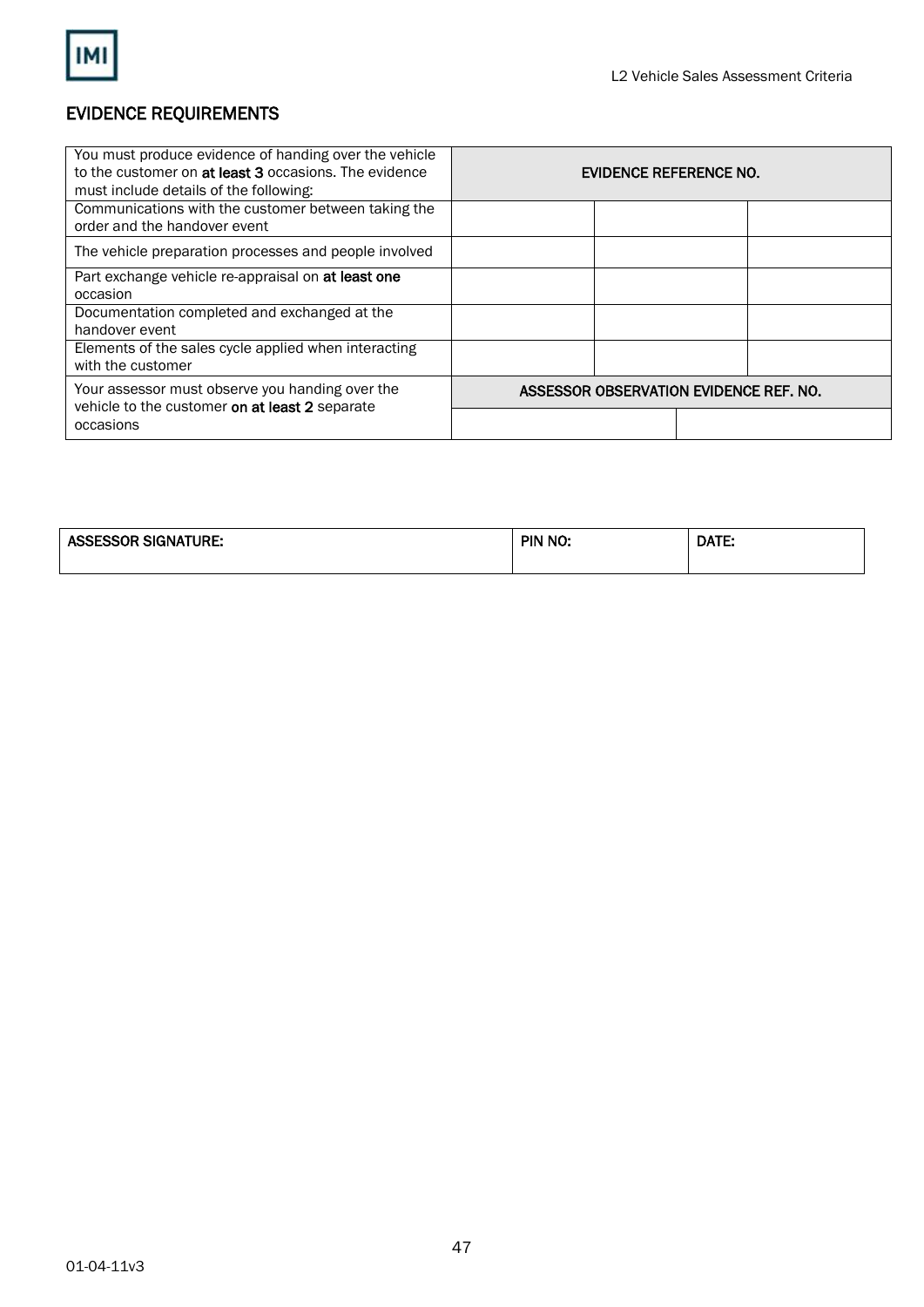

#### UNIT REF: VS15K UNIT TITLE: KNOWLEDGE OF MEETING AND GREETING VEHICLE SALES **CUSTOMERS**

| Level: 2                                                                                                                                                                                                                                                       | <b>Route: Knowledge</b>                          | <b>Credit Value: 3</b>                                                                                        | <b>GLH: 20</b>                                           |  |  |
|----------------------------------------------------------------------------------------------------------------------------------------------------------------------------------------------------------------------------------------------------------------|--------------------------------------------------|---------------------------------------------------------------------------------------------------------------|----------------------------------------------------------|--|--|
|                                                                                                                                                                                                                                                                | Mapping: This unit is mapped to the IMI NOS VS15 |                                                                                                               |                                                          |  |  |
| Rationale: This unit will help the learner develop the knowledge and understanding they need to use effective<br>communication methods to offer a re-assuring, knowledgeable and confident platform for interaction and provide a<br>positive first impression |                                                  |                                                                                                               |                                                          |  |  |
| <b>LEARNING OUTCOMES</b><br><b>ASSESSMENT CRITERIA</b>                                                                                                                                                                                                         |                                                  |                                                                                                               |                                                          |  |  |
|                                                                                                                                                                                                                                                                |                                                  |                                                                                                               |                                                          |  |  |
| The Learner will:<br>The Learner can:                                                                                                                                                                                                                          |                                                  |                                                                                                               |                                                          |  |  |
|                                                                                                                                                                                                                                                                | 1. Understand the customer communication process | communication methods with customers.                                                                         | 1.1 Explain how and why it is important to use effective |  |  |
|                                                                                                                                                                                                                                                                |                                                  | 40 - 111 - 112 - 112 - 112 - 112 - 112 - 112 - 112 - 112 - 112 - 112 - 112 - 112 - 112 - 112 - 112 - 112 - 11 |                                                          |  |  |

|                                                                      | 1.2 Explain the importance of verbal and non-verbal<br>communication skills when dealing with customers.      |
|----------------------------------------------------------------------|---------------------------------------------------------------------------------------------------------------|
|                                                                      | 1.3 Describe the different types of communication<br>methods that can be used when dealing with<br>customers. |
| 2. Understand the importance of initial contact with the<br>customer | 2.1 Explain the value of a structured approach to<br>making a first impression.                               |
|                                                                      | 2.2 Describe the limited window of opportunity that is<br>represented by a new customer enquiry.              |

### Content to Include:

How and why it is important to use effective communication methods with customers

a. Purpose and nature of communications in the context of vehicle sales:

- i. opportunities to gain new business
- ii. customer retention
- iii. customer referrals
- iv. repeat business
- v. customer service index

#### The importance of verbal and non-verbal communication skills when dealing with customers

a. Benefits of an open minded and non judgmental approach to interacting with others:

- i. understanding personal style
- ii. understanding others' styles and how these may differ
- iii. adapting own style and interacting effectively to meet customer needs
- iv. the importance of recognising diversity in relation to age, disability, national origin, religion, sexual orientation, values, ethnic culture, education, lifestyle, beliefs, physical appearance, social class and economic status
- v. aspects of face-to-face communication, including appearance, impact, body language.
- vi. active listening and questioning skills
- vii. the stages in communication e.g. sender, encoding, transmission, decoding, receiver
- viii. possible barriers to communication and methods to overcome them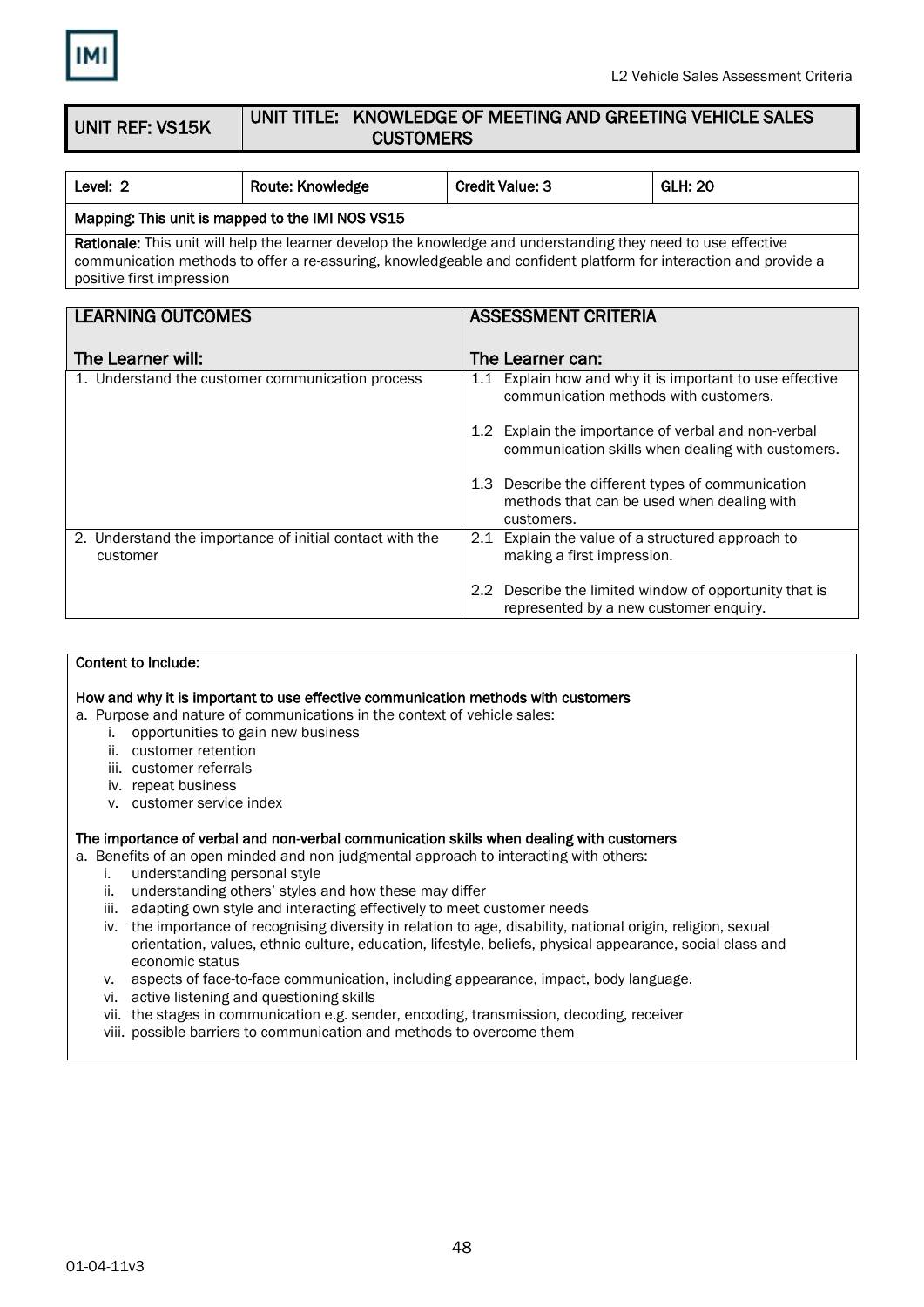

#### The different types of communication methods that can be used when dealing with customers

a. Range of communication methods and their use during the sales cycle, to include:

- i. face-to-face discussion
- ii. advertising
- iii. mail shot
- iv. letters
- v. internet
- vi. intranet
- vii. email
- 
- viii. telephone ix. voicemail
- x. text
- Advantages and disadvantages of each method

### Organisational policies regarding each method

### The value of a structured approach to making a first impression

a. Blending the sales cycle with the communication process:

- i. building rapport
- ii. active listening
- iii. questioning and qualifying
- iv. anticipating and overcoming objections
- 
- v. exploring options<br>vi. seeking agreeme seeking agreement
- vii. taking action

#### The limited window of opportunity that is represented by a new customer enquiry

- a. Organisational aims and objectives, personal targets:
	- i. planning and scheduling activities around primary aims and objectives
	- ii. urgent / Important matrix
- b. Responding appropriately to meet customer needs.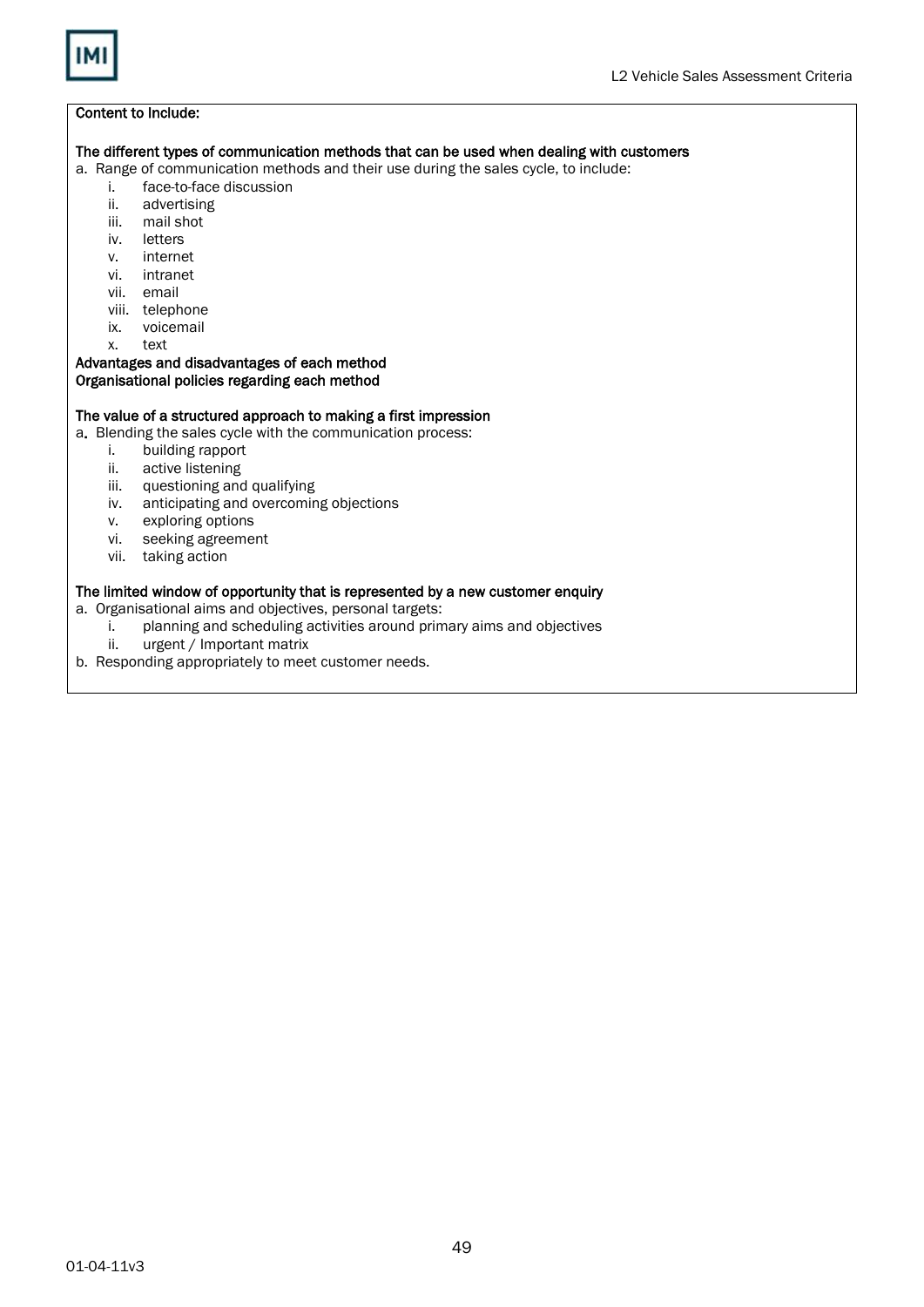

### UNIT TITLE: SKILLS IN MEETING AND GREETING VEHICLE SALES **CUSTOMERS**

| Level:                                                                                                                                                                                                                                 | <b>Route: Skills</b>                                     | <b>Credit Value:</b>                                                             | GLH:                                                     |  |
|----------------------------------------------------------------------------------------------------------------------------------------------------------------------------------------------------------------------------------------|----------------------------------------------------------|----------------------------------------------------------------------------------|----------------------------------------------------------|--|
| Mapping: This unit is mapped to the IMI NOS VS15                                                                                                                                                                                       |                                                          |                                                                                  |                                                          |  |
| Rationale: This unit will help the learner develop the skills they need to use effective communication methods to offer<br>a re-assuring, knowledgeable and confident platform for interaction and provide a positive first impression |                                                          |                                                                                  |                                                          |  |
|                                                                                                                                                                                                                                        |                                                          |                                                                                  |                                                          |  |
| <b>LEARNING OUTCOMES</b>                                                                                                                                                                                                               |                                                          | <b>ASSESSMENT CRITERIA</b>                                                       |                                                          |  |
|                                                                                                                                                                                                                                        |                                                          |                                                                                  |                                                          |  |
| The Learner will:                                                                                                                                                                                                                      |                                                          | The Learner can:                                                                 |                                                          |  |
| 1. Be able to qualify the selling opportunity                                                                                                                                                                                          |                                                          | 1.1 Maximise the opportunity by using appropriate<br>communication methods.      |                                                          |  |
|                                                                                                                                                                                                                                        |                                                          | 1.2 Use a structured and professional approach to<br>qualification phase.        | gathering critical information in transition to the      |  |
|                                                                                                                                                                                                                                        |                                                          | as a sound foundation to proceed.                                                | 1.3 Gain early agreement from the prospective customer   |  |
|                                                                                                                                                                                                                                        | 2. Be able to engage the customer in the selling process | 2.1 Identify key buying criteria as soon as possible.                            |                                                          |  |
|                                                                                                                                                                                                                                        |                                                          | 2.2 Apply key buying criteria.                                                   |                                                          |  |
|                                                                                                                                                                                                                                        |                                                          | 2.3 Offer a reassuring, knowledgeable and confident<br>platform for interaction. |                                                          |  |
|                                                                                                                                                                                                                                        |                                                          | 2.4 Use proven approach to early objection handling.                             |                                                          |  |
|                                                                                                                                                                                                                                        |                                                          | undivided attention to the customer.                                             | 2.5 Eliminate all distraction where possible and provide |  |
|                                                                                                                                                                                                                                        |                                                          | 2.6 Appear interested in the customer throughout the<br>contact.                 |                                                          |  |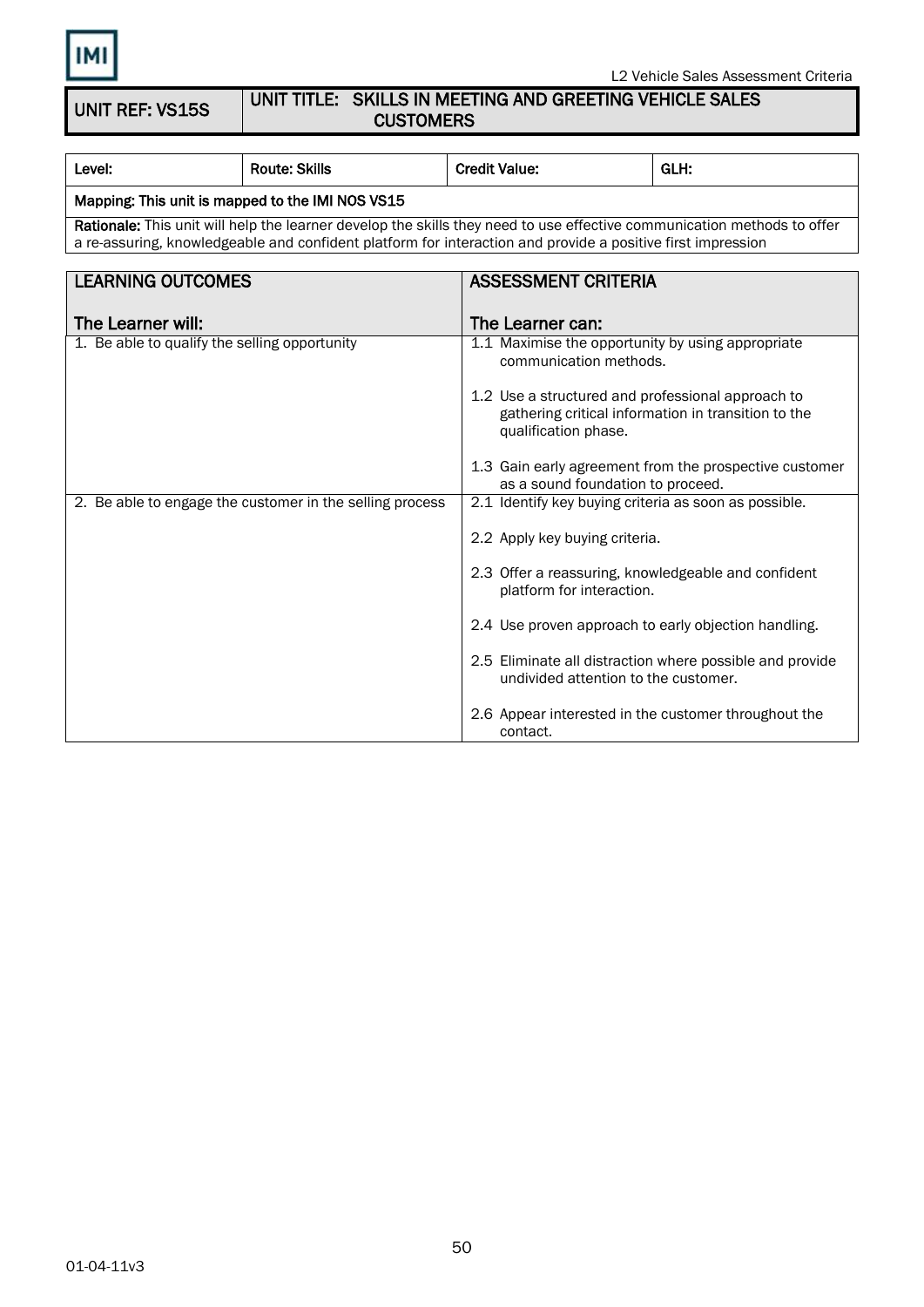

| You must produce evidence of using effective<br>communication methods to offer a re-assuring,<br>knowledgeable and confident platform for interaction<br>and provide a positive first impression to the customer<br>on at least 3 separate occasions. The evidence must<br>include details of the following: | EVIDENCE REFERENCE NO. |  |  |                                        |
|--------------------------------------------------------------------------------------------------------------------------------------------------------------------------------------------------------------------------------------------------------------------------------------------------------------|------------------------|--|--|----------------------------------------|
| Recognising customer's personal style and building<br>rapport                                                                                                                                                                                                                                                |                        |  |  |                                        |
| Attentively maintaining interest                                                                                                                                                                                                                                                                             |                        |  |  |                                        |
| Active listening                                                                                                                                                                                                                                                                                             |                        |  |  |                                        |
| Questioning and qualifying                                                                                                                                                                                                                                                                                   |                        |  |  |                                        |
| Anticipating and overcoming objections                                                                                                                                                                                                                                                                       |                        |  |  |                                        |
| <b>Exploring options</b>                                                                                                                                                                                                                                                                                     |                        |  |  |                                        |
| Presenting offers representing value for the<br>organisation and customer                                                                                                                                                                                                                                    |                        |  |  |                                        |
| Negotiating and seeking agreement                                                                                                                                                                                                                                                                            |                        |  |  |                                        |
| Advancing the sales cycle during the interactions while<br>creating a positive impression                                                                                                                                                                                                                    |                        |  |  |                                        |
| Your assessor must observe using effective<br>communication methods to offer a re-assuring,                                                                                                                                                                                                                  |                        |  |  | ASSESSOR OBSERVATION EVIDENCE REF. NO. |
| knowledgeable and confident platform for interaction<br>and providing a positive first impression to the customer<br>on at least 2 separate occasions                                                                                                                                                        |                        |  |  |                                        |

| <b>SESSOR SIGNATURE:</b><br>$\sim$ | PIN NO:<br>$\sim$ | DATE: |
|------------------------------------|-------------------|-------|
|                                    |                   |       |

### EVIDENCE REQUIREMENTS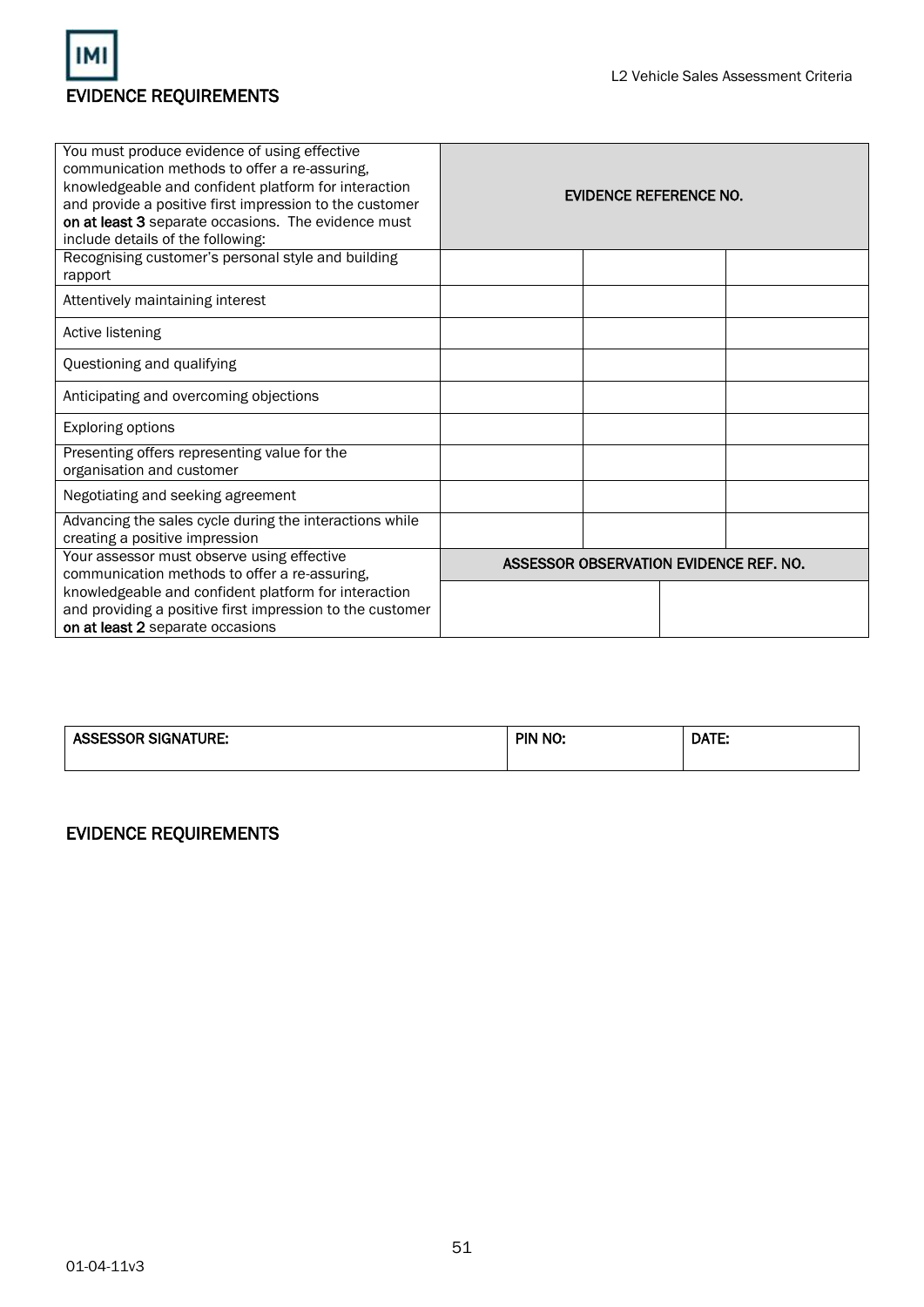

to the sales process bespoke to a business client.

| <b>UNIT REF: VSO2K</b>                           | UNIT TITLE: KNOWLEDGE OF NEGOTIATING FLEET AND BUSINESS BUYER<br><b>NEEDS</b>                                                                                                                                                  |                            |                                     |                                                                                                                |
|--------------------------------------------------|--------------------------------------------------------------------------------------------------------------------------------------------------------------------------------------------------------------------------------|----------------------------|-------------------------------------|----------------------------------------------------------------------------------------------------------------|
|                                                  |                                                                                                                                                                                                                                |                            |                                     |                                                                                                                |
| Level: 3                                         | Route: Knowledge                                                                                                                                                                                                               | <b>Credit Value: 3</b>     |                                     | <b>GLH: 17</b>                                                                                                 |
| Mapping: This unit is mapped to the IMI NOS VS02 |                                                                                                                                                                                                                                |                            |                                     |                                                                                                                |
| customer's need.                                 | Rationale: This unit will help the learner develop the knowledge and understanding they need to understand the<br>methods of acquisition available to a 'business buyer' within the automotive sector and meeting the business |                            |                                     |                                                                                                                |
|                                                  |                                                                                                                                                                                                                                |                            |                                     |                                                                                                                |
| <b>LEARNING OUTCOMES</b>                         |                                                                                                                                                                                                                                | <b>ASSESSMENT CRITERIA</b> |                                     |                                                                                                                |
| The Learner will:                                |                                                                                                                                                                                                                                | The Learner can:           |                                     |                                                                                                                |
| market for vehicle sales                         | 1. Understand the importance and value of the business                                                                                                                                                                         |                            | business buyer to the organisation. | 1.1. Explain the longer term value and potential of a                                                          |
|                                                  |                                                                                                                                                                                                                                | whole.                     |                                     | 1.2 Explain the importance of the business market to<br>the organisation and within the motor industry as a    |
|                                                  |                                                                                                                                                                                                                                |                            |                                     | 1.3 Describe the group and brand expectation of profit<br>and volume in the business market                    |
| needs                                            | 2. Understand how to meet business vehicle buyers'                                                                                                                                                                             |                            | rive than a retail buyer            | 2.1. Explain why a business driver needs a longer test                                                         |
|                                                  |                                                                                                                                                                                                                                |                            |                                     | 2.2 Summarise the tax implications for a business buyer                                                        |
|                                                  |                                                                                                                                                                                                                                | of vehicle purchase        |                                     | 2.3 Explain the importance of providing accurate and<br>appropriate advice in relation to the tax implications |
|                                                  |                                                                                                                                                                                                                                |                            |                                     | 2.4 Summarise the unique selling points of the brand<br>and dealer group to the business community             |
|                                                  |                                                                                                                                                                                                                                | business buyer             |                                     | 2.5 Describe the funding options available to the                                                              |
| 3. Understand how to adapt the sales process to  |                                                                                                                                                                                                                                |                            |                                     | 3.1 Explain the reasoning and methodology applicable                                                           |

individual business buyers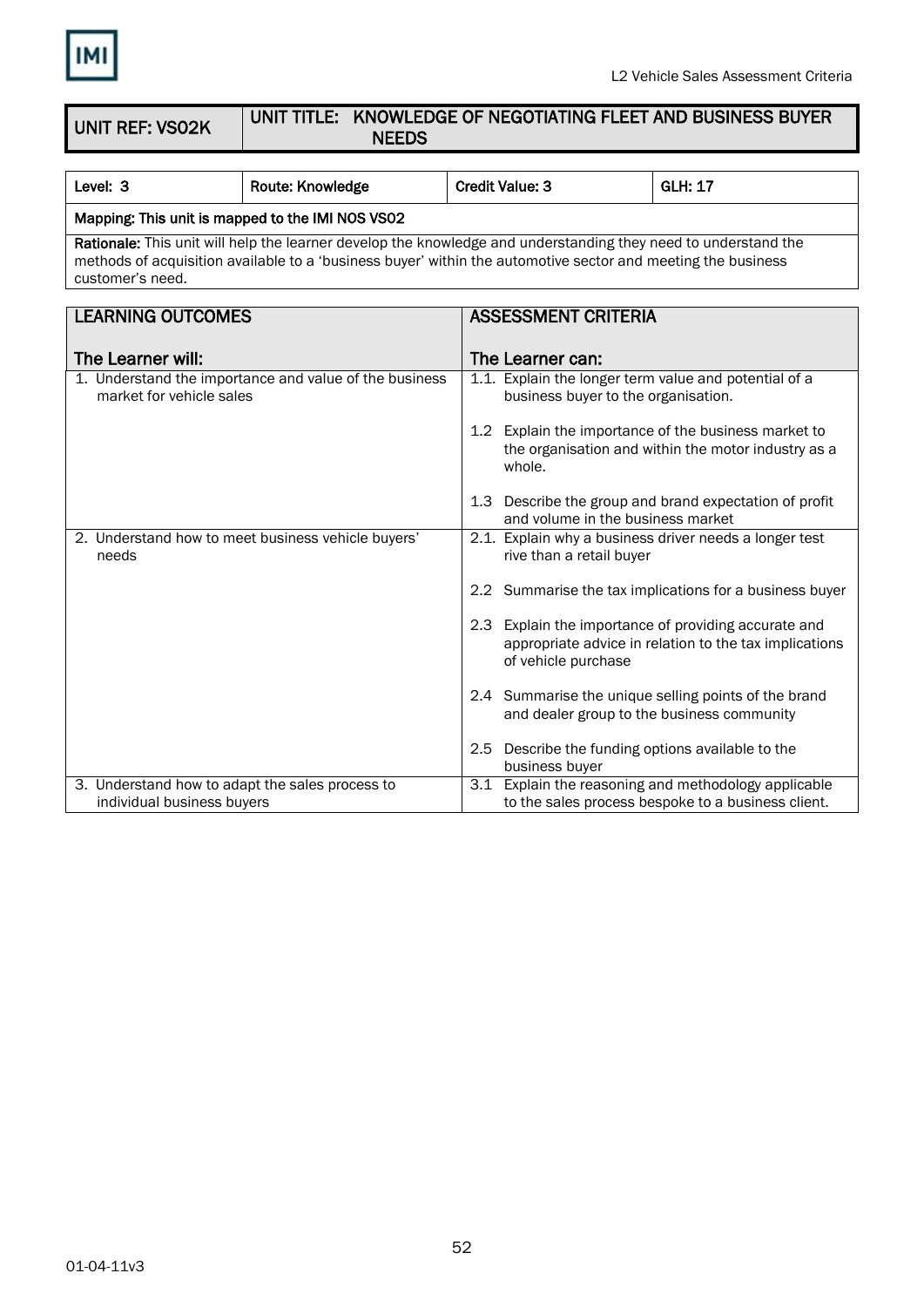- a. The longer term value and potential of a business buyer to the organisation to include:
	- i. significance of contract wins
	- ii. organisation and brand endorsements
	- iii. referrals
	- iv. repeat business
	- v. after sales and service absorption
- b. The importance of the business market to the organisation and within the motor industry as a whole to include:
	- i. market penetration
	- ii. volume and statistics
- c. The group and brand expectation of profit and volume in the business market to include:
	- i. market profile
	- ii. brand image
	- iii. targets
	- iv. manufacturers bonus
- d. Why a business driver needs a longer test drive than a retail buyer.
- e. Identifying business aims and objectives.
- f. Typical company structures to include:
	- i. small, medium, large
	- ii. -the decision making unit (dmu)
	- iii. gatekeeper
	- iv. influencer
	- v. decider
	- vi. user
	- vii. buyer

#### Summarise the tax implications for a business buyer

a. Basic Company Accounting Systems in the context of vehicles to include:

- i. assets and depreciation
- ii. operating costs
- iii. residual values
- iv. corporation tax
- v. vat registration
- vi. vat payments and returns
- vii. fuel emissions and tax bands

### The importance of providing accurate and appropriate advice in relation to the tax implications of vehicle purchase to include:

- a. The qualities of the salesperson:
	- i. knowledgeable
	- ii. honest
	- iii. helpful
	- iv. reliable
	- v. motivated
- b. The unique selling points of the brand and dealer group to the business community to include:
	- i. brand features and benefits
	- ii. dealership networks and after sales services
- c. The funding options available to the business buyer.
- d. Product range.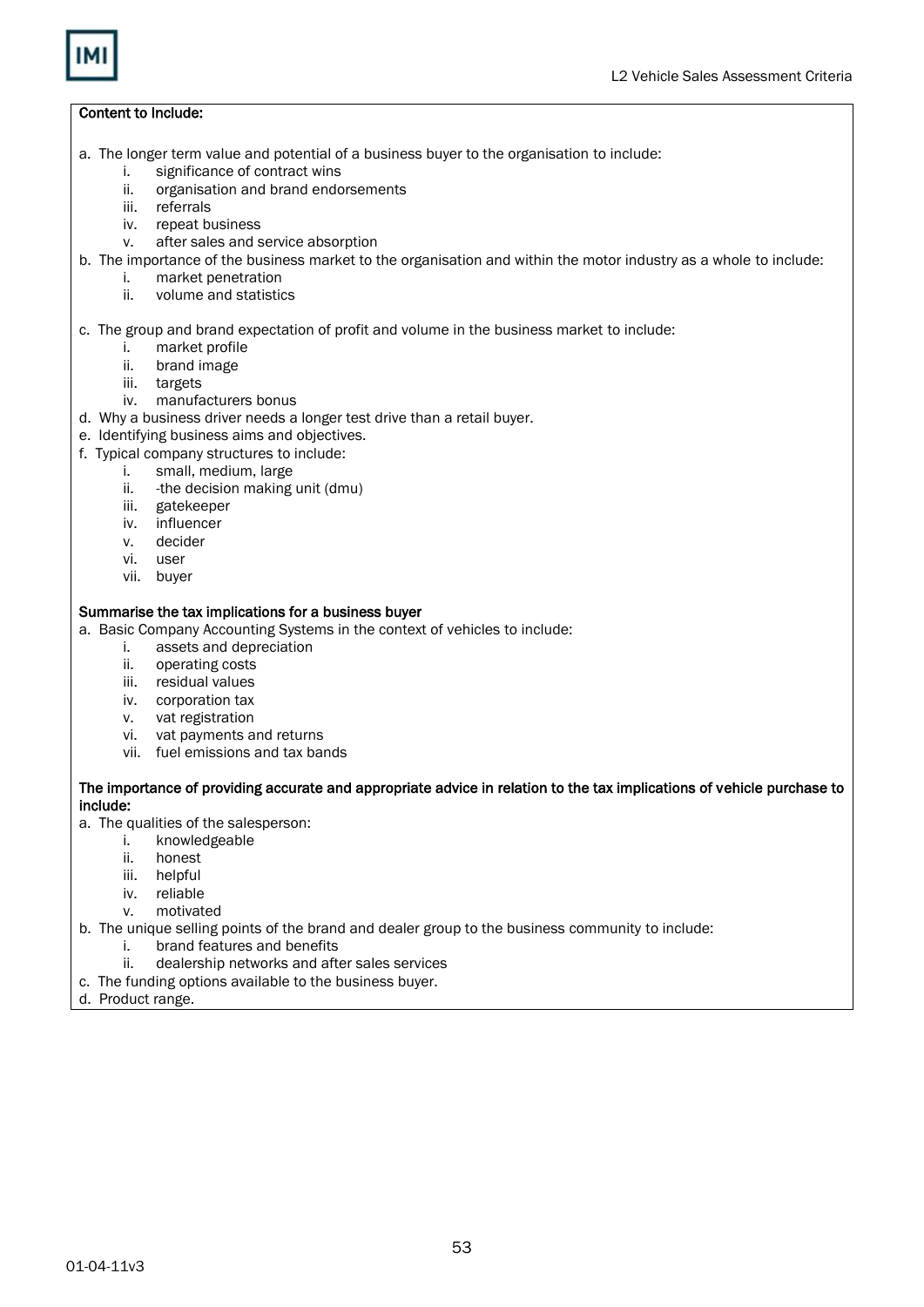

- e. Leasing:
	- i. contract hire<br>ii. purchase
	- ii. purchase<br>iii. company
	- company cars
	- iv. car allowance schemes
	- v. finance<br>vi. insuran
	- insurance
	- vii. warranty
- f. Product features and benefits:
	- i. mileage
	- ii. mileage penalties
	- iii. after sales
	- iv. disposal
	- v. FSA regulations

#### The reasoning and methodology applicable to the sales process bespoke to a business client.

a. The sales cycle in the context of business to business selling to include:

- b. Pre-sale:
	- i. prospecting
	- ii. targeting customers
	- iii. making appointments
	- iv. diary planning
	- v. researching individual customers
	- vi. personal preparation
	- vii. setting objectives for the sales call
- c. Sale:
	- i. breaking the ice and building rapport
	- ii. identifying needs through questioning
	- iii. presenting a sales proposal
	- iv. handling objections
	- v. negotiating agreement
	- vi. closing
- d. Post-sale:
	- i. processing the order
	- ii. delivery / hand over
	- iii. customer follow-up
	- iv. after sales service
	- v. gaining referrals and recommendations
	- vi. identifying repeat selling opportunities
	- vii. self analysis and seeking feedback
- e. Competitor activity in the context of fleet and business sales:
	- i. SWOT analysis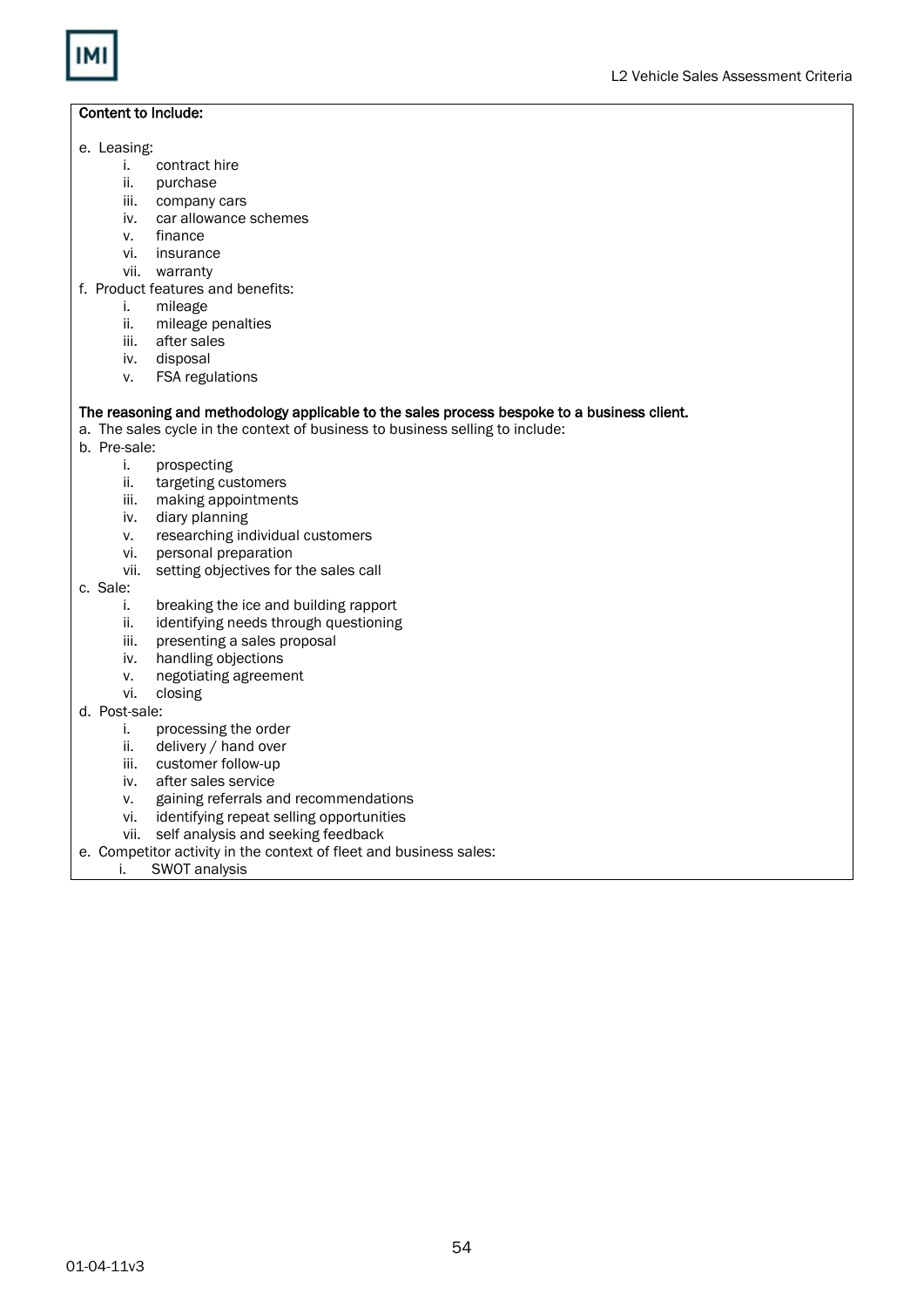UNIT REF: VS10K

### UNIT TITLE: KNOWLEDGE OF PROMOTING FINANCE AND INSURANCE FOR VEHICLE SALES

| Level: 3                                         | Route: Knowledge | <b>Credit Value: 5</b> | <b>GLH: 30</b> |  |
|--------------------------------------------------|------------------|------------------------|----------------|--|
| Manning: This unit is manned to the IMI NOS VS10 |                  |                        |                |  |

### $M$ apping: This unit is mapped to the IMI NOS VS10  $M$

Rationale: This unit will help the learner develop the knowledge and understanding they need to secure the necessary finance and insurance in order to enable them to purchase vehicles. It includes identifying the customer's finance and insurance needs before presenting possible options

| <b>LEARNING OUTCOMES</b>                                                                                                                   | <b>ASSESSMENT CRITERIA</b>                                                                                                                              |
|--------------------------------------------------------------------------------------------------------------------------------------------|---------------------------------------------------------------------------------------------------------------------------------------------------------|
|                                                                                                                                            |                                                                                                                                                         |
| The Learner will:                                                                                                                          | The Learner can:                                                                                                                                        |
| 1. Understand how to promote finance and insurance for<br>vehicle sales                                                                    | Compare the different finance and insurance<br>1.1<br>products available.                                                                               |
|                                                                                                                                            | 1.2 Define the criteria used to apply the features and<br>benefits to each individual customer need.                                                    |
|                                                                                                                                            | 1.3 Explain the principles and requirements of treating a<br>customer fairly.                                                                           |
|                                                                                                                                            | Describe when and where to refer a customer for<br>1.4<br>more specialised information and guidance.                                                    |
| 2. Understand relevant legislation, regulation, codes of<br>practice and guidelines relating to finance and<br>insurance for vehicle sales | 2.1 Summarise the current relevant legislation,<br>regulation, codes of practice and guidelines relating<br>to finance and insurance for vehicle sales. |

### Content to Include:

### The different finance and insurance products available

### a. Credit facilities:

- i. cost plus interest
- ii. hire purchase
- iii. credit sale
- b. Personal contract plans.
- c. Manufacturers' terms.
- d. Leasing.
- e. Contract hire (with option to buy)
- f. GAP schemes.
- g. Other options:
	- i. warranties (mandatory and extended)
	- ii. insurance for parts and labour.

### a. The criteria used to apply the features and benefits to each individual customer need, to include:

- i. the financial services authority (FSA) regulations
- ii. accreditation requirements
- iii. proposals
- iv. quotations
- b. The principles and requirements of treating a customer fairly, to include:
	- i. FSA standards
	- ii. trading standards
	- iii. codes of practice

### iv. personal standards